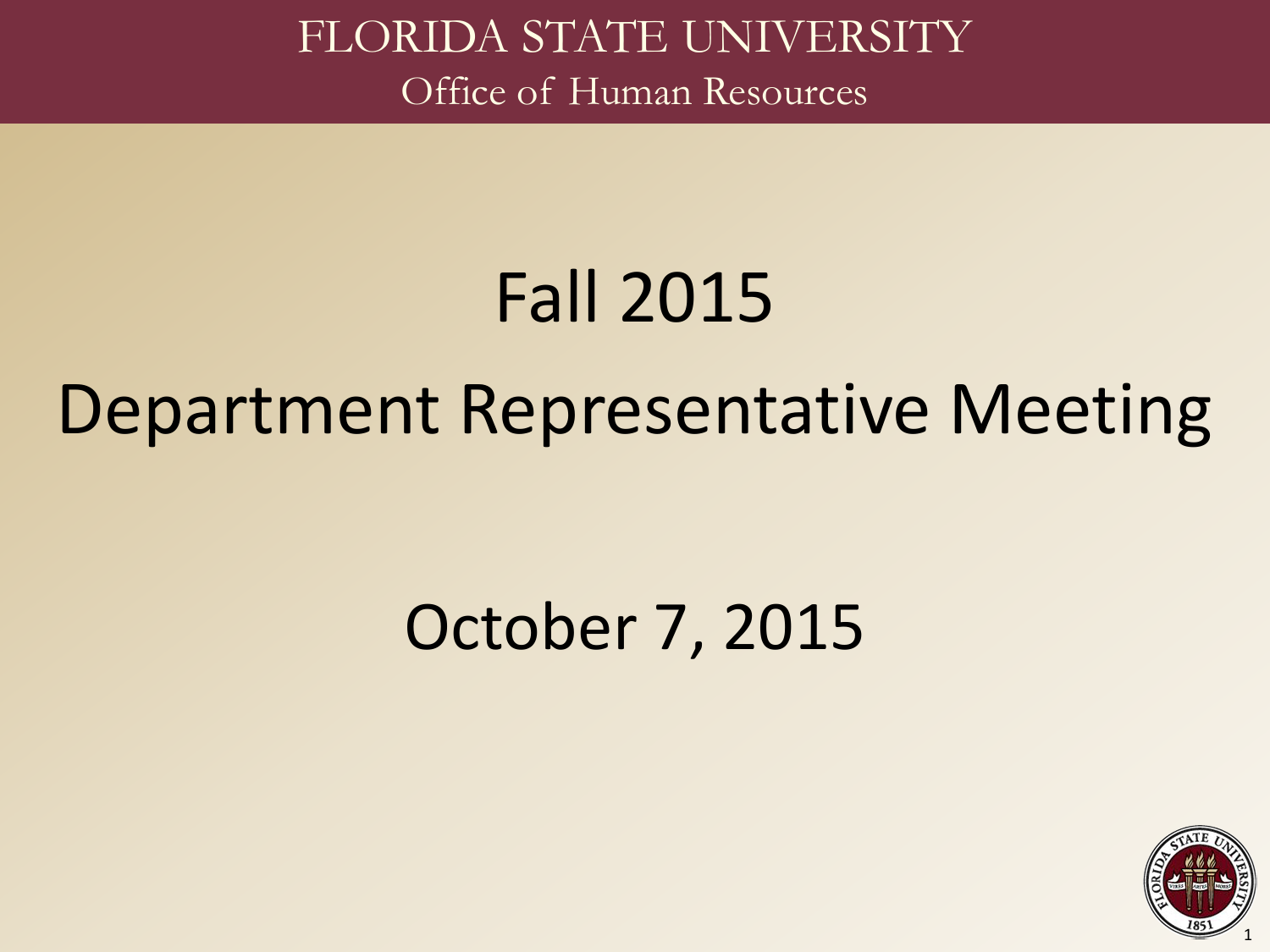### Welcome and Introduction

## Amber Pursley HR Communications Manager

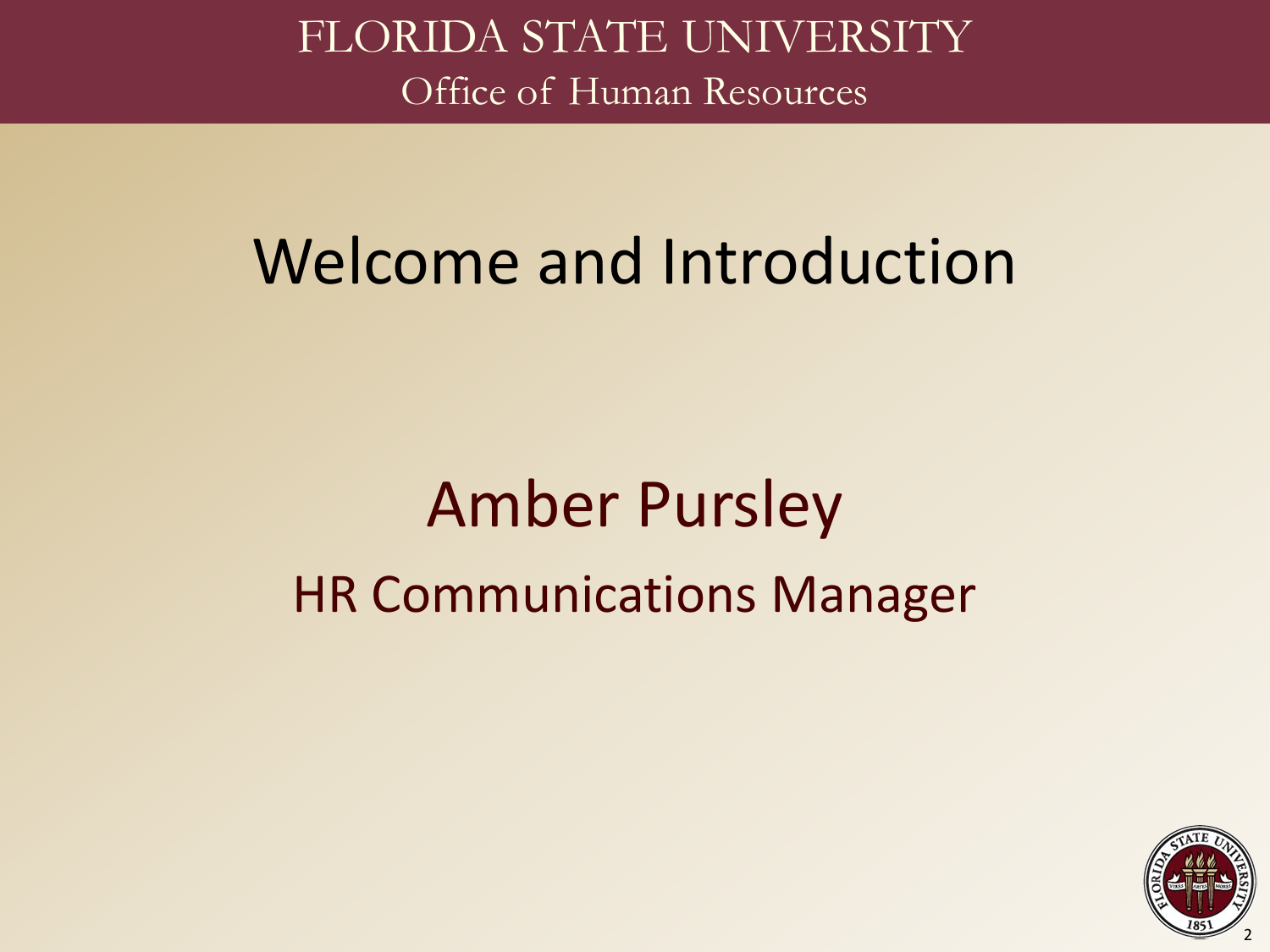### Thank you to our Partners:

### College of Medicine

## Office of Business Services

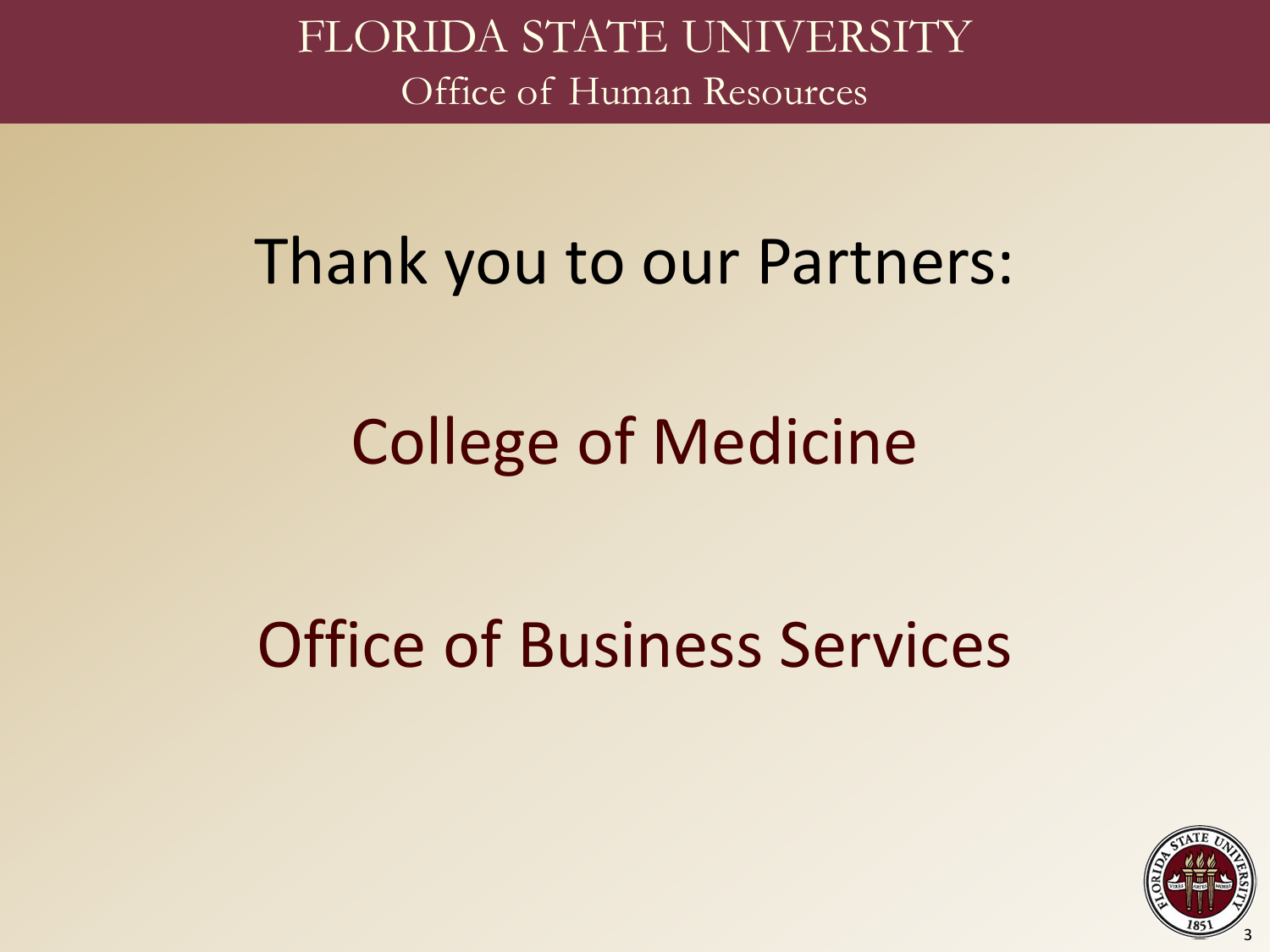### Promotions and New Roles

Promotions:

- Jonathan Banks, HR Specialist Attendance & Leave
- Rebecca Peterson, Assistant Director Faculty Relations
- Victoria Powell, HR Specialist Equal Opportunity & Compliance

New Roles:

- Abigail Lejeune, HR Specialist Employee Data Management
- Sarah Mirkin, Senior HR Specialist Communications
- Kendrick Scott, HR Specialist Benefits

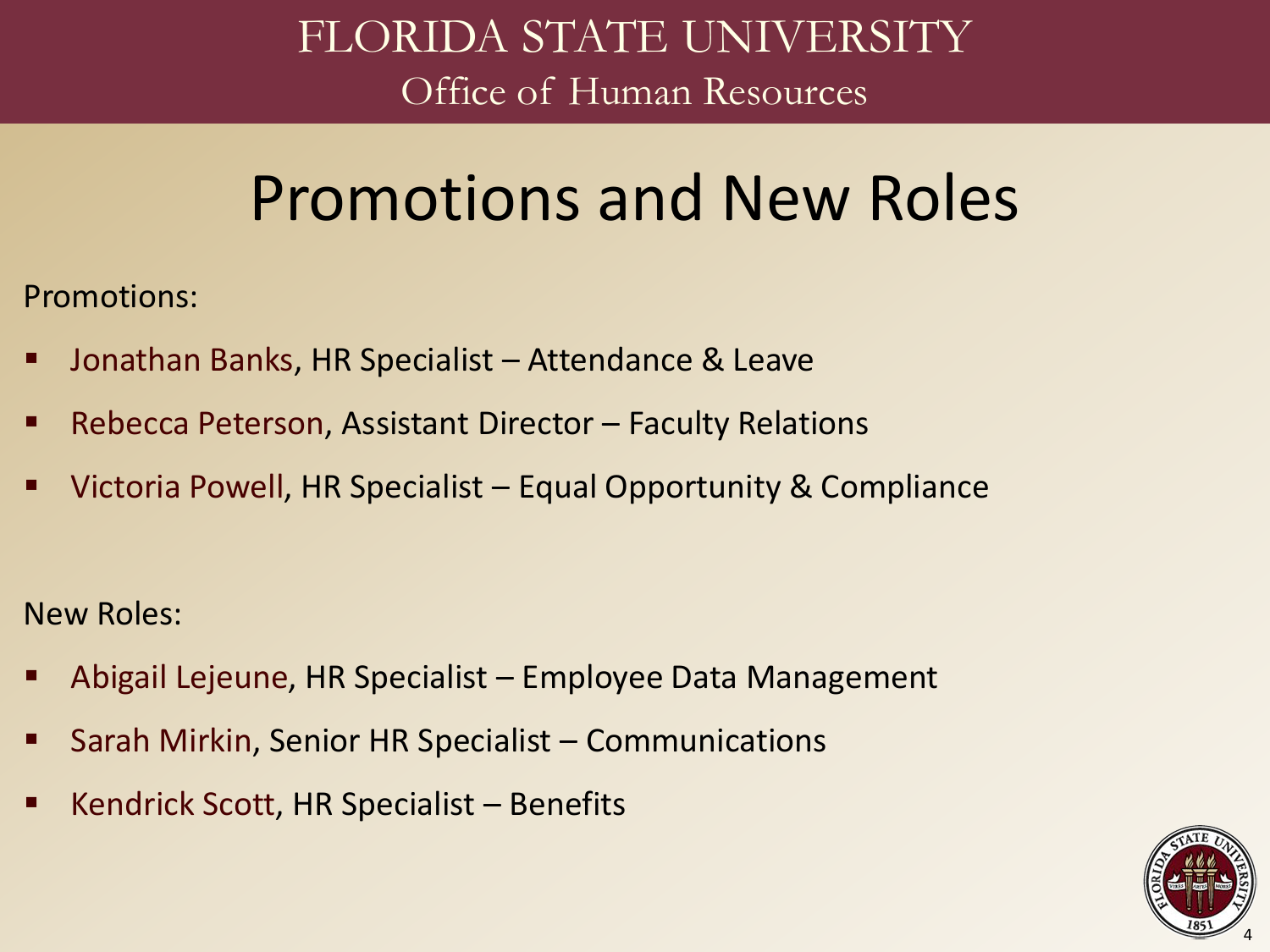### New Employees

- Kellee Edwards-Bennett, HR Representative Equal Opportunity & Compliance
- Carl Fertil, HR Representative Employee Data Management
- Jennifer Hebert, HR Specialist Employment & Recruitment Services
- **Erika Johnson, Senior HR Specialist/Investigator Equal Opportunity & Compliance**
- Rebecca Maas, Assistant Director Employment & Recruitment Services
- Jonathan "Taylor" Moore, HR Specialist Employment & Recruitment Services
- Jaylen White, OPS Human Resources Assistant Employment & Recruitment **Services**

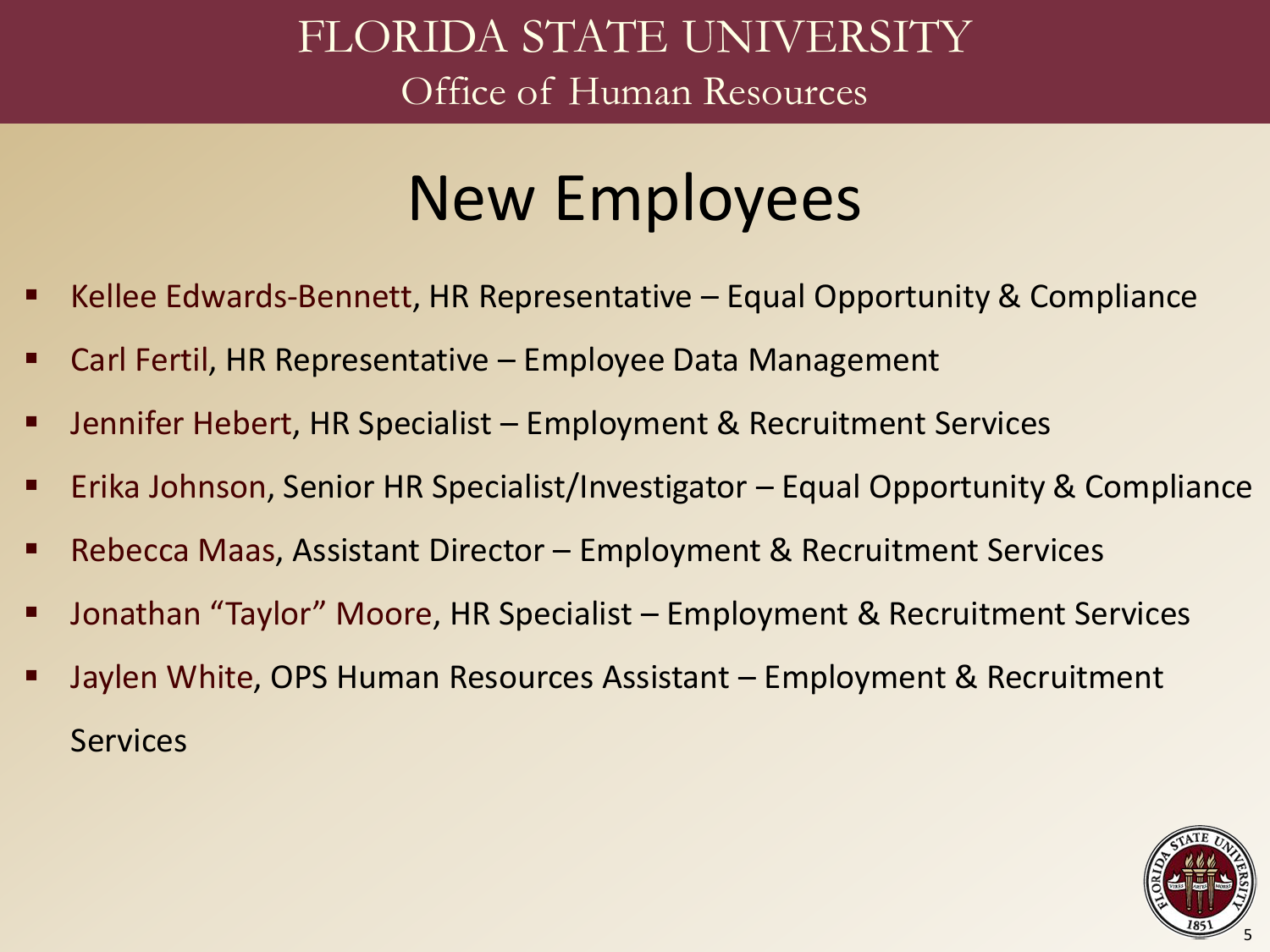### Benefits Reminders

## Michael Horgan HR Specialist, Benefits

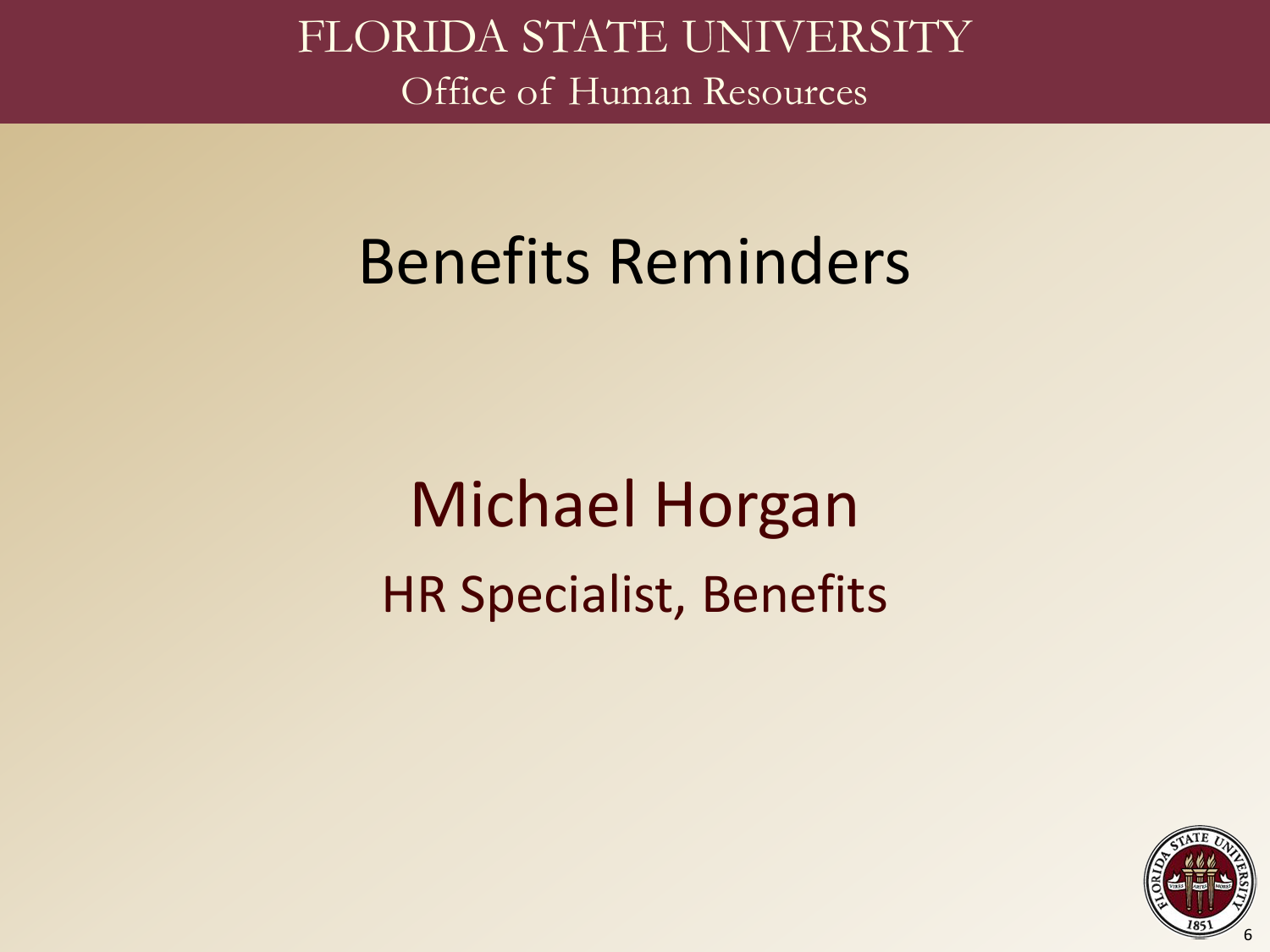## Benefits

- Bencor Forms <http://hr.fsu.edu/bencor>
- Open Enrollment [http://peoplefirst.myflorida.com](http://peoplefirst.myflorida.com/)
	- $\checkmark$  Benefits Fairs
	- **√ Mailing Addresses**
- 1095-C
- Cigna Hospital Rates

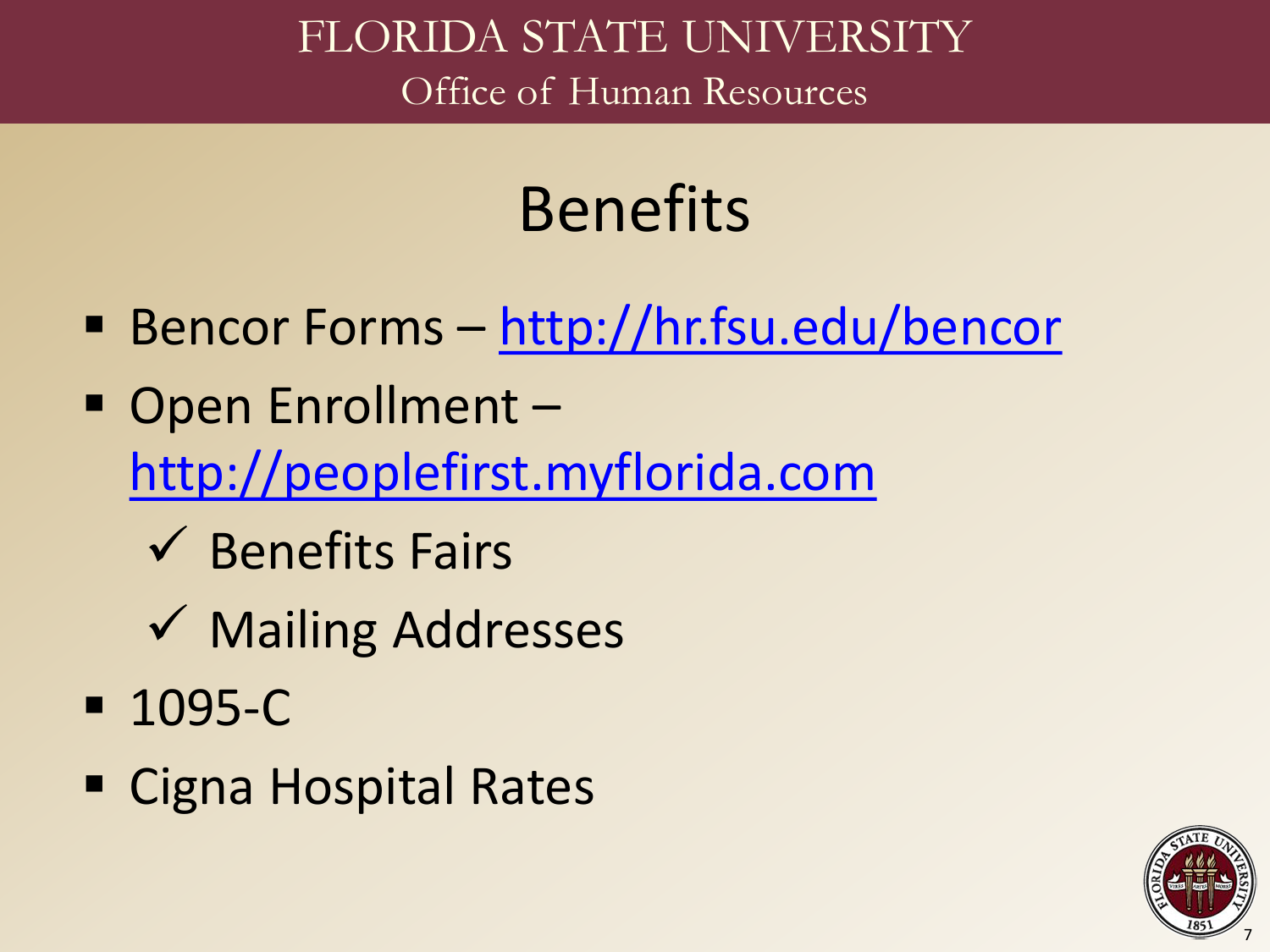### Benefits

- **State Life Insurance** 
	- $\checkmark$  Basic Life
	- $\checkmark$  Optional Life
	- $\checkmark$  Spouse Life Insurance
	- $\checkmark$  Dependent Life Insurance
- **OPS Employees**
- **Domestic Partner Benefits**

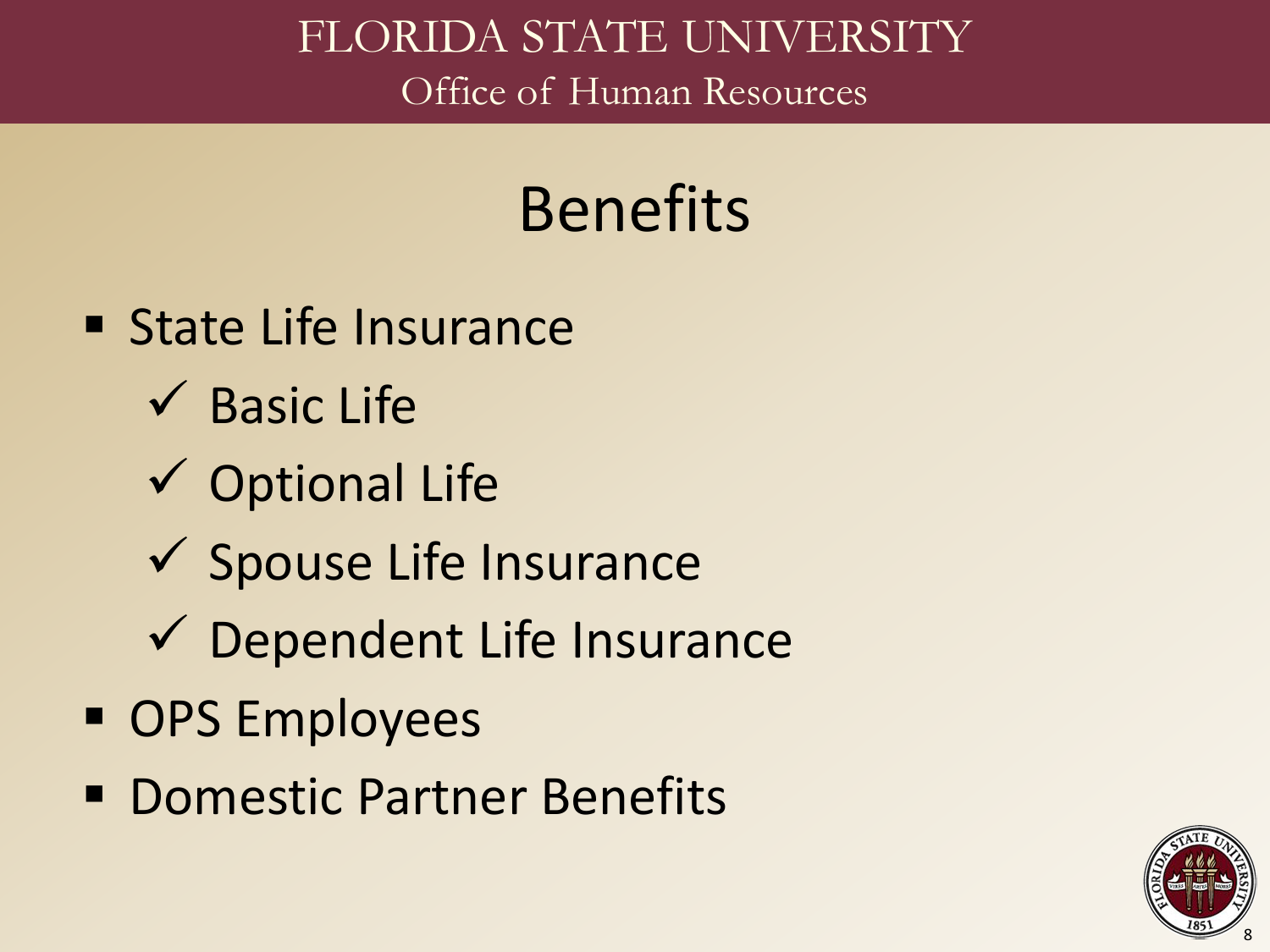### Criminal History Background Checks

### April Smatt

### HR Specialist, Employment & Recruitment Services

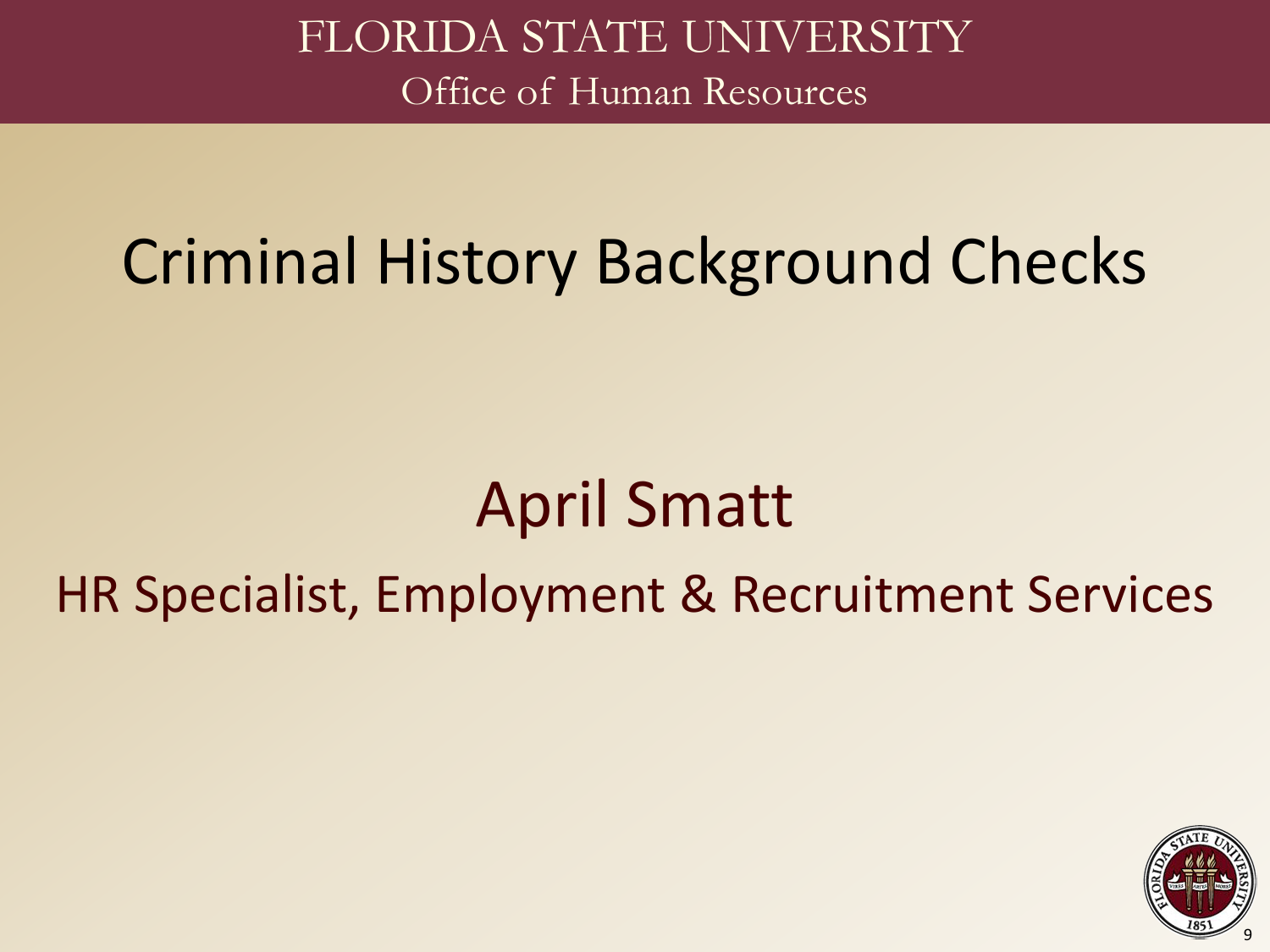### Current State of Background Checks

- Revised policy as of  $8/1/15$ 
	- $\checkmark$  Now includes New Hire Faculty
	- $\checkmark$  All Salaried positions require a Standard check
	- $\checkmark$  Standard check is required for OPS/Vol. roles based on duties
	- $\checkmark$  Positions as defined by law also require fingerprinting
	- $\checkmark$  International Background Check requirements
- **All** appointments/actions now being reviewed to confirm whether a background check is required
- Volume has increased more than 200% over last year

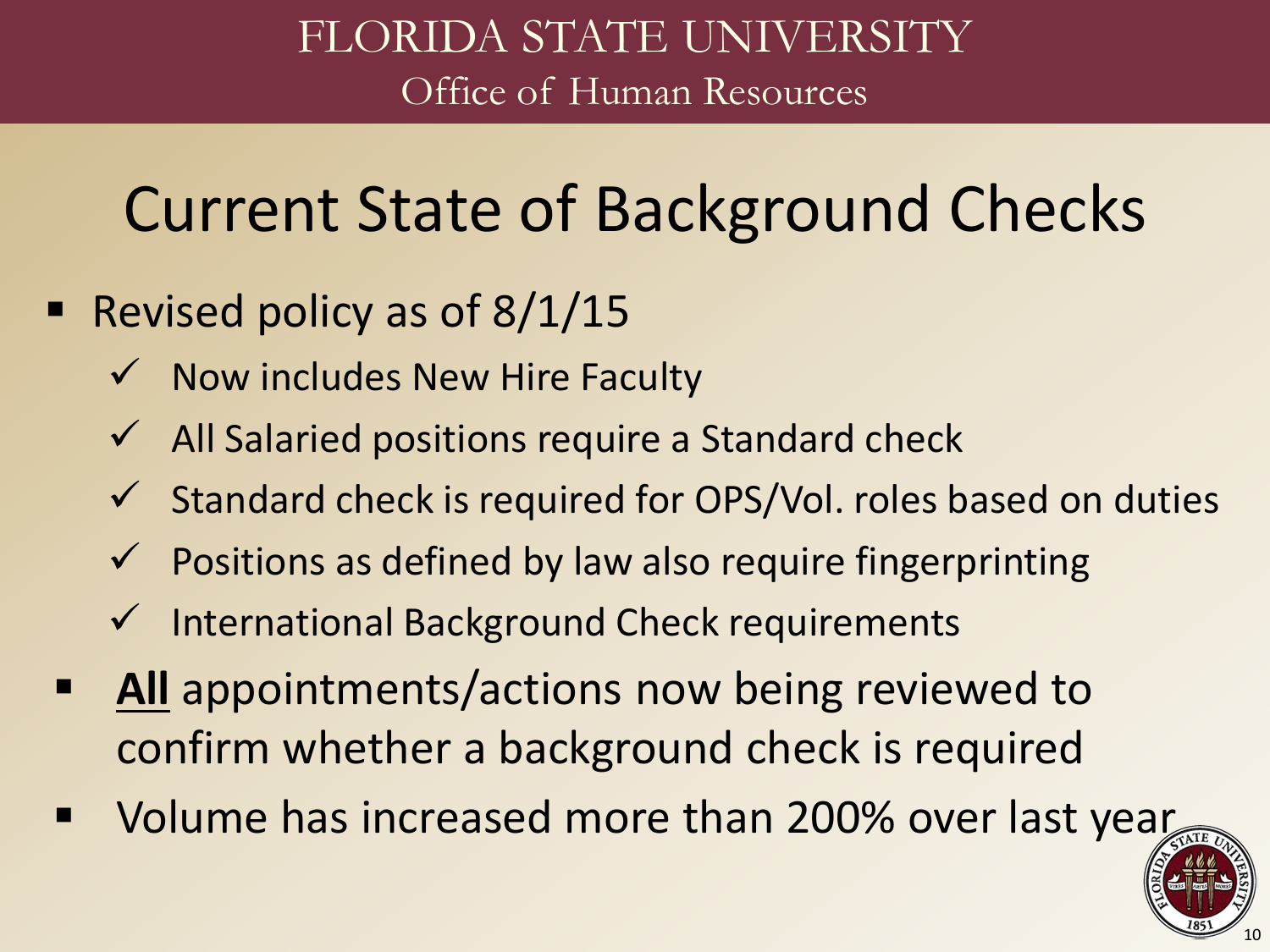### HR Is Improving the Process

- Simplifying internal processes for faster results
- **No longer requiring copies of references**
- No longer requiring the application questionnaire for unadvertised positions
- **EXP** Check with HR about only submitting one background check questionnaire for multiple hires on one job opening or identical positions
- **More upcoming improvements:** 
	- $\checkmark$  Simplified forms
	- Improved portal entry

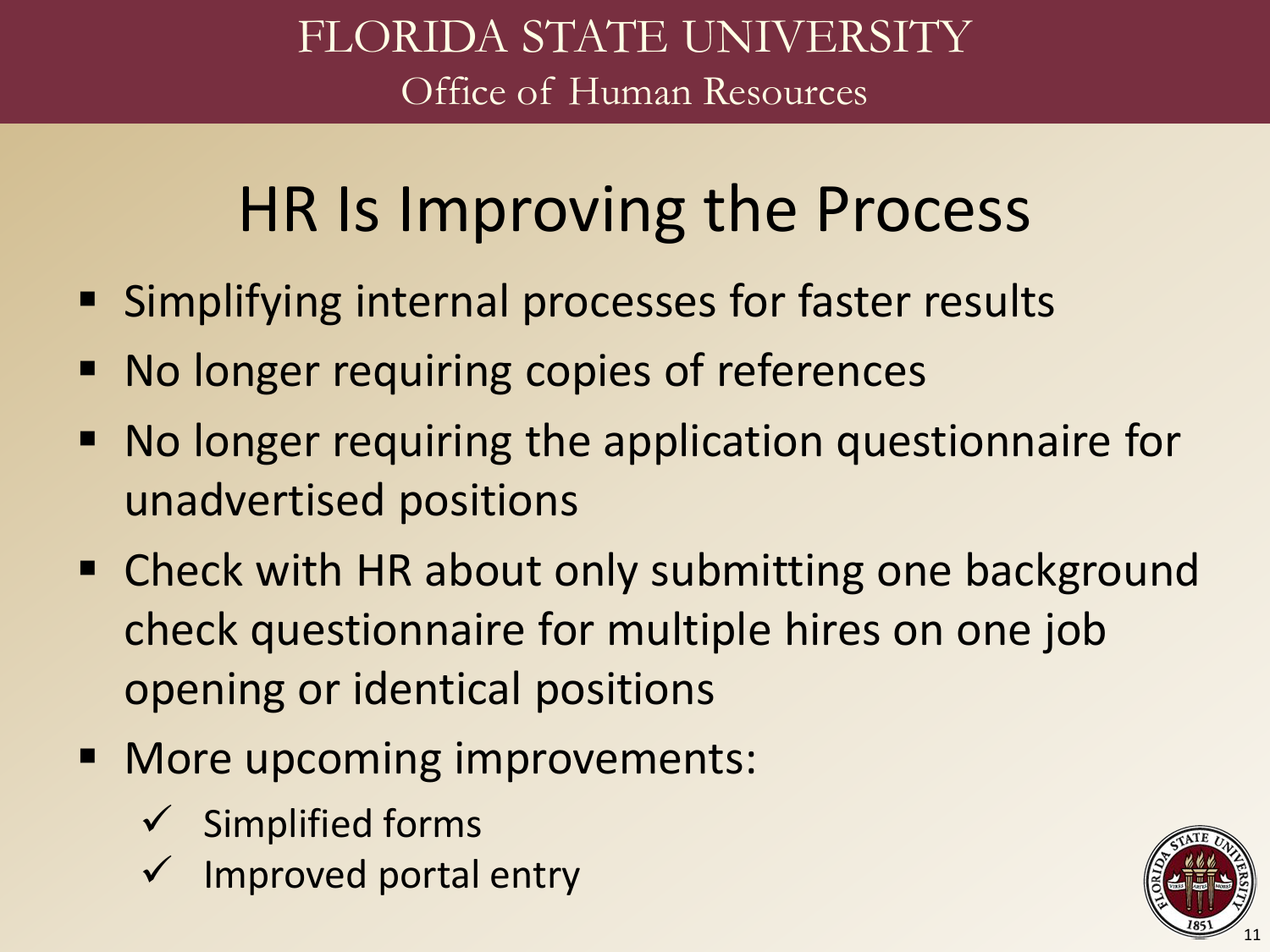### HR Is Improving the Process

- Graduate Assistant Background Checks
	- $\checkmark$  Not required for all GA appointments; based on duties
	- $\checkmark$  When to submit background check questionnaires
	- $\checkmark$  When to submit background check request forms
	- $\checkmark$  Duration of the background check results
	- $\checkmark$  Contingent language in offer letters

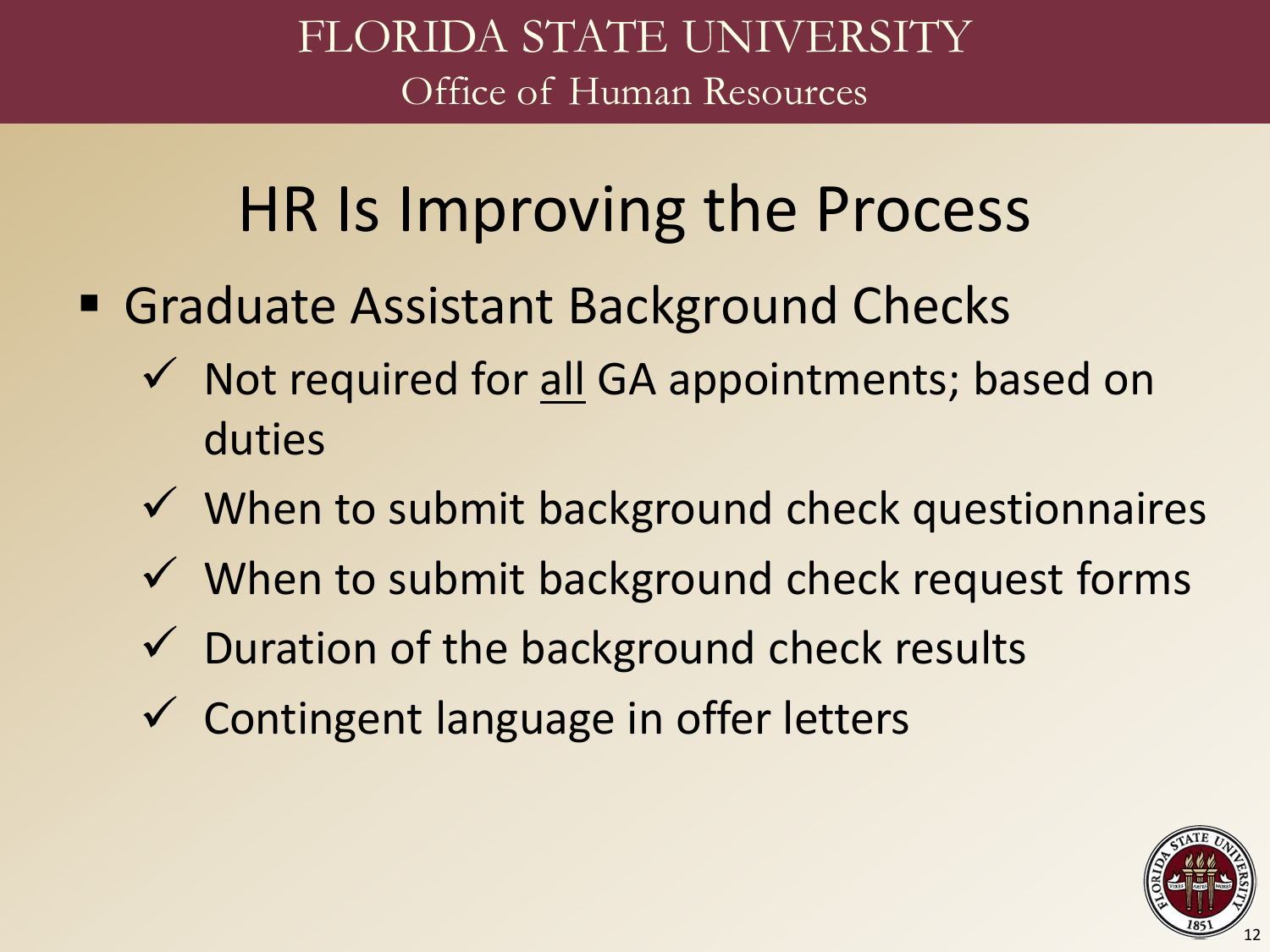### How Can You Help?

- **Understand the process** 
	- [Background check questionnaire](http://www.hr.fsu.edu/pdf/publications/employment/Non-Advertisement-Questionnaire.pdf)
	- [Background check request form](http://www.hr.fsu.edu/pdf/forms/employment/Police_Background_Check_Request.pdf)
- Use the online portal for faster processing
- **Follow-up on candidate entry to avoid further delays** 
	- $\checkmark$  Check spam/junk folders
	- Candidate Help Letter
- Review the FAQ's on our website under Hot Topics > Background Check Policy Update-2015

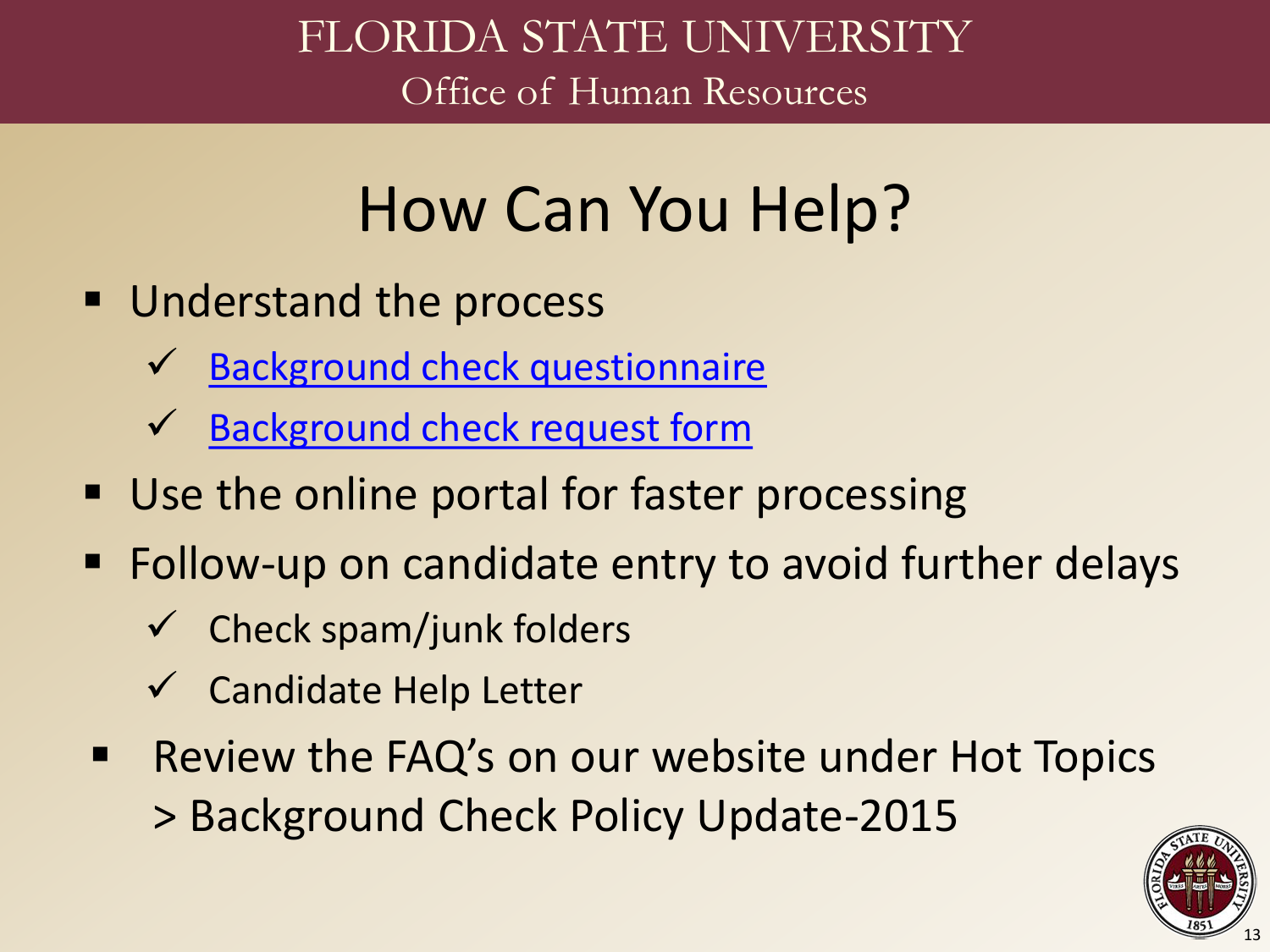## Standard Background Check

**I** Identifier-based



- Department will receive a confirmation email from HR
- Candidate's email address is required
	- $\checkmark$  If candidate doesn't have an email address, additional forms are required
	- $\checkmark$  The candidate will receive an email from Accurate with instructions on providing the information needed to proceed. It's VERY IMPORTANT they complete this process timely!
- Once complete, the department will receive an email from HR to advise them of the outcome
- Department will be billed by HR

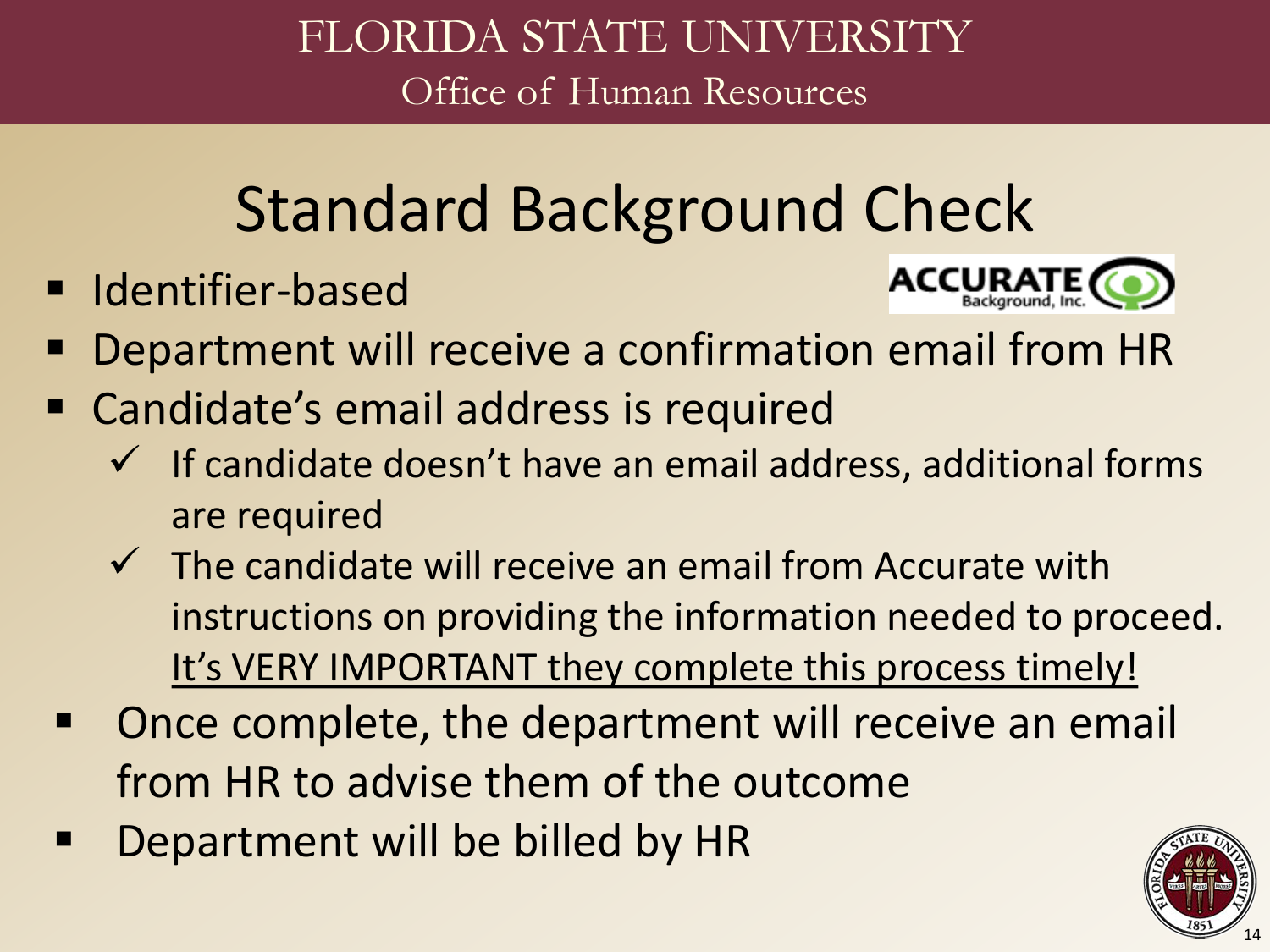## Level 2 Background Check

- Same process for Standard Background Check, plus
- For Level 2 fingerprinting check:
	- $\checkmark$  Department will receive an email from HR confirming receipt of the request and providing instructions for FSUPD fingerprinting
	- $\checkmark$  Candidate must go to FSUPD for fingerprinting (Tuesday Friday, 1 p.m. to 3 p.m.) with a valid photo ID to complete the process
- Out of Town/State Fingerprinting



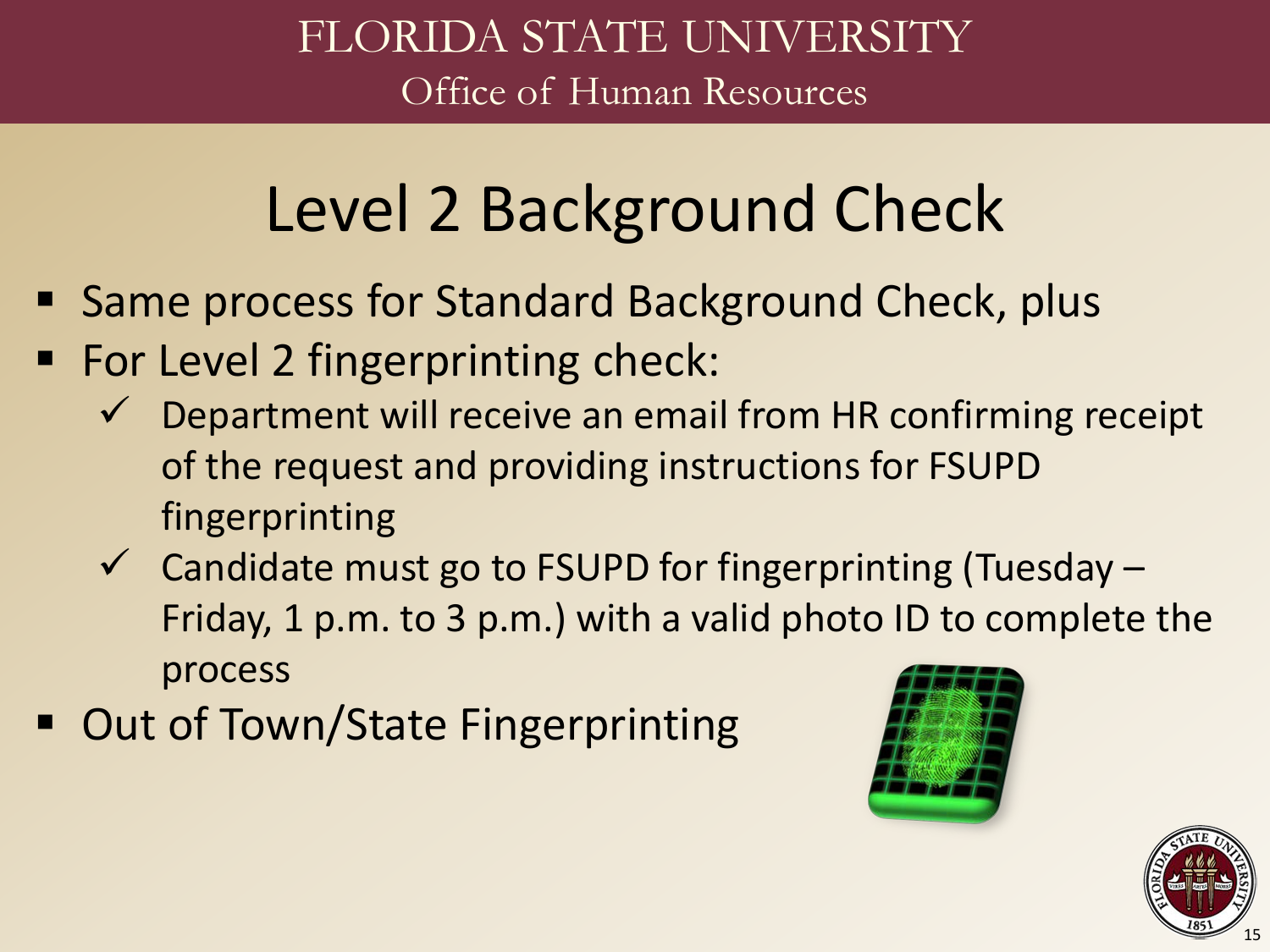### Results Review Process

- Disclosure vs. Non-Disclosure
	- $\checkmark$  HR's Solution to the "Ban the Box" Initiative
- **EEOC Guidelines:** 
	- $\checkmark$  The nature and gravity of the offense or conduct;
	- $\checkmark$  The time that has passed since the offense, conduct and/or completion of the sentence; and
	- $\checkmark$  The nature of the job held or sought.
- Complying with the Fair Credit Reporting Act. Notifying an Applicant of the Outcome

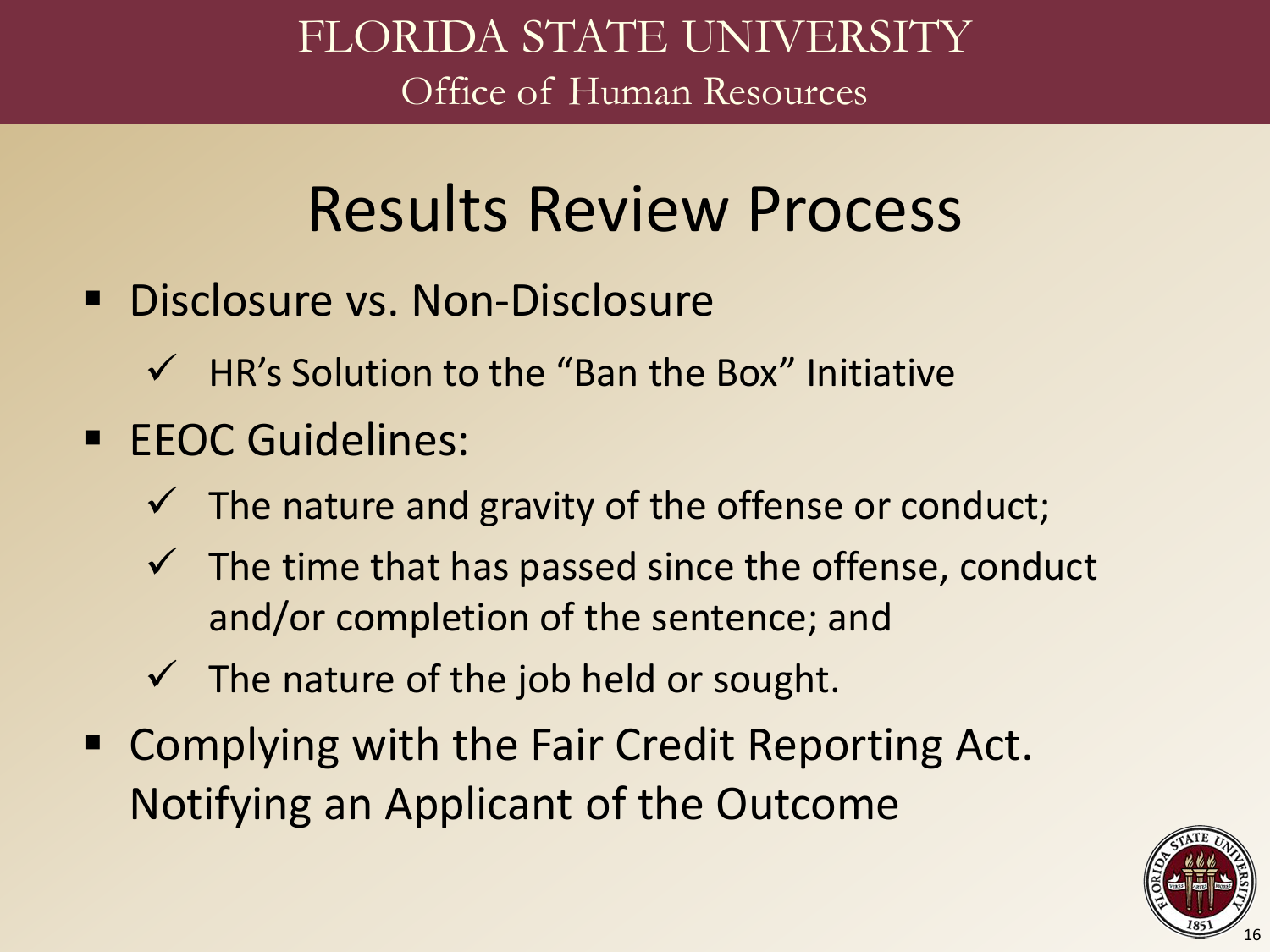Key Resources and Contacts

- **Resources**  $\checkmark$  [Hot Topics > Background Check Policy](http://www.hr.fsu.edu/?page=comm/comm_bg_check_info) Update-2015
- Contacts
	- Becky Maas: 644-7701, [bpmaas@fsu.edu](mailto:bpmaas@fsu.edu)
	- April Smatt: 644-6035, [asmatt@fsu.edu](mailto:asmatt@fsu.edu)

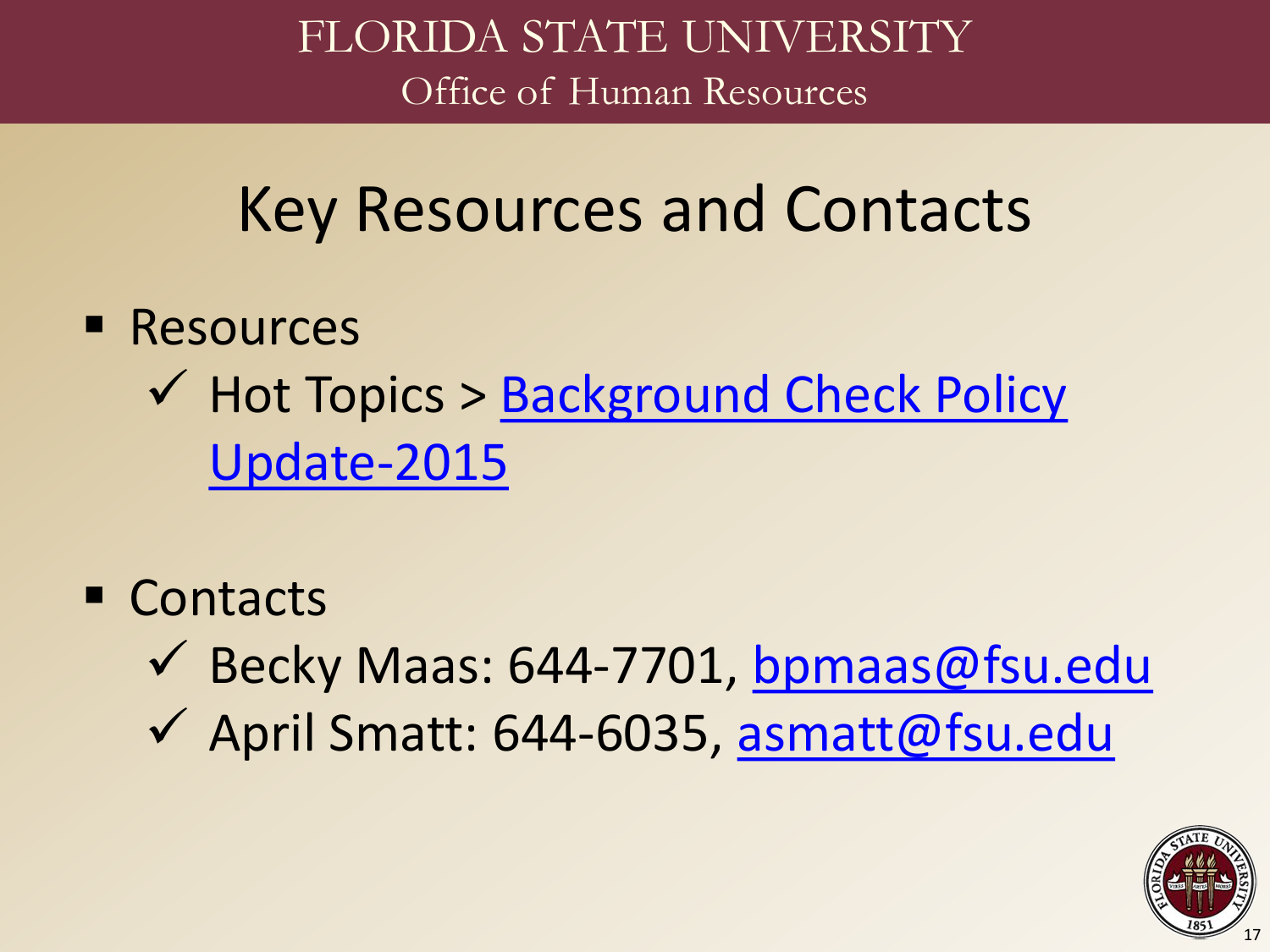# DOOR PRIZES

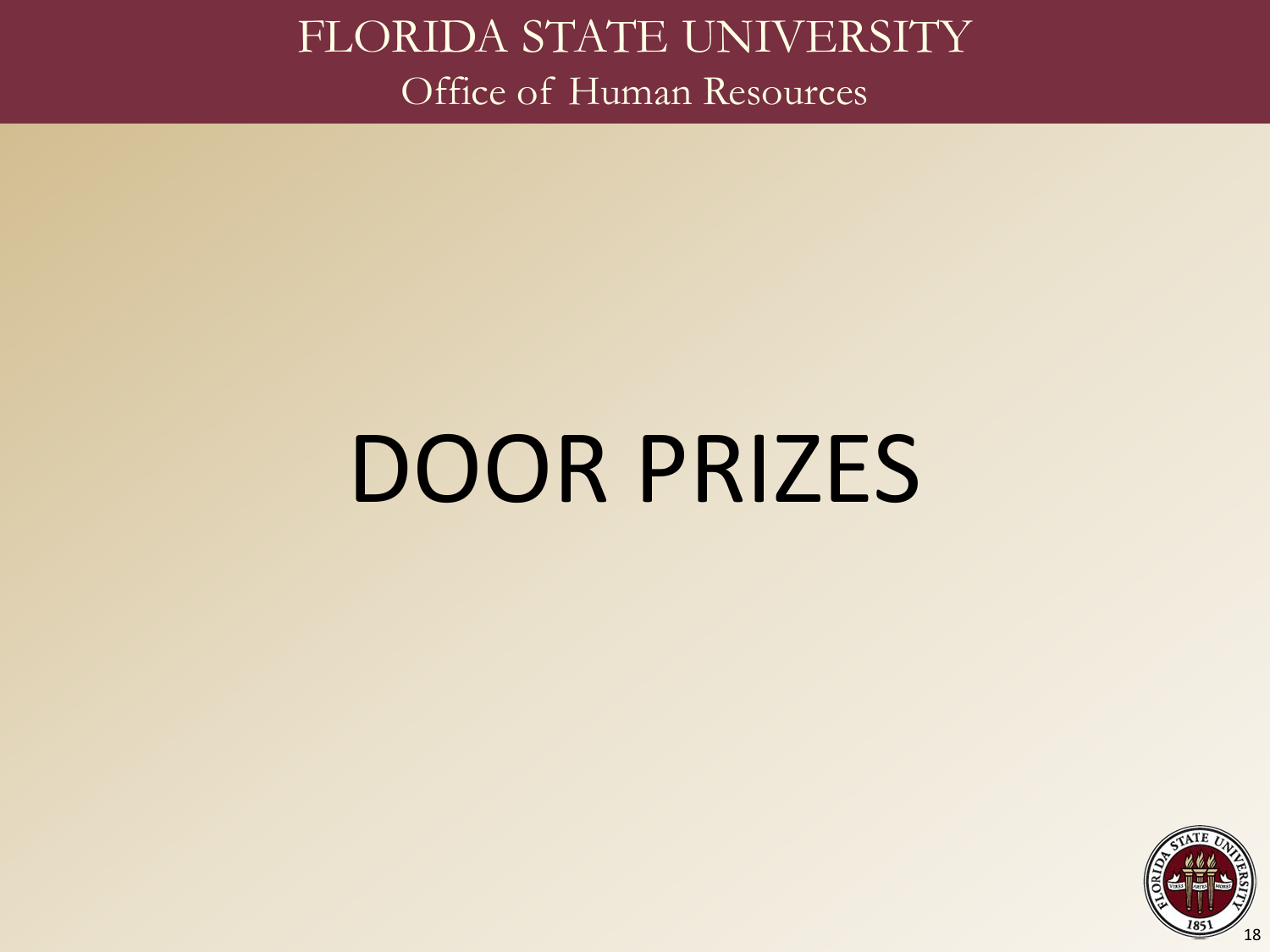## Proposed Changes to the Fair Labor Standards Act (FLSA)

### Shelley McLaughlin

### Associate Director, Employment & Recruitment and Compensation Services

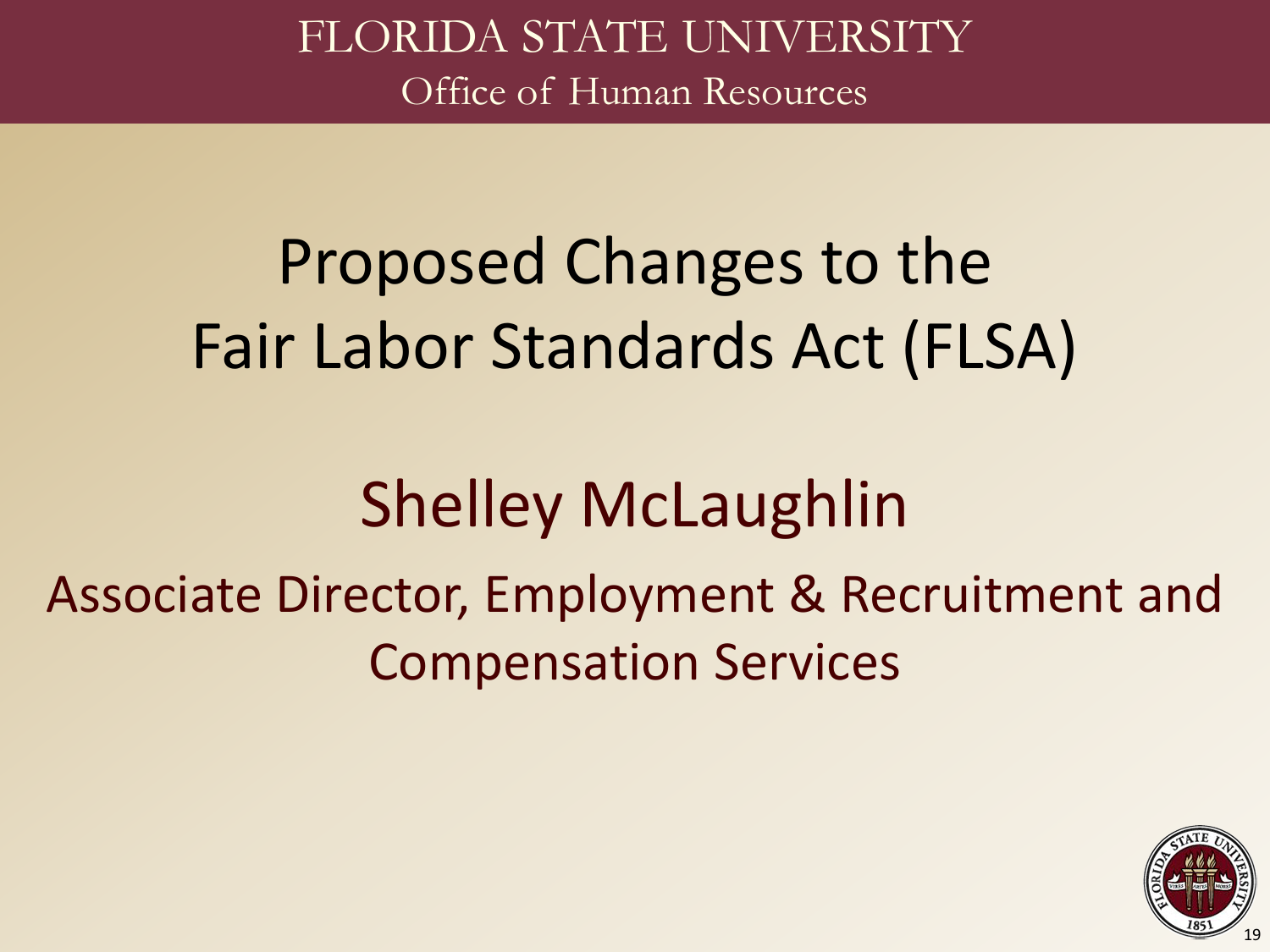### Current FLSA Standard

- To qualify for Exempt status under the FLSA, the employee must:
	- $\checkmark$  Be paid on a salary basis, not hourly
	- $\checkmark$  Earn more than \$455/week (\$23,660 annually)
	- $\checkmark$  Perform primarily executive, administrative, or professional duties as defined under DOL regulations

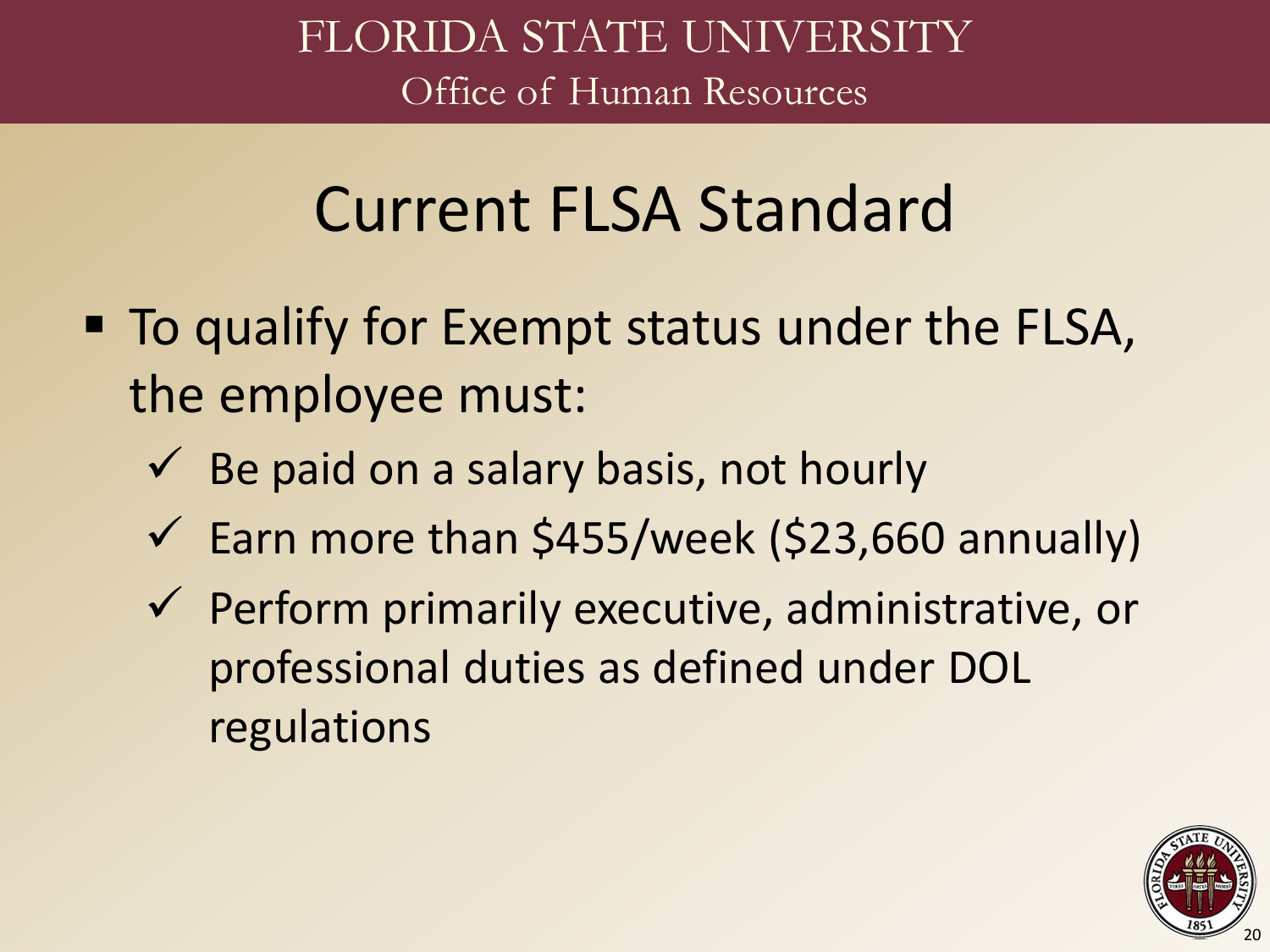### DOL Proposed FLSA Changes

- **Minimum salary requirements: applicable to** executive, administrative, and professional exemptions
	- $\checkmark$  Projected to be \$970/weekly or \$50,440 annually
- Automatic annual updates: mechanism to update required minimum salary to avoid becoming outdated again
	- Consumer Price Index
	- $\checkmark$  Tie minimum salary to the 40<sup>th</sup> percentile

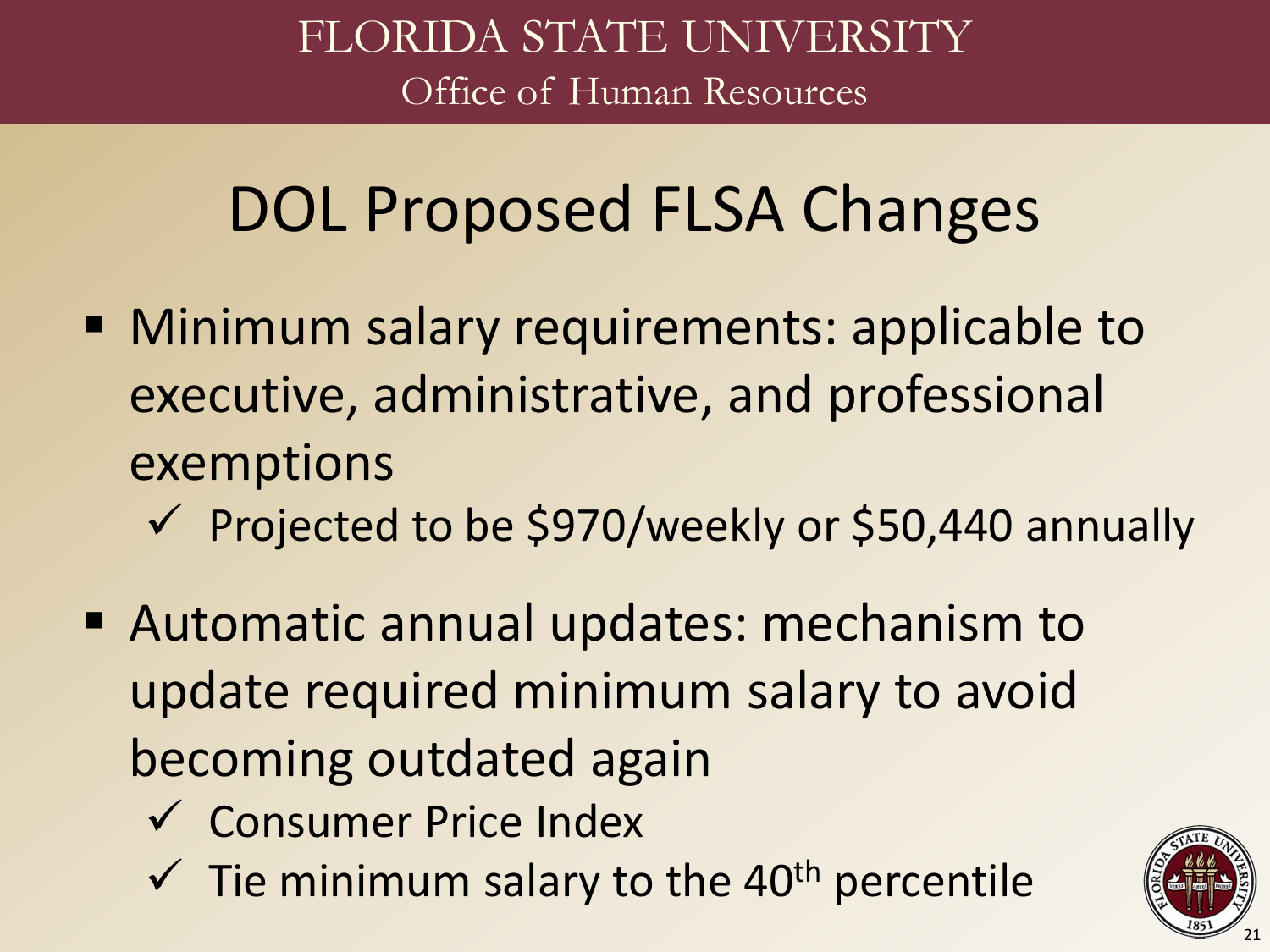### Timeline

- Proposed rule released June 30
- Comment period with DOL ended Sept 4
- **Final rule expected early 2016**
- **Example 1 Likely 60 days until effective**
- Anticipate that it will be in place prior to 2016 elections

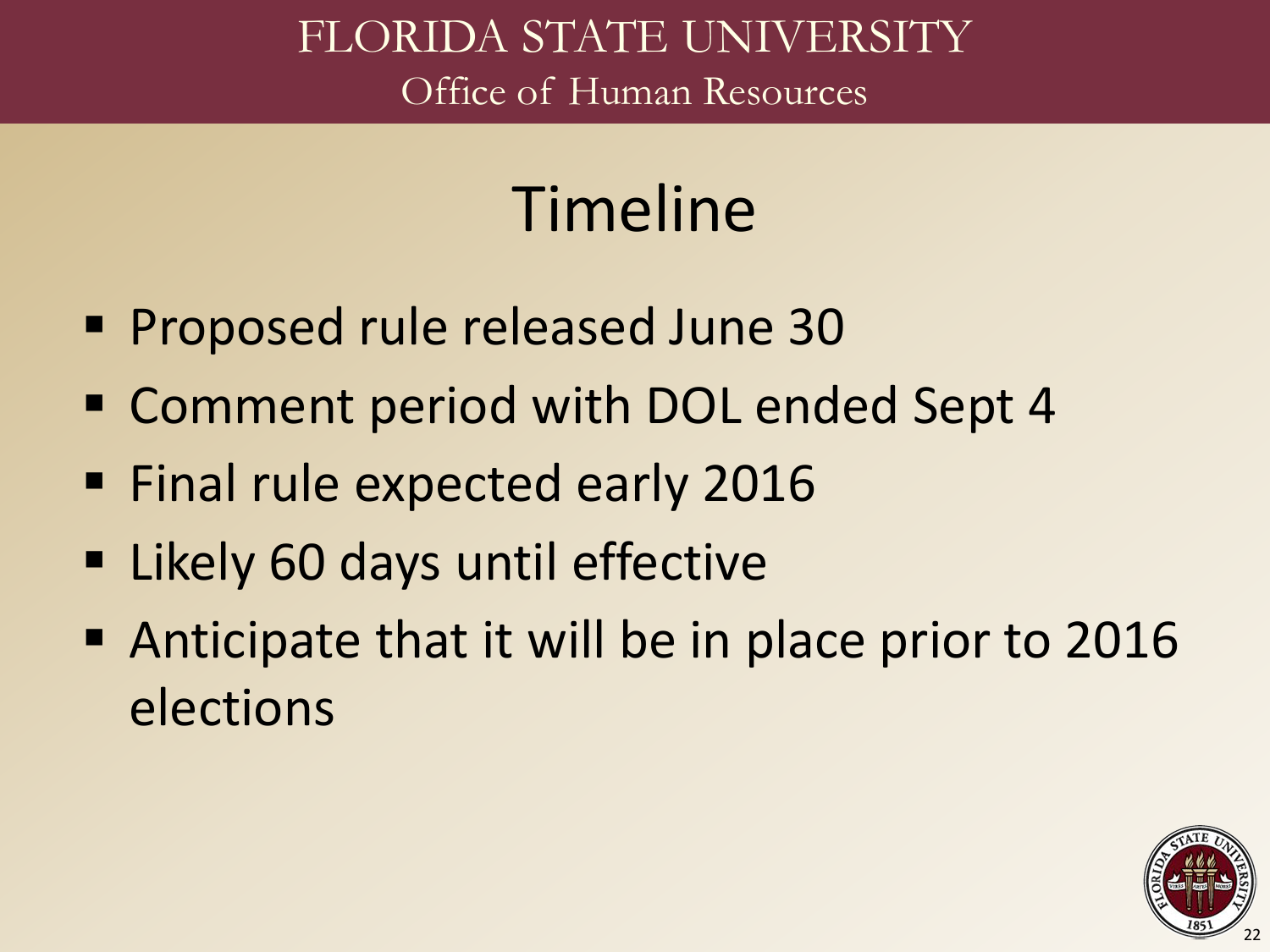### What Should You Do?

- We will be communicating early and often
- Stay up-to-date with any requests coming from our office as we prepare for the changes

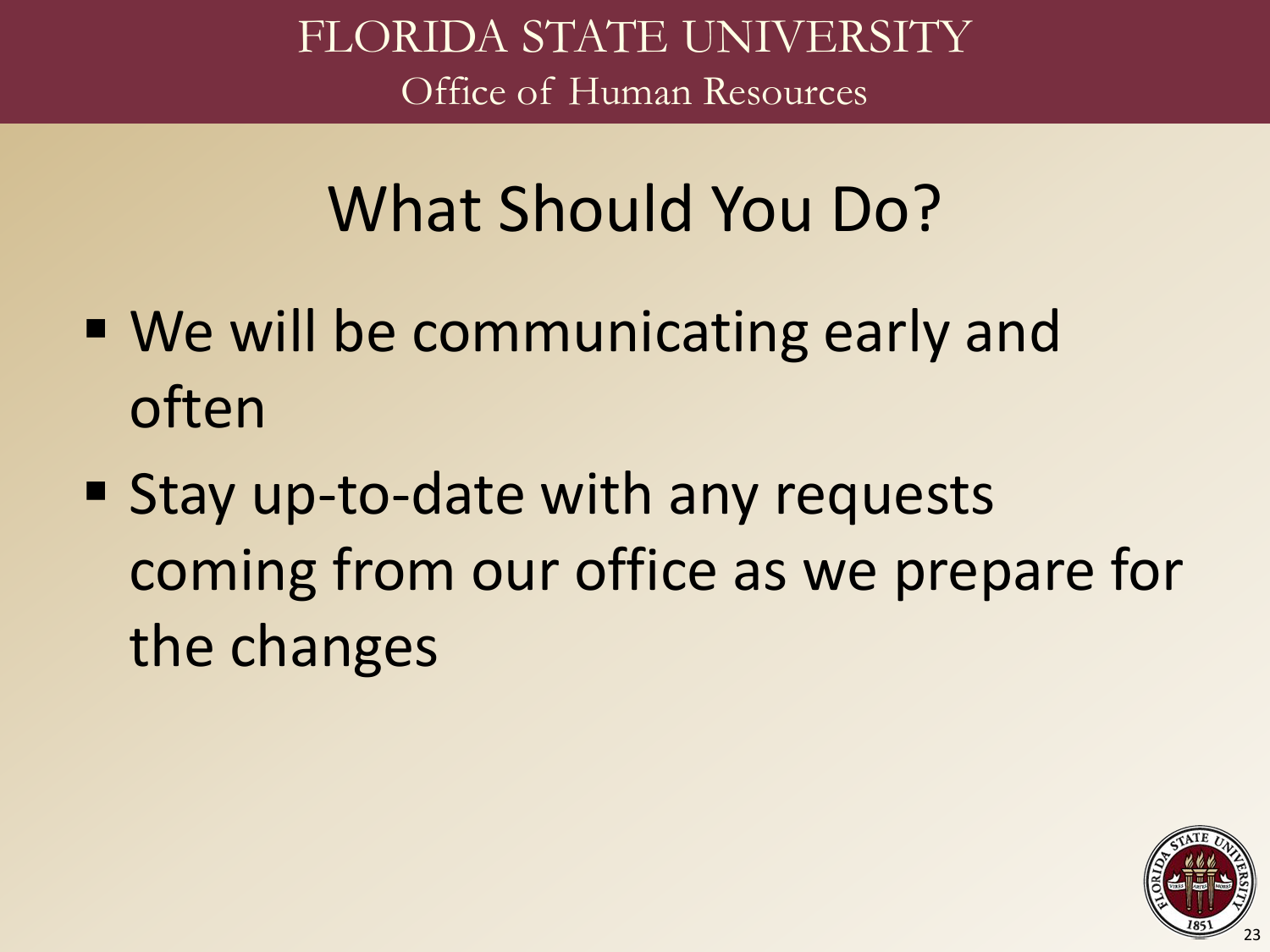### Nepotism Policy

### Sarah Mirkin Senior HR Specialist, Communications

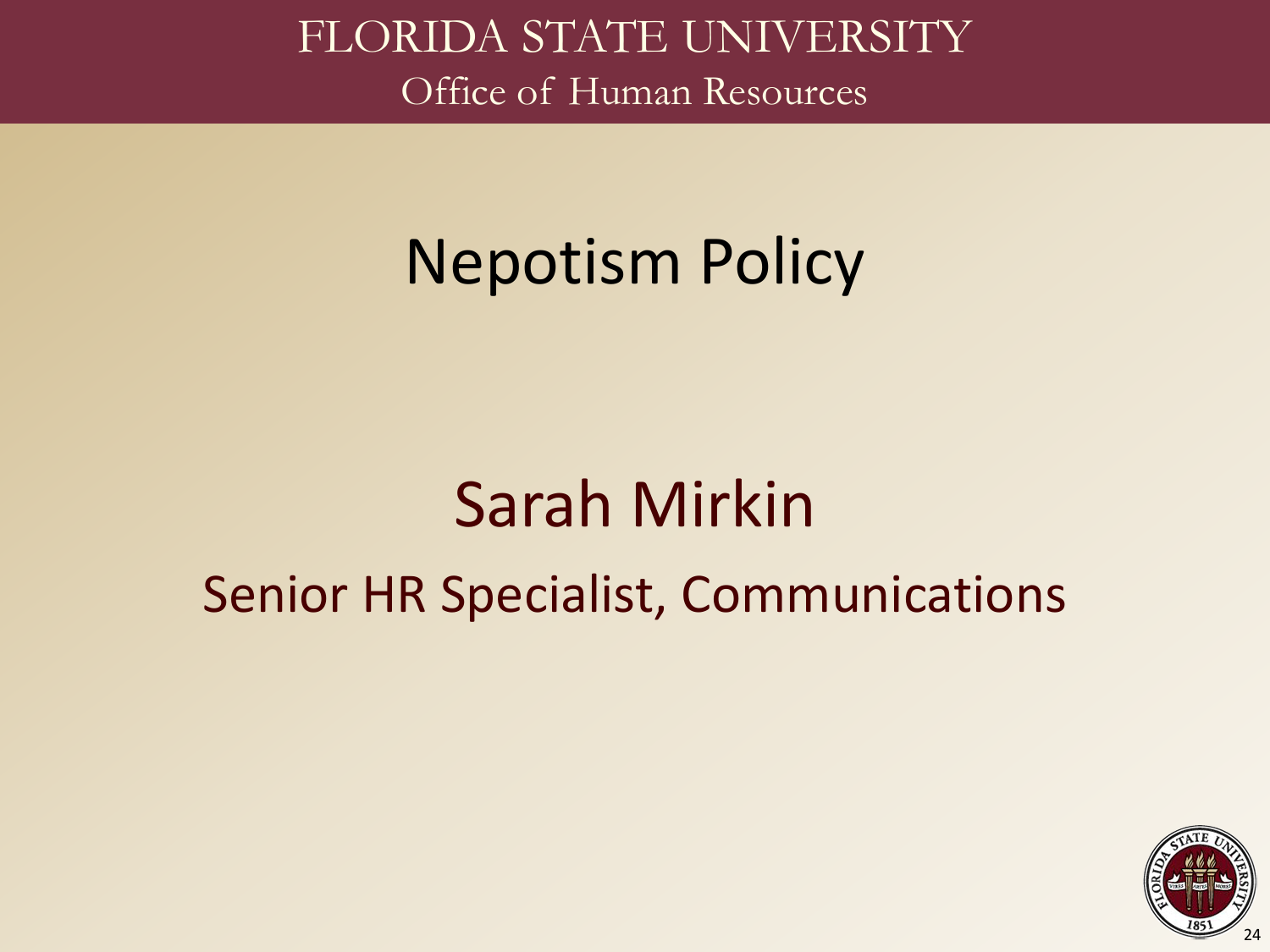

- What is a Nepotism Policy?
	- $\checkmark$  A policy that prohibits employment of relatives where it creates a conflict of interest for an employer—usually supervisor/subordinate.
- Does FSU have one?



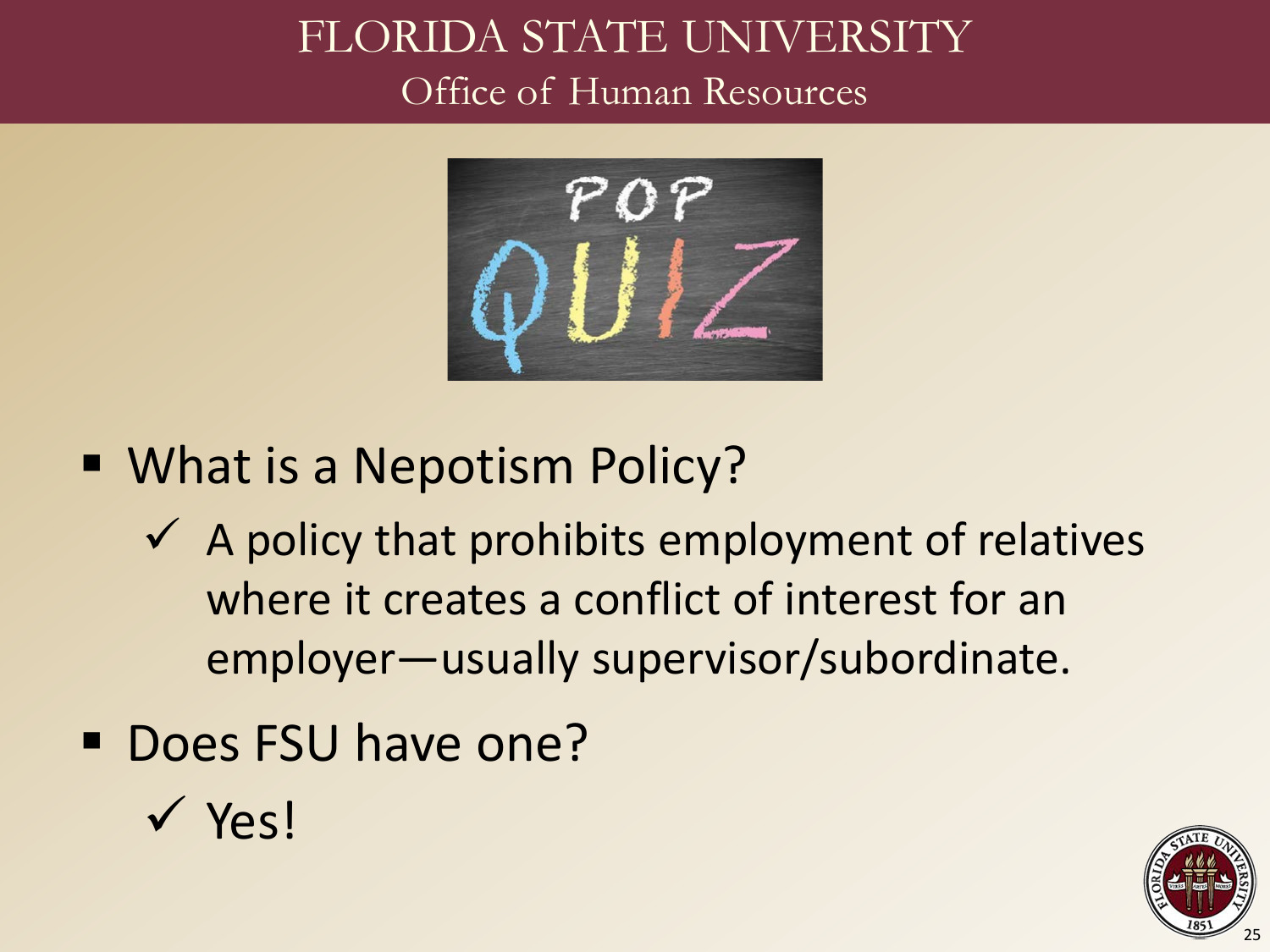Employment of Relatives (Nepotism) Policy

- **[Existing Policy](http://policies.vpfa.fsu.edu/personnel/3b.html%231)** 
	- HR approval *pre-*hire
- **Updates** 
	- $\checkmark$  Stand Alone
	- Definitions/Approval
	- $\checkmark$  Form

**ETA** 

- $\checkmark$  Early 2016
- $\checkmark$  Stay tuned @ HR Forums



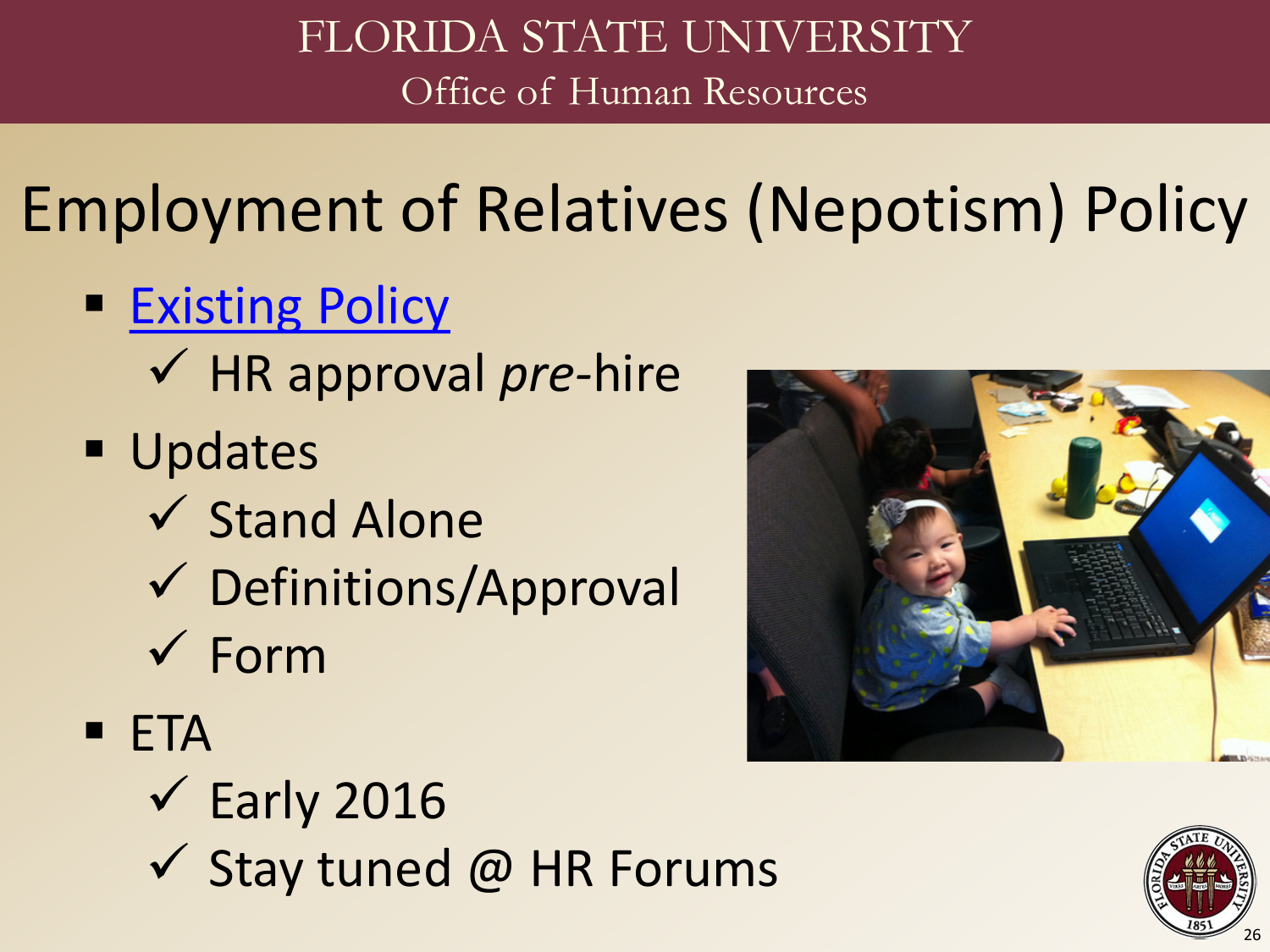### Form I-9 and Appointment Tips

### Andrew Kapec HR Specialist, Employee Data Management

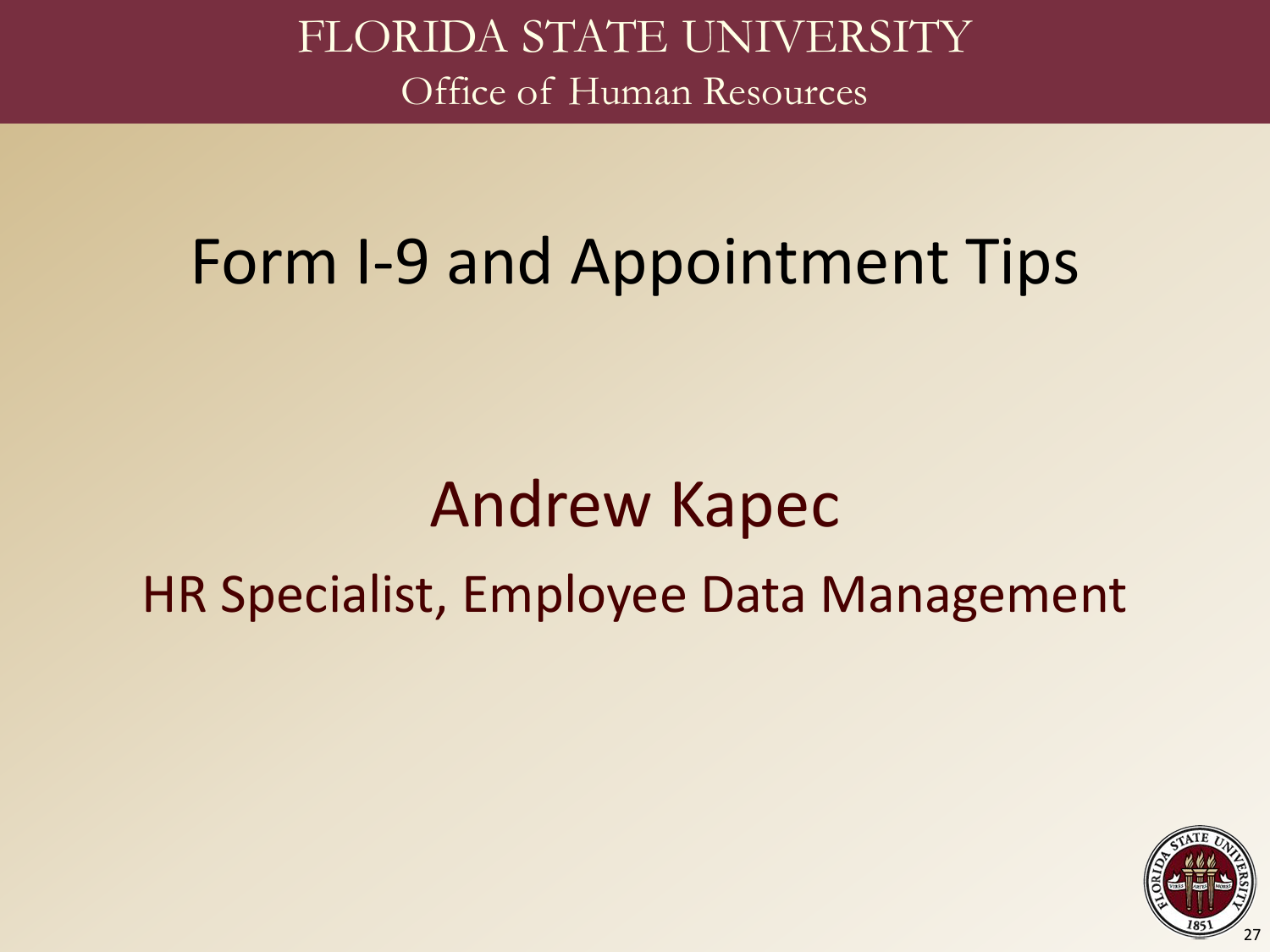### Form I-9 Federal Requirements

- Federally Required Completion Schedule
	- $\checkmark$  Section 1 no later than their **first day of work** for pay
	- $\checkmark$  Section 2 no later than the **third business day** employee starts work for pay
		- If work lasts less than three days, Section 2 must be completed no later than **first day of work** for pay
- **If original documents are not presented to complete** Section 2, employee must stop working until completed
- **Schedule applies to rehires, as well** 
	- $\checkmark$  Section 3 Rehire entries must be completed by first day of work does not require employee's presence

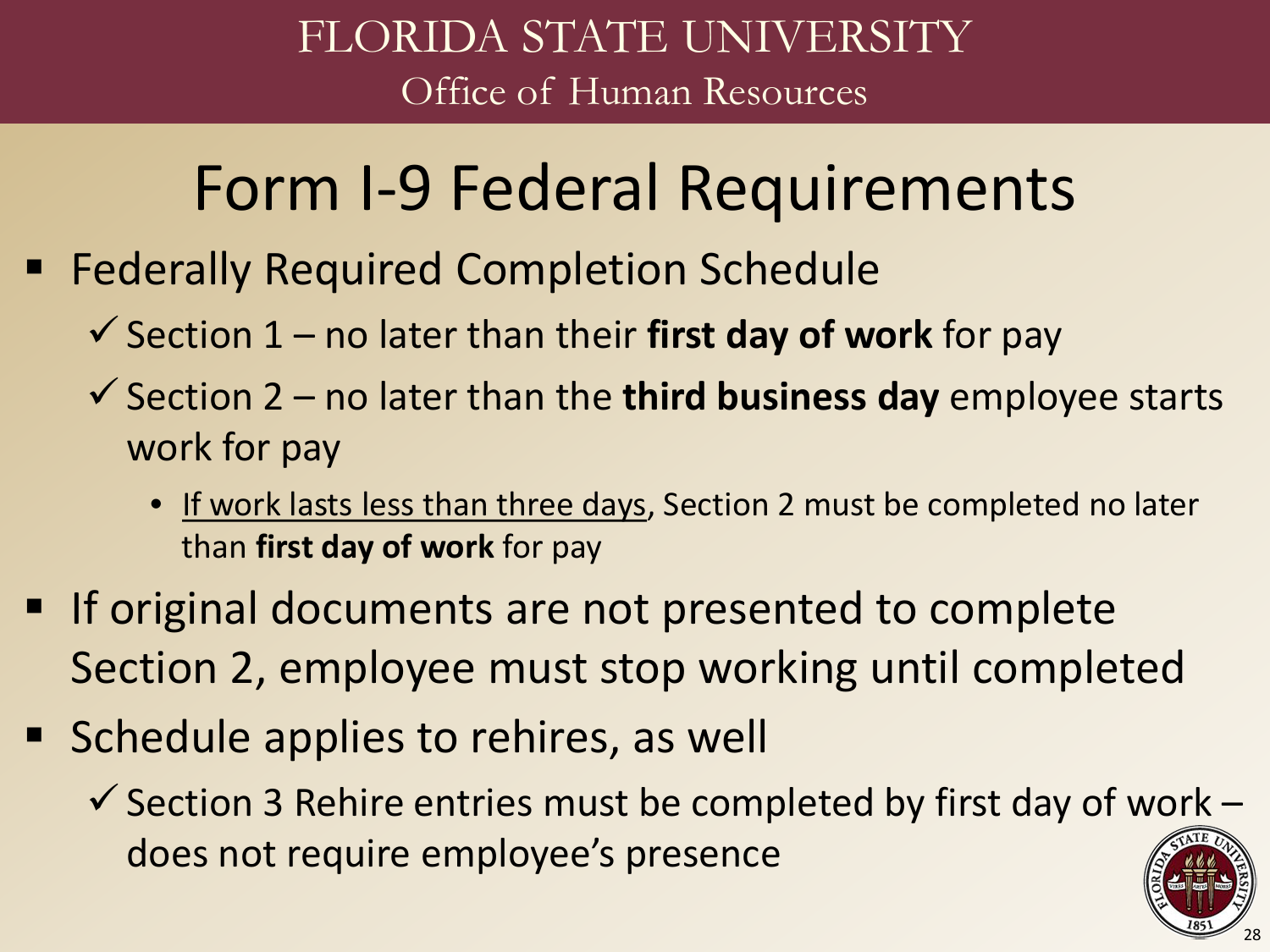### Form I-9 Reminders

 If U.S. Passports are used in Section 2, upload a copy to the online wizard per E-Verify req'ts

- Receipt process in Guardian has been streamlined; please review the updated Receipt Page on the I-9 Instructional Website for updated instructions
	- $\checkmark$  Process updated to create an amendment when updating the I-9 rather than a completely new I-9

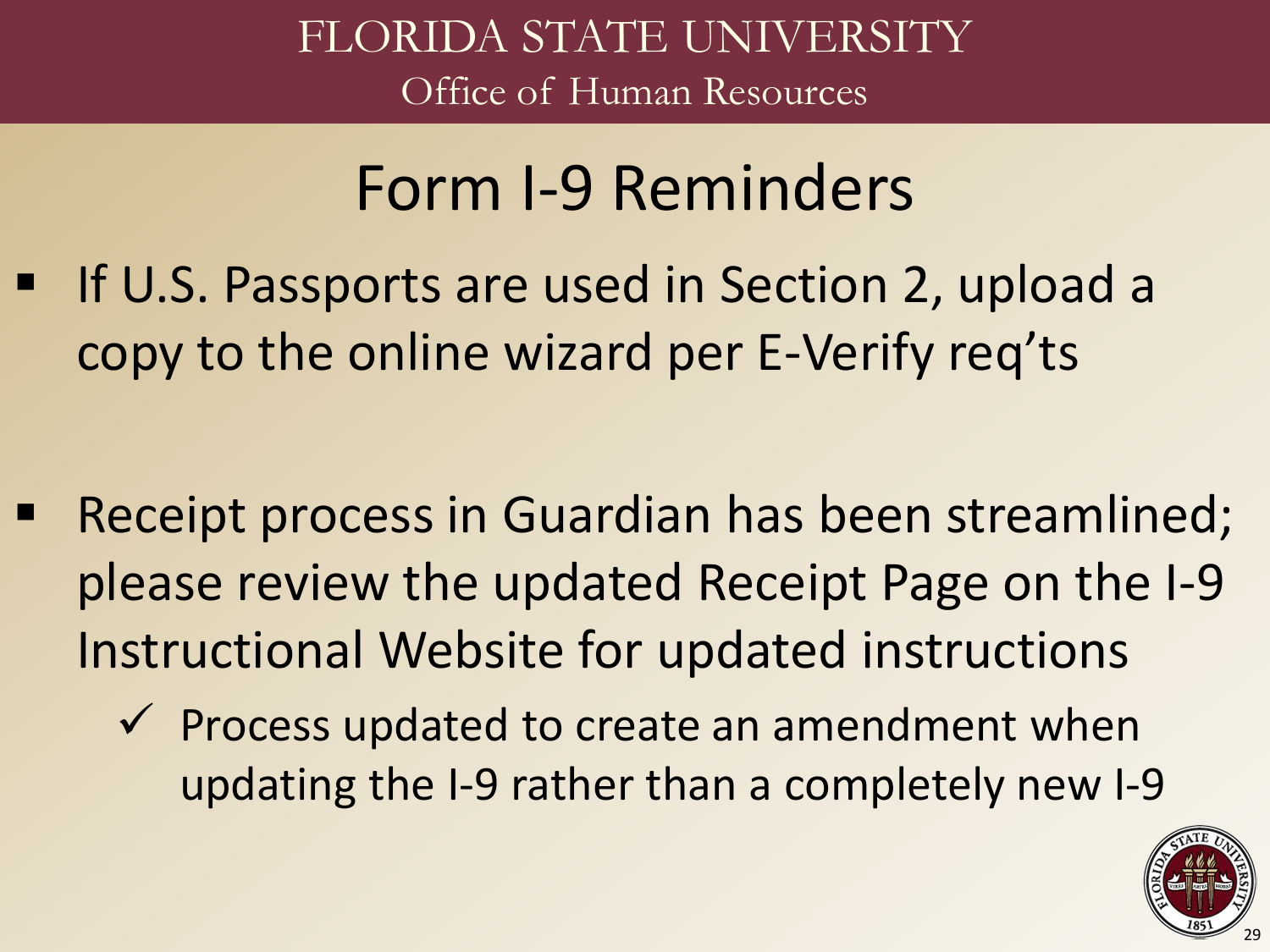### Remote Hire Process

- Process to complete Form I-9 for those outside Tallahassee
- Allowed for:
	- $\checkmark$  Employees working remotely outside Tallahassee
	- $\checkmark$  Employees who cannot be on-campus on their first day of work for pay
	- $\checkmark$  Special Circumstances
		- Faculty who require email and Blackboard access and will not be in Tallahassee prior to their appointment beginning
		- Graduate Assistants who will not arrive in Tallahassee prior to the deadline for GA appointments
- Remote Hire Authorized Agent Form has been updated
	- Instructions clarified
	- Agent Authorization process more clearly defined

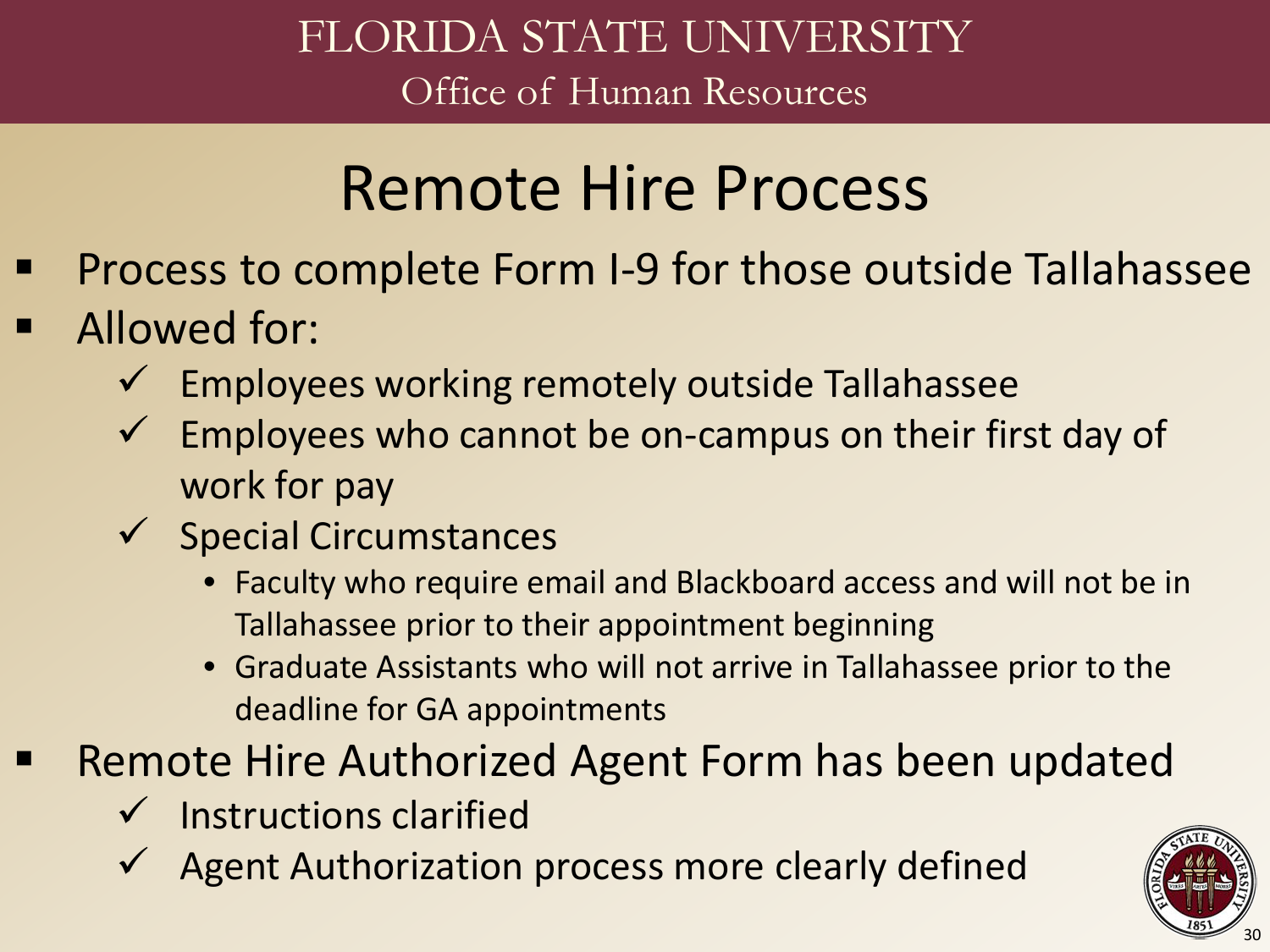## E-Verify

- Federal work authorization verification system
- Verifies data from Form I-9 with SSA and DHS
- Constantly reviewed by USCIS Monitoring and Compliance Division for misuse, abuse, or noncompliant activity
	- $\checkmark$  Authorized to refer cases to Immigration and Customs Enforcement (ICE) for I-9 Audits or Office of Special Council for discrimination or unlawful practice investigations

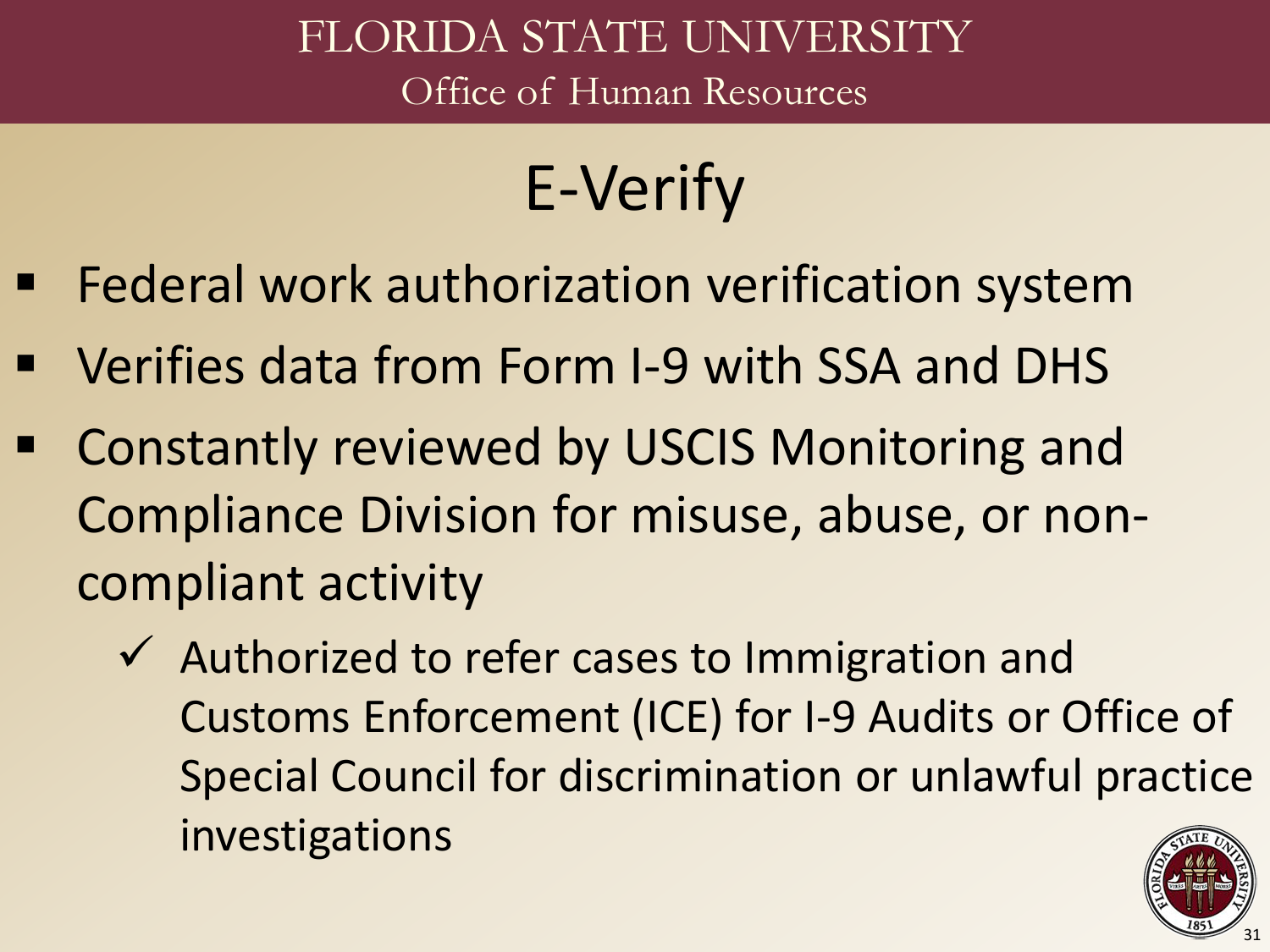## E-Verify Requirements

- E-Verify Cases must be submitted by **third business day** of work
	- $\checkmark$  Exceptions include:
		- Awaiting Social Security Numbers for Non-Resident Aliens
		- Awaiting original documents when receipts were initially used in Section 2
	- $\checkmark$  If indeed submitted late, enter the most comprehensive description of the situation possible under "Other"
		- Do not enter vague, canned reasoning

#### **Reason for Late Submission to E-Verify**

- Awaiting Social Security Number
- **Technical Problems**
- Audit Revealed that New Hire Was Not Run
- Federal Contractor with E-Verify Clause verifying an existing employee
- O Other (Specify Reason Below Required)

32

 $(200 \text{ chars max})$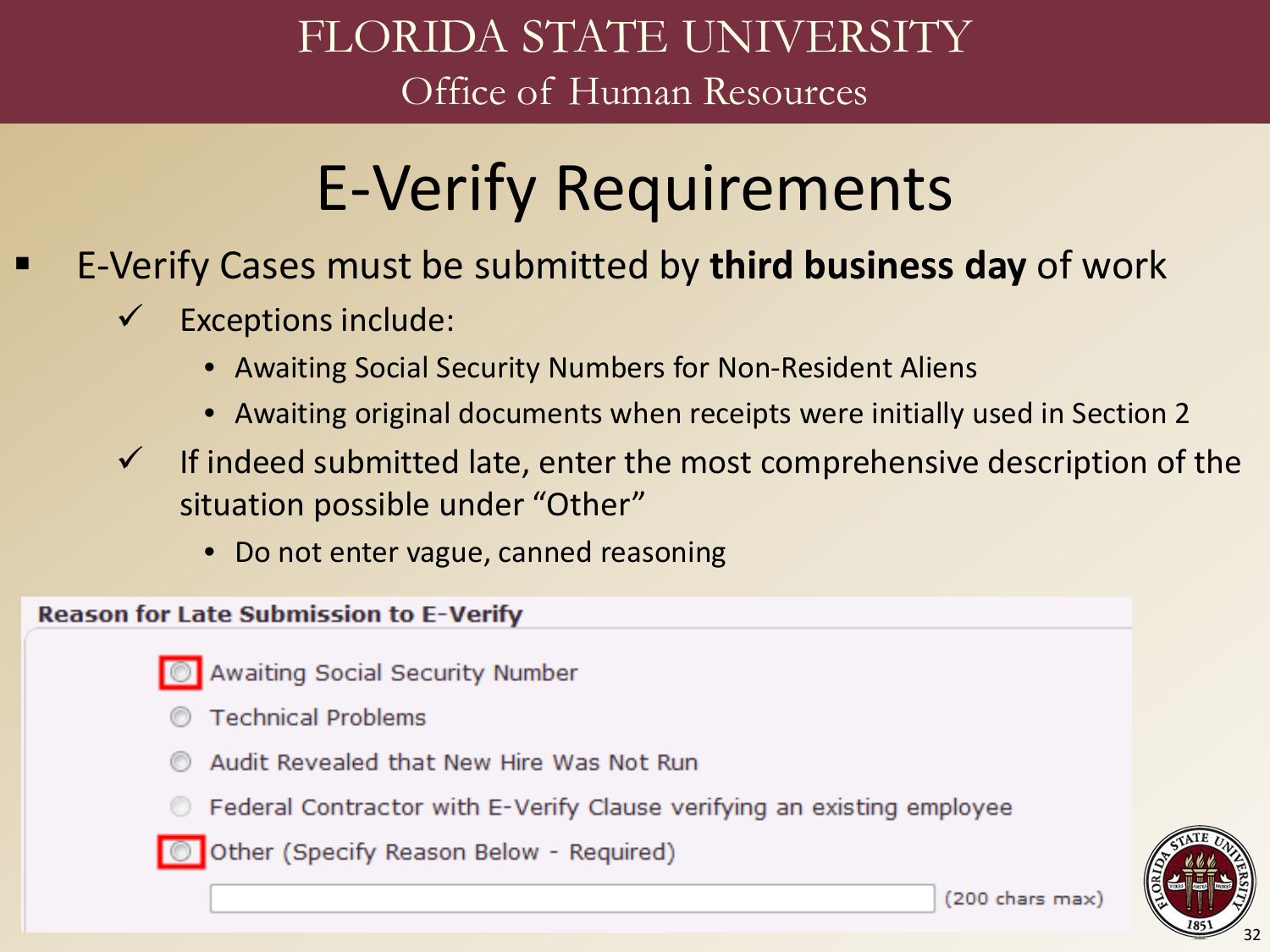### Tips for Efficient Appointment Processing

- Upon initial knowledge of new hire:
	- $\checkmark$  Ensure new hire completes new employee wizards
	- $\checkmark$  Ensure hiring documents are generated and signed
		- Offer letter and contract (if applicable)
		- Loyalty Oath & Form I-9
	- Copy required documents (SS Card, Receipt, Passport)
	- $\checkmark$  Immediately upload documents to electronic wizards
		- Do not upload Form I-9s

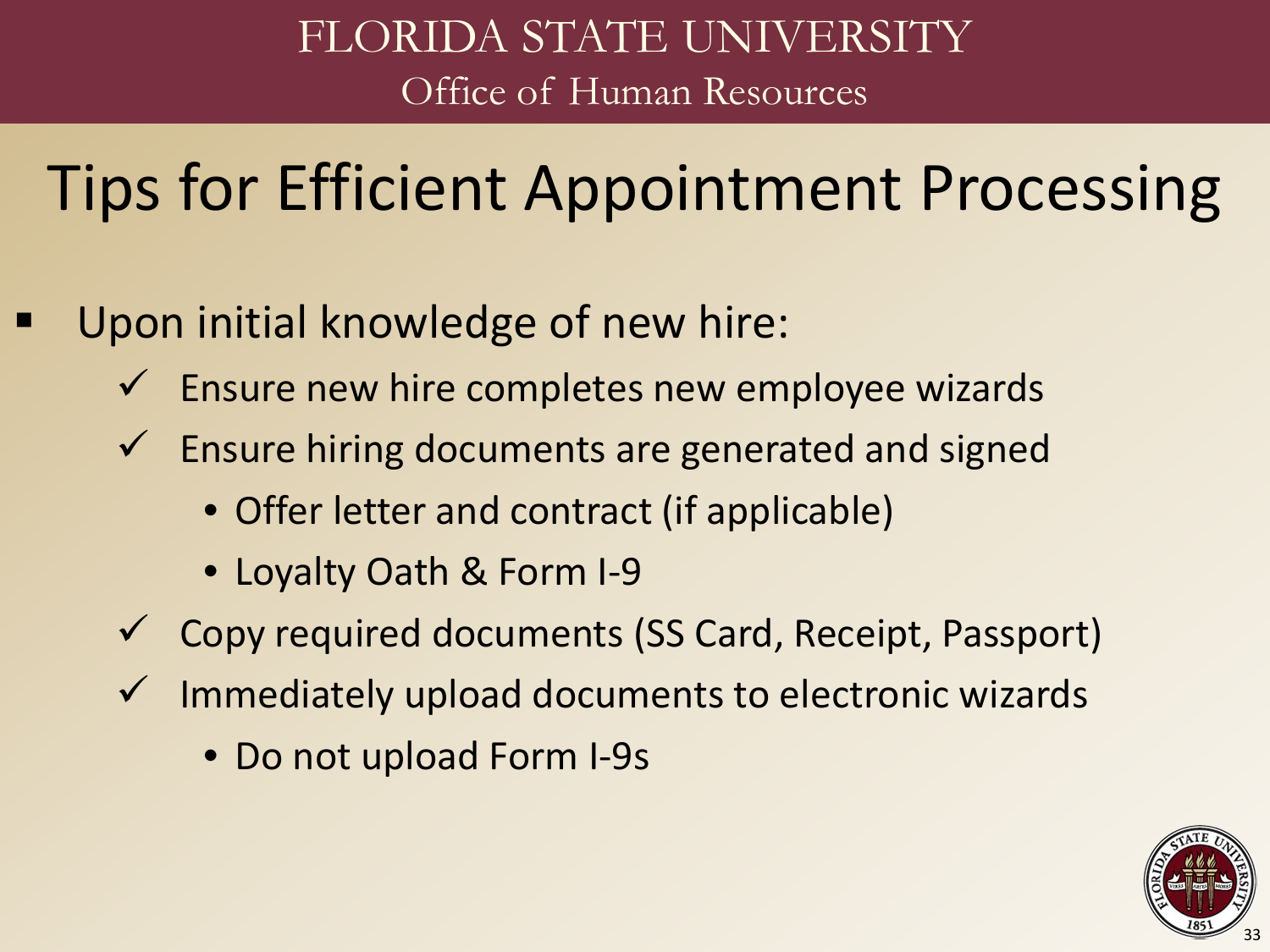### FLORIDA STATE UNIVERSITY

Office of Human Resources

## Tips (cont.)

- Upon appointment review:
	- $\checkmark$  Ensure the Online Wizard, Form I-9, and Job Offer are complete and ready prior to contacting HR
	- $\checkmark$  If action is requested by HR to complete, update, or correct documents, **please respond once action has been taken** to ensure the appointment is handled ASAP
	- $\checkmark$  If corrections to appointment data are needed after being processed, submit a case

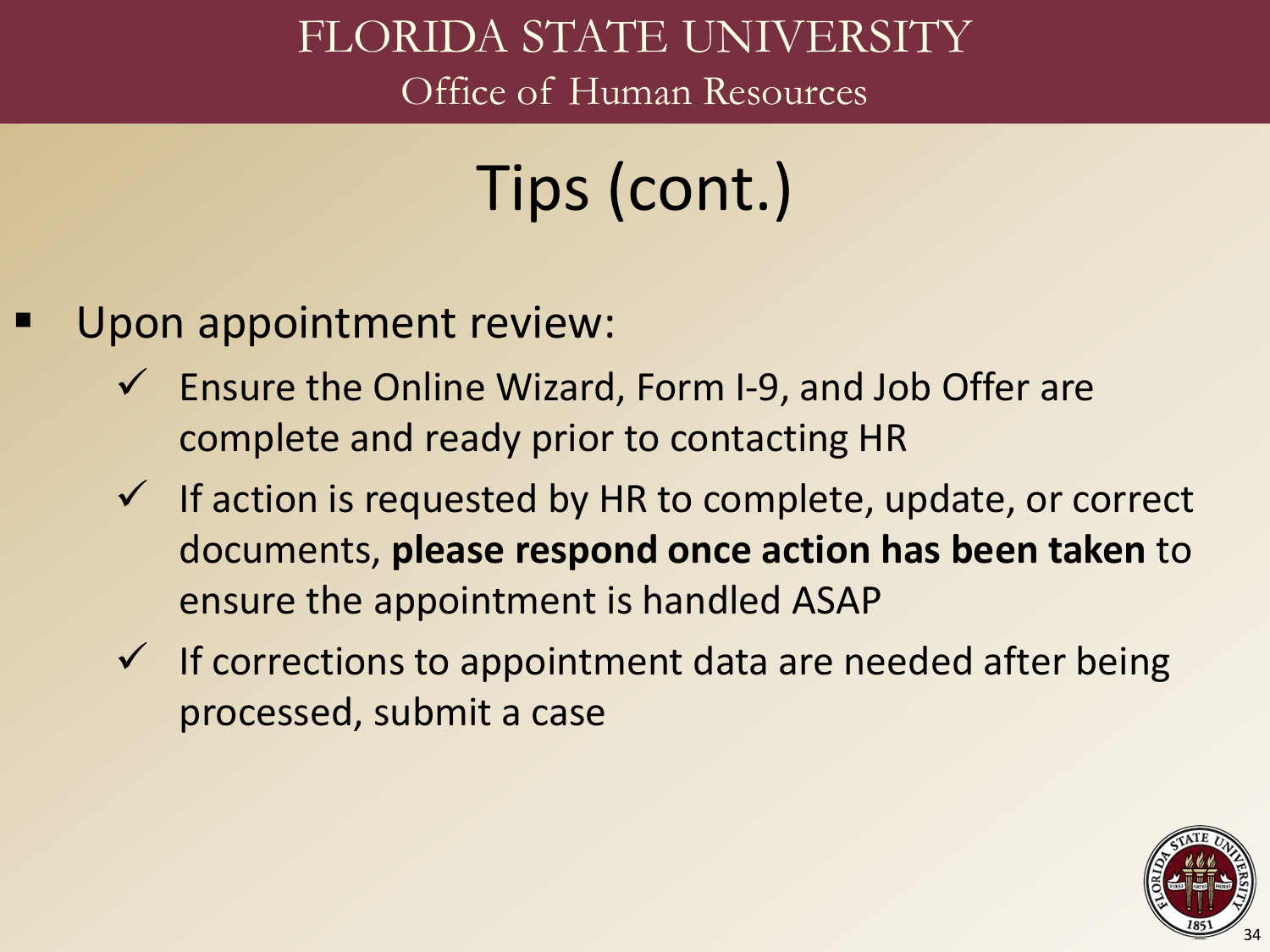### 2016 Spring Grad Mass Appointments

#### **Monday, October 12th – Friday, October 16th**

 $\checkmark$  Graduate Mass Appointments open to Department Representatives (Originator) for entry

#### **Monday, October 19th – Wednesday, October 21st**

 $\checkmark$  Open for Manager approval for all Graduate changes

#### **Thursday, October 22nd – Friday, October 23rd**

 $\checkmark$  Open for Department Representatives (Originator) to review and update any changes per Manager

#### **Monday, October 26th – Tuesday October 27th**

 $\checkmark$  Open for Manager to approve final changes

#### **Wednesday, October 28th – Tuesday, November 3rd**

- $\checkmark$  File sent to Sponsored Research for approval
- **Wednesday, November 4th**
	- $\checkmark$  File loaded in OMNI once released from Sponsored Research

#### **Thursday, November 5th**

 $\checkmark$  Update any discrepancies based on query results

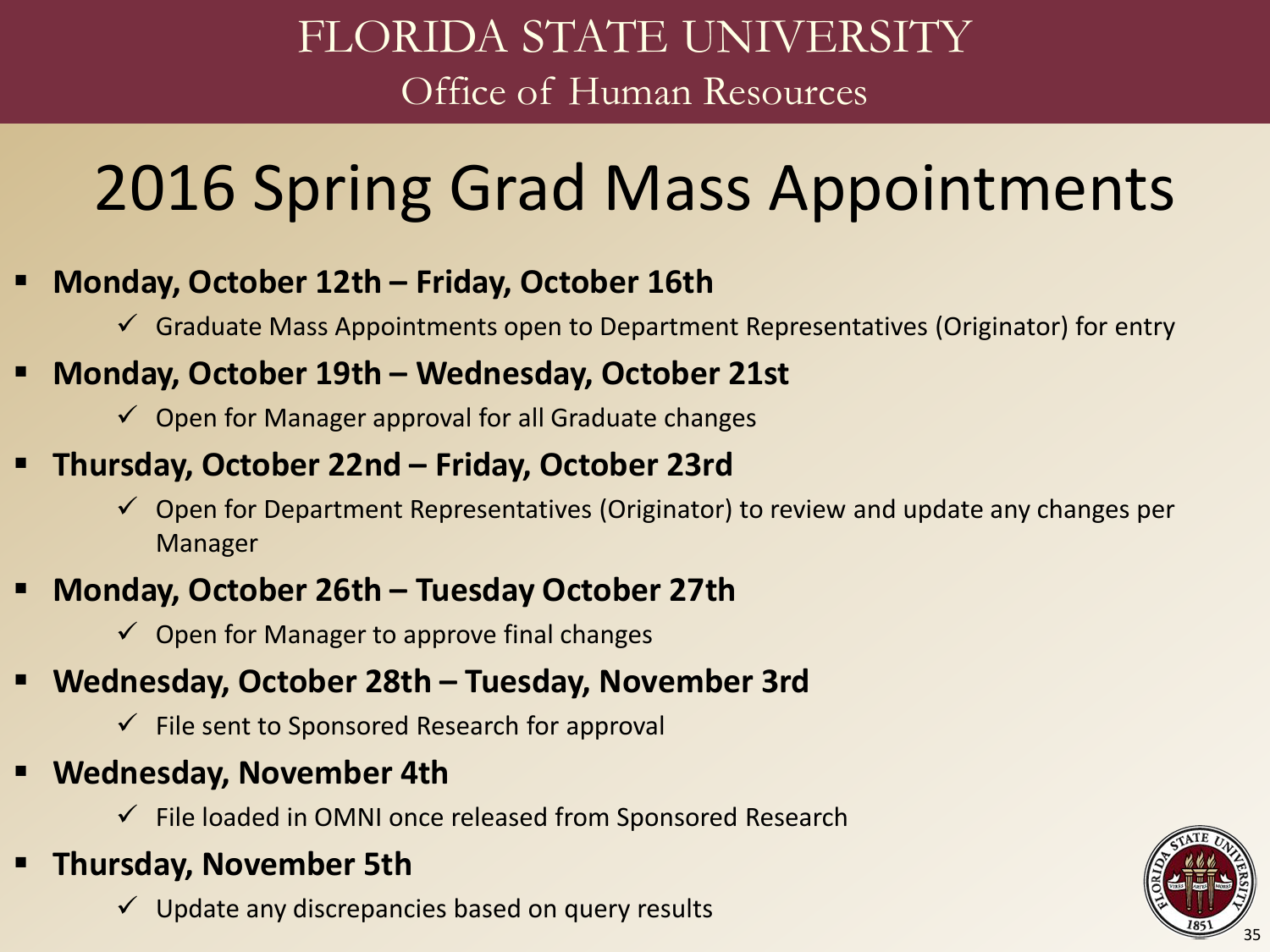# DOOR PRIZES

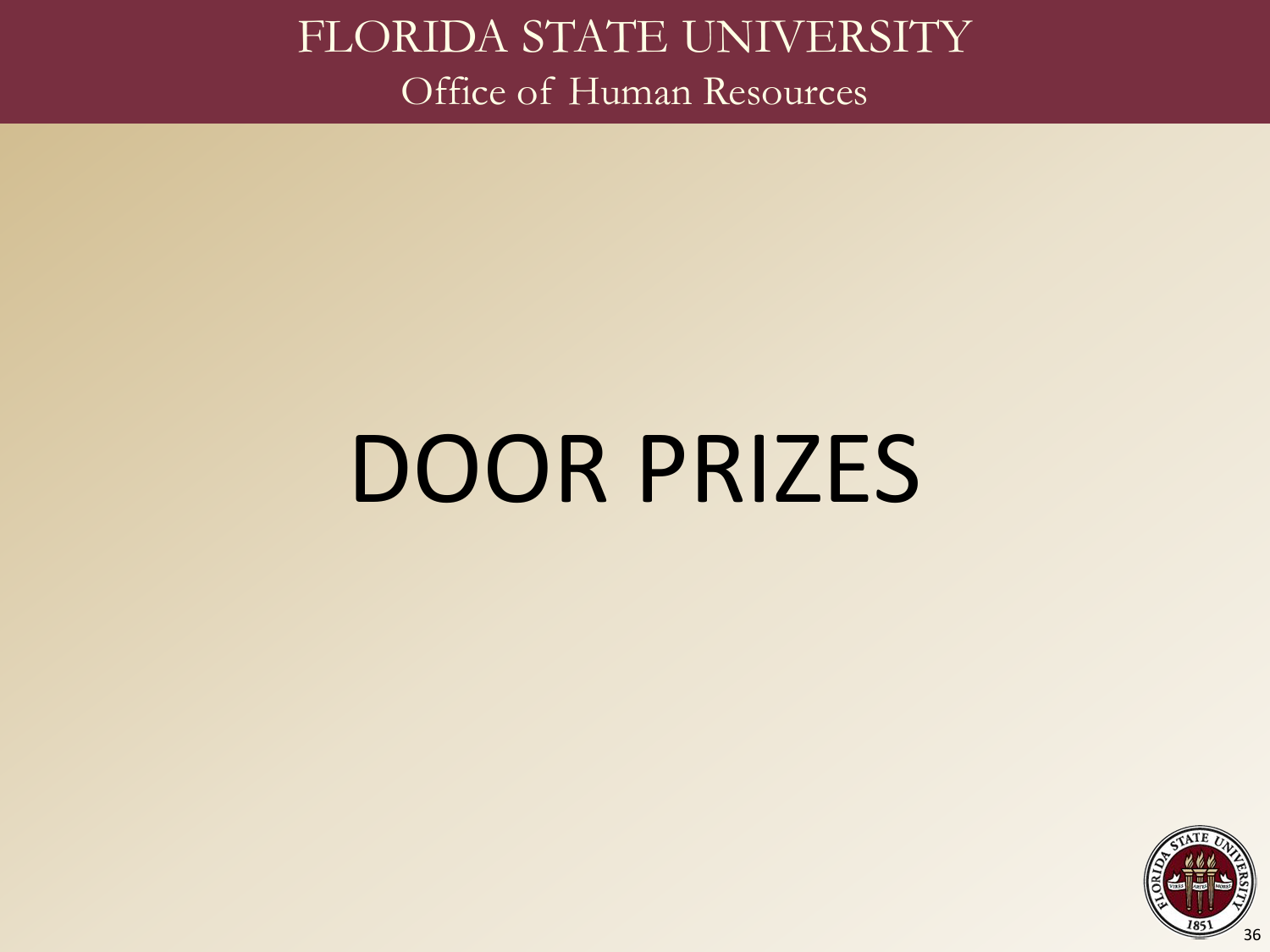# Attendance & Leave Regulation Changes and OMNI 9.2 Upgrade

## Christine Conley Associate Director, Attendance & Leave

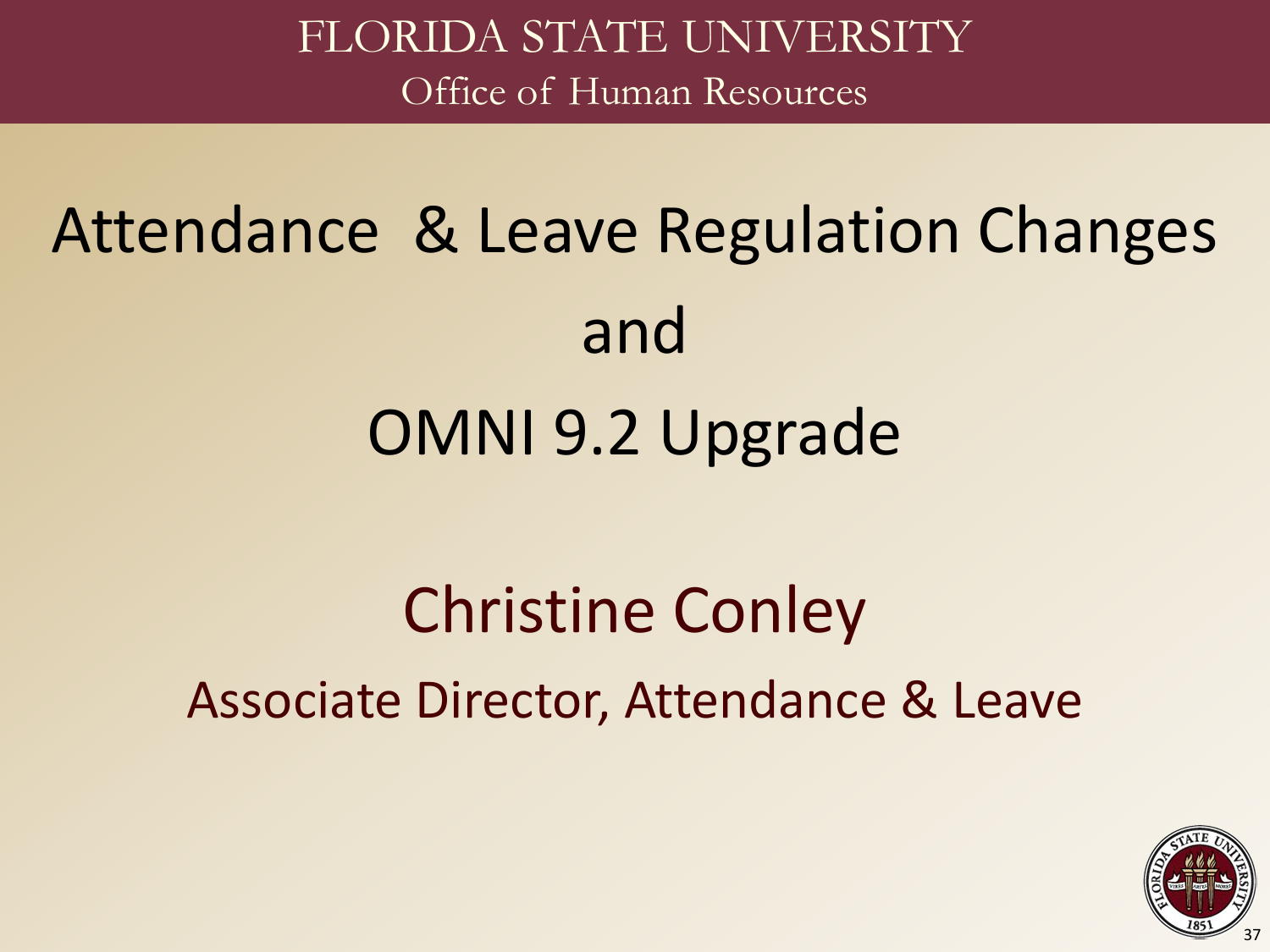## FSU-4.0015 Changes

- **Example 1 Annual Leave Accruals for USPS employees**
- **E** Leave Transfer Maximums
- **Sick Leave Payout Eligibility**
- **Example 2 Compensatory Leave**
- Leave without Pay (LWOP)
- Administrative Leave for a Service-Connected **Disability**

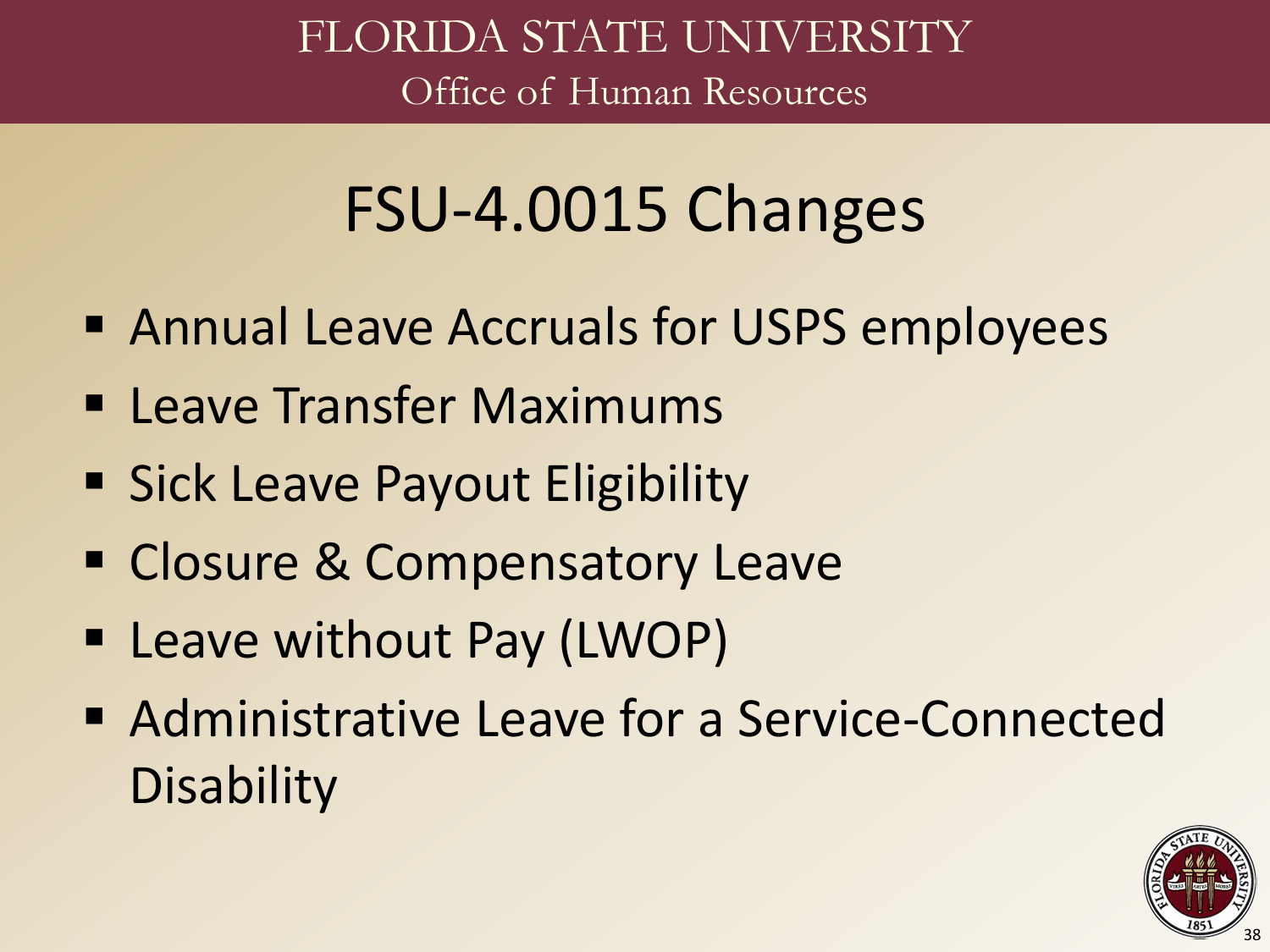## USPS Leave Accruals

- **Effective for employees hired after 10/1/15** 
	- Annual Leave Accrual Rates will be based off of FSU Service Only
	- $\checkmark$  Prior State Service will no longer be included in an employee's "Months/Years of Service"
- Employees hired before 10/1/15 will continue to accrue leave at their current rate

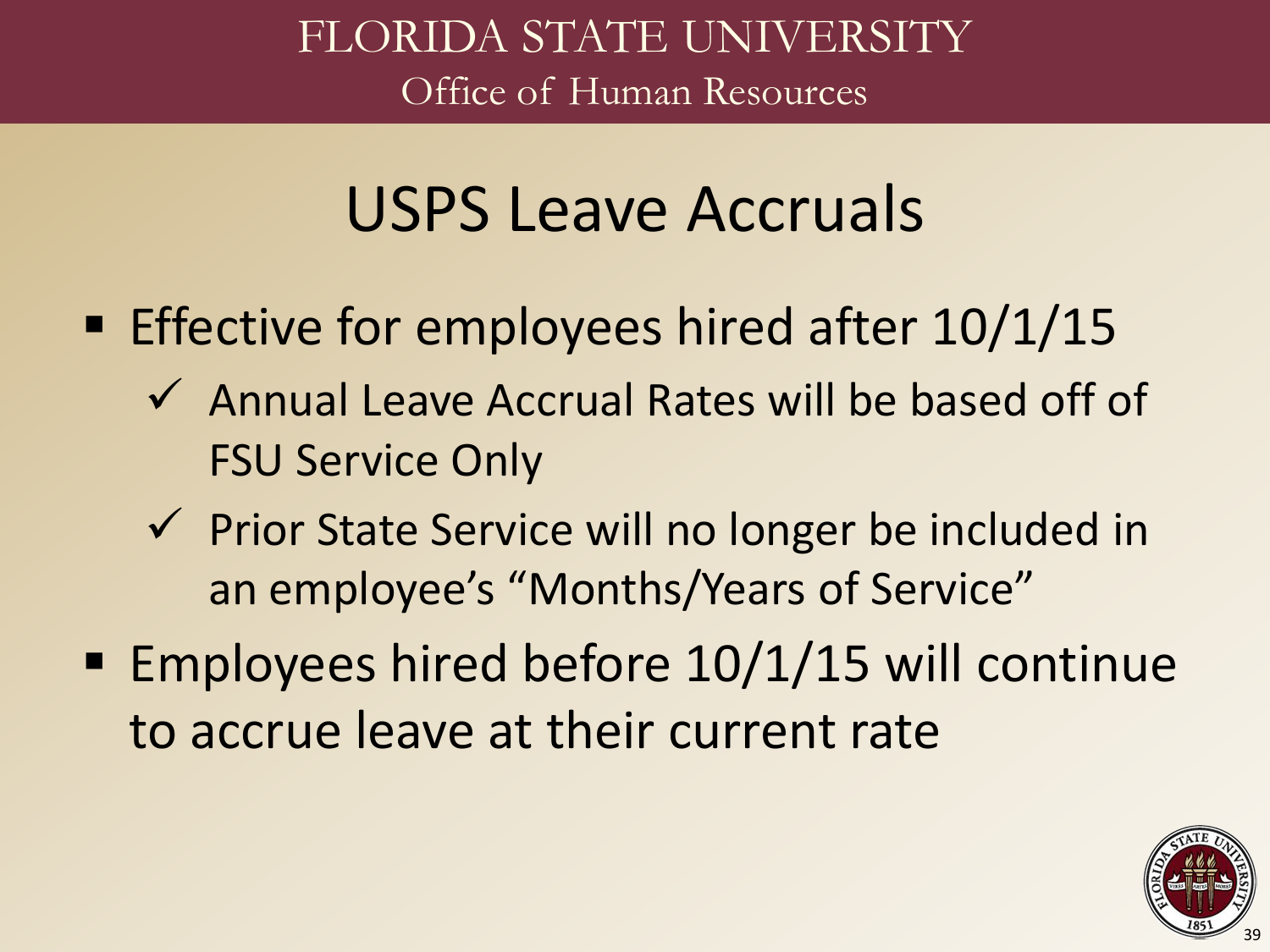## Leave Transfer Maximums

- 80-hour maximum annual leave transfer
- 240-hour maximum sick leave transfer
- FSU will continue to accept leave transfers with department approval from state agencies, universities, counties, or cities within the State of Florida

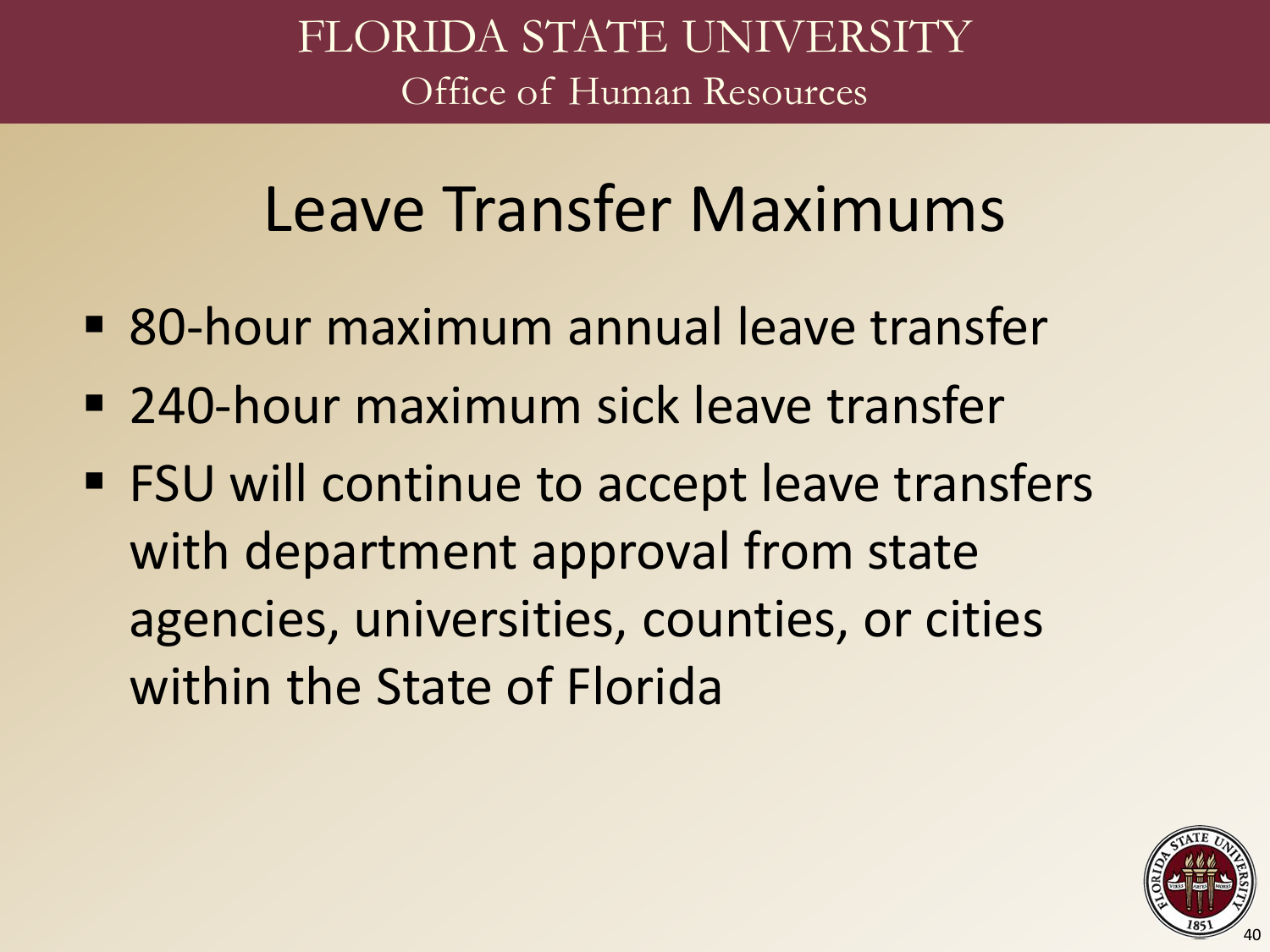## Sick Leave Payout Eligibility

- USPS, A&P, Executive Service hired after 10/1/15 will need 10 years of FSU Service to be eligible for a sick leave payout
- **Prior State Service will no longer be included** in an employee's "Months/Years of Service"
- Clarified that Faculty hired after 5/6/11 will not be paid for unused sick leave

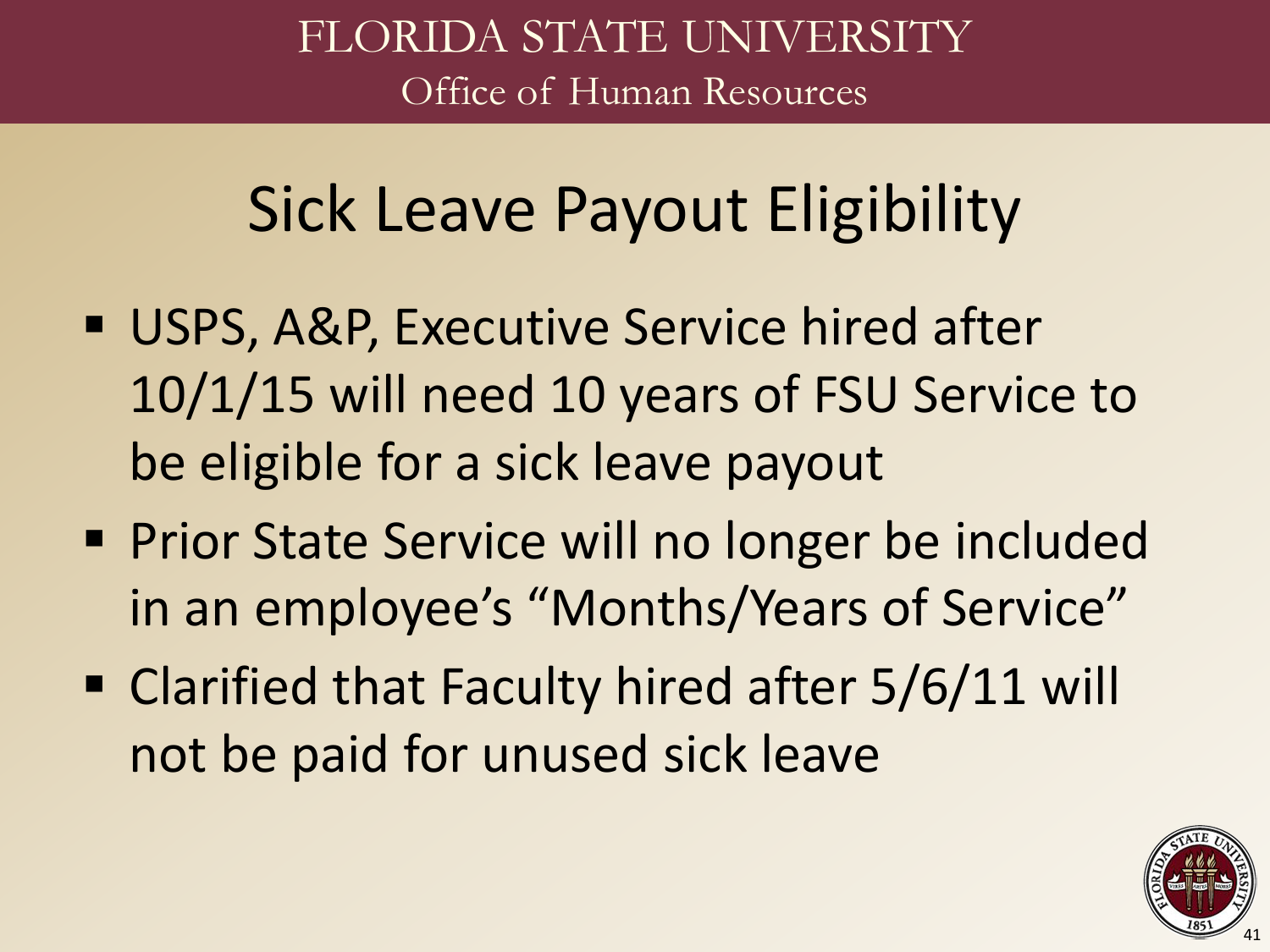## Closure & Compensatory Leave

- **During a University-wide closure, employees** will earn straight-time compensatory leave when the employee works more hours than required during the week
- **Previously, employees were only eligible to** earn compensatory leave if they physically worked during the closure

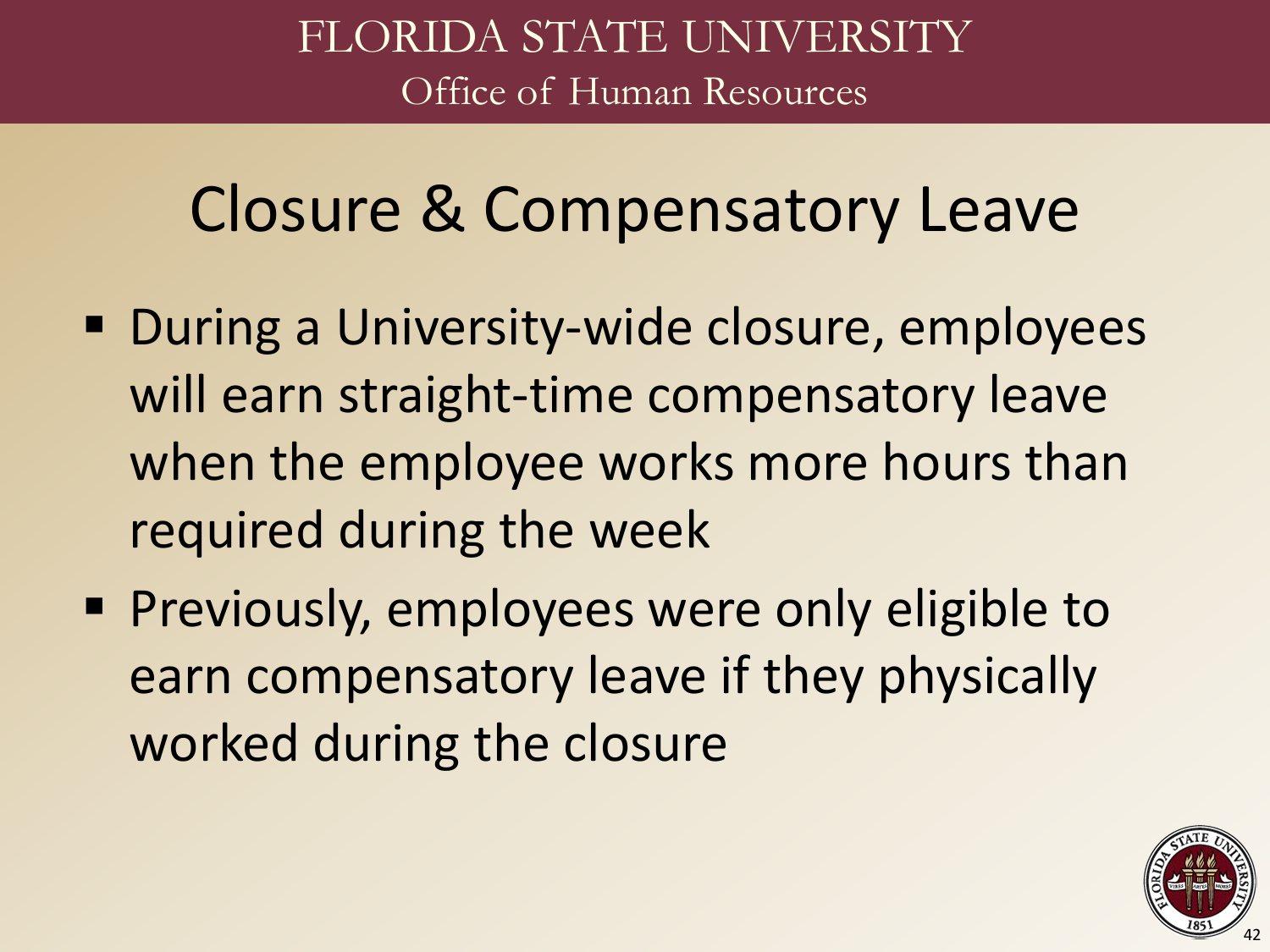## Leave Without Pay (LWOP)

- **UWOP for 4-8 consecutive weeks may be** subject to evaluation & approval by the Chief Human Resources Officer (CHRO)
- **EXT** LWOP lasting 8 or more weeks will require approval by the CHRO
- **Includes leave requests that fall outside of** normal University-approved leave programs (e.g., FMLA, Military)

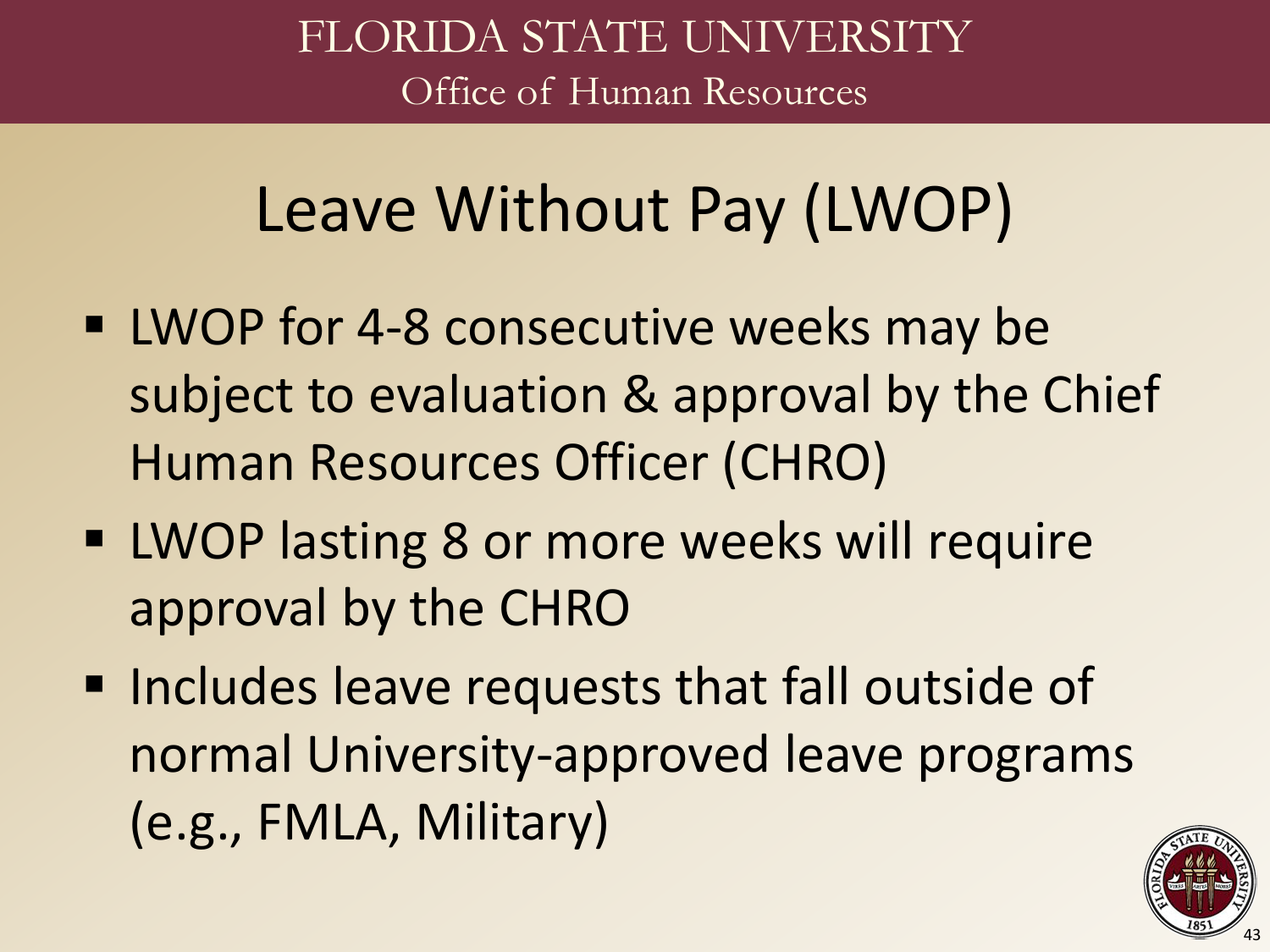# Administrative Leave for a Service-Connected Disability

- Employees with a service-connected disability scheduled by the Department of Veteran Affairs to receive treatment are granted administrative leave
- Section 110.119 F.S. allows a maximum of 48 hours of administrative leave (previously 6 days)

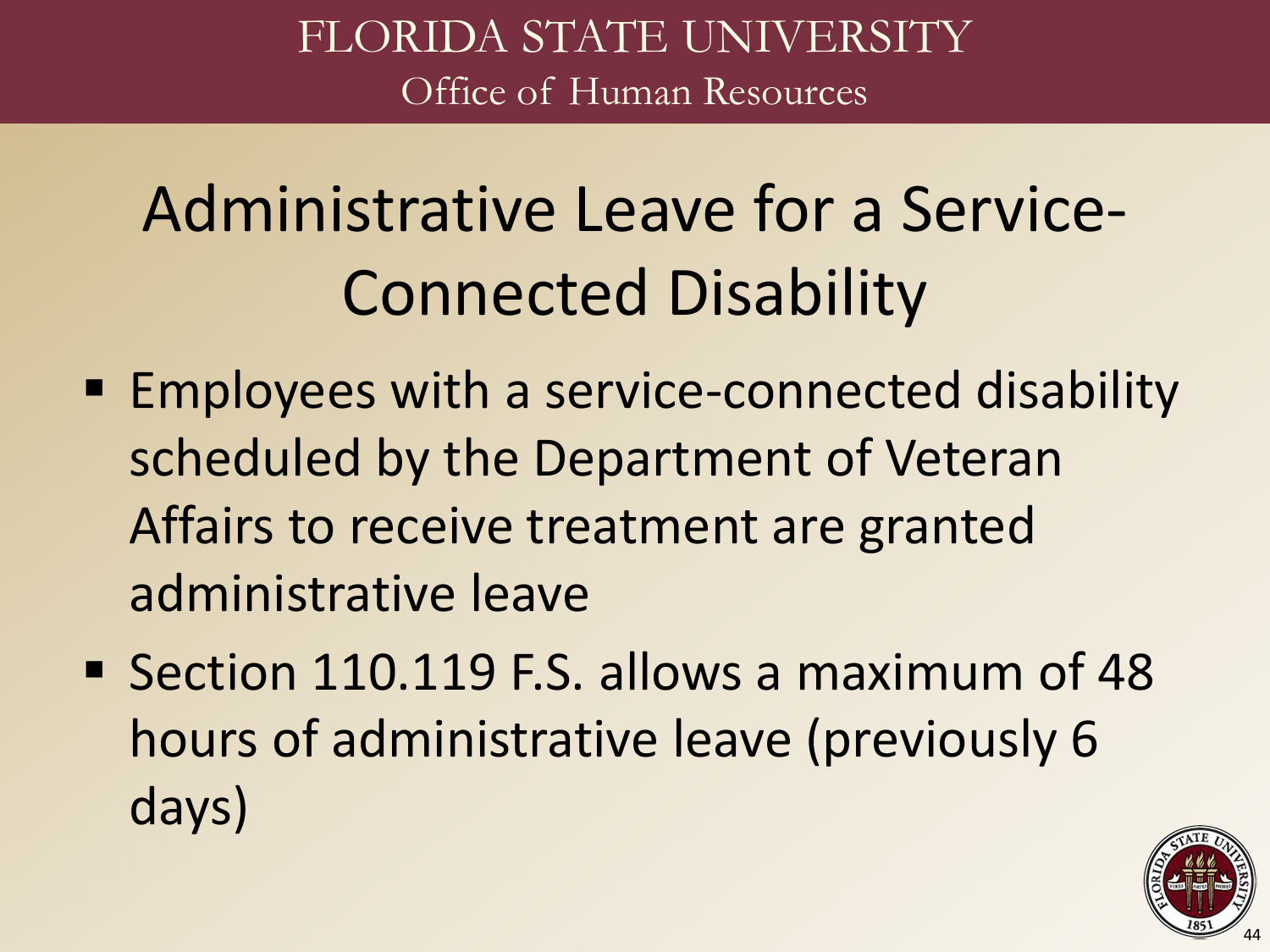# OMNI 9.2 Upgrade

- **The OMNI HR Application will be unavailable** from  $11/11/15 - 11/15/15$
- 9.2 OMNI HR will "go live" on Monday, 11/16/15
- **Users will see the most significant changes in** the recruitment module
- **The upgrade and holidays will accelerate payroll** processing for those November pay periods

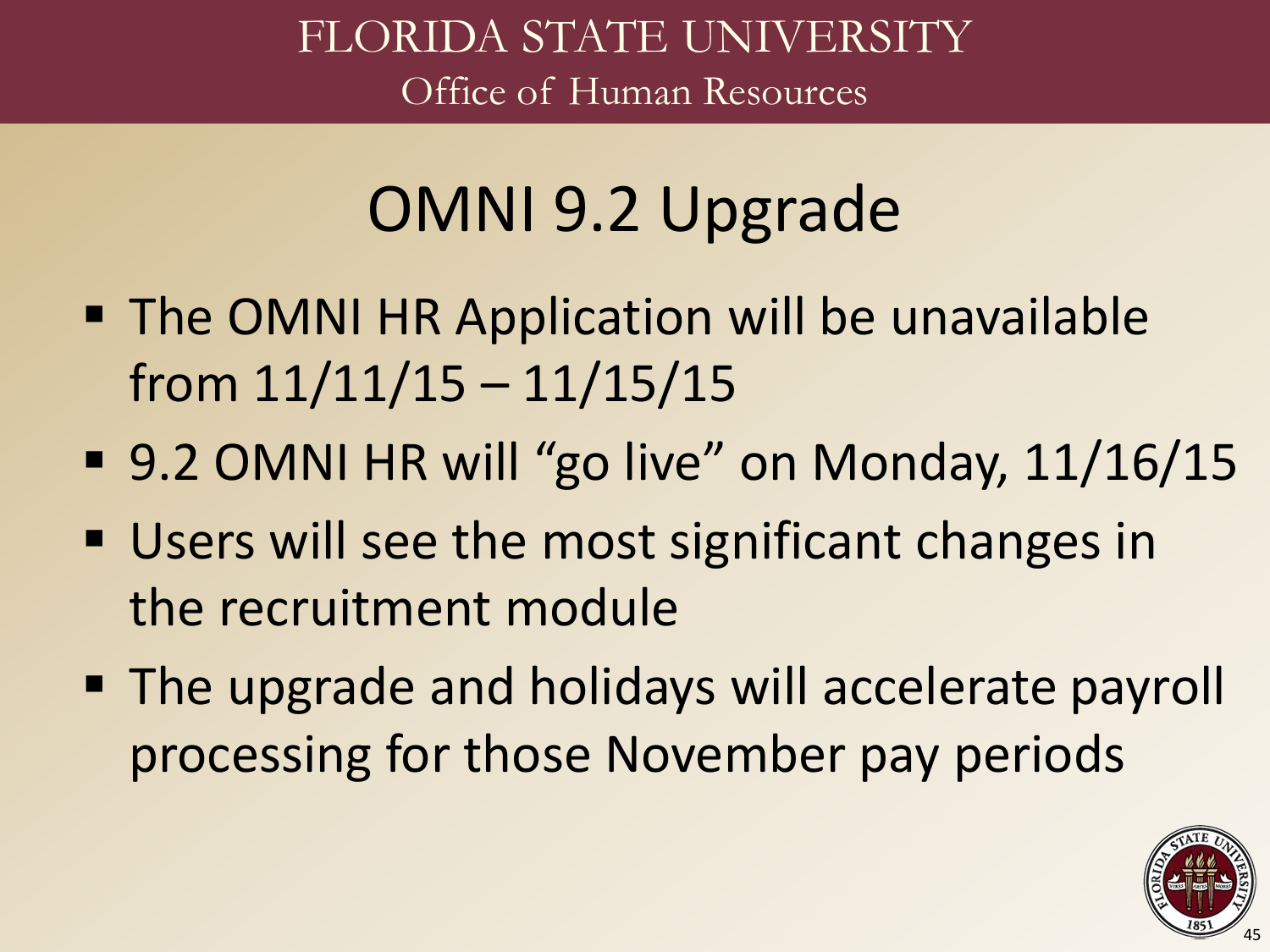# BREAK

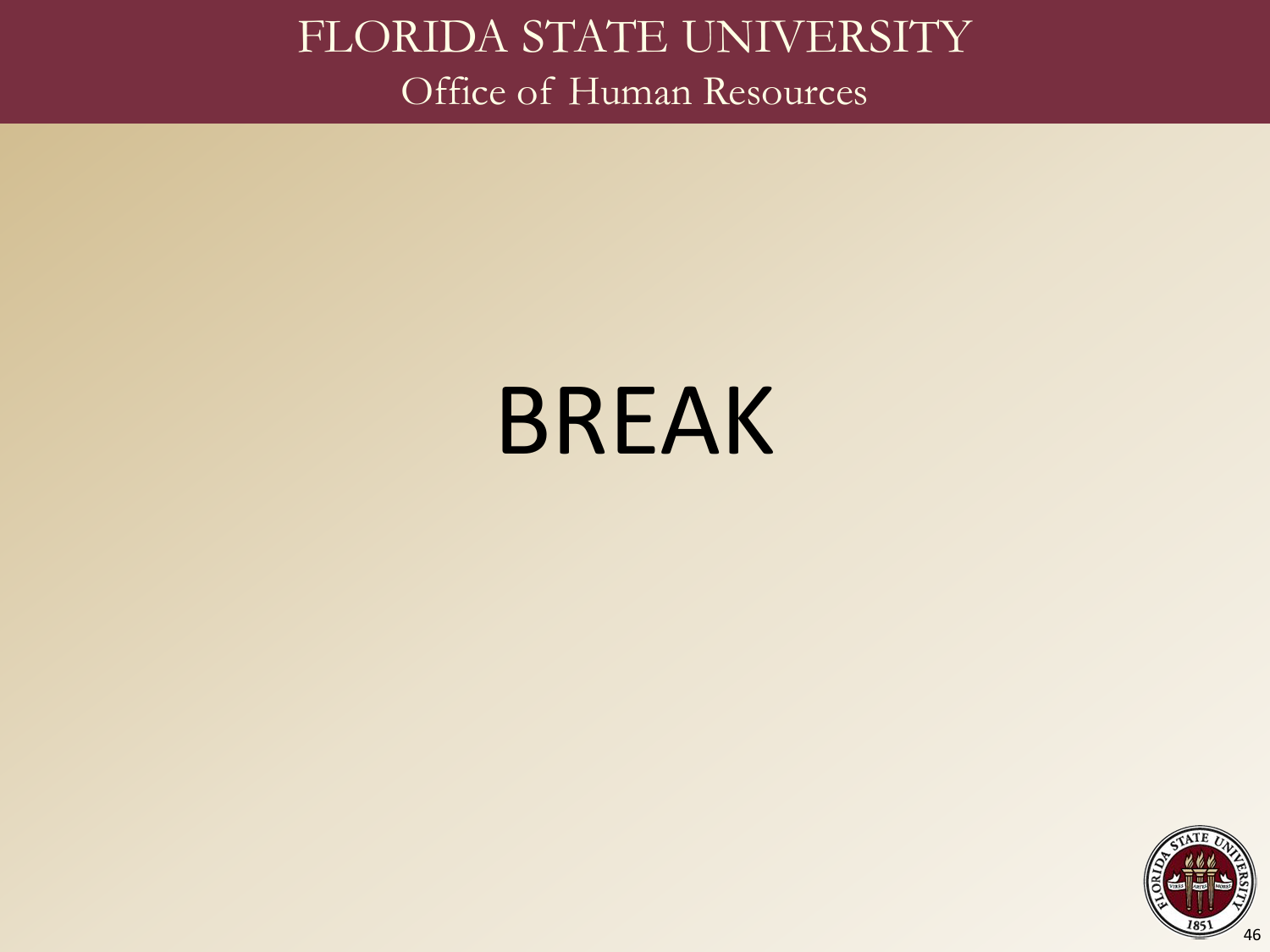### Department Representative Recognition

# Renisha Gibbs

#### Assistant Vice President for Human Resources & Finance and Administration Chief of Staff

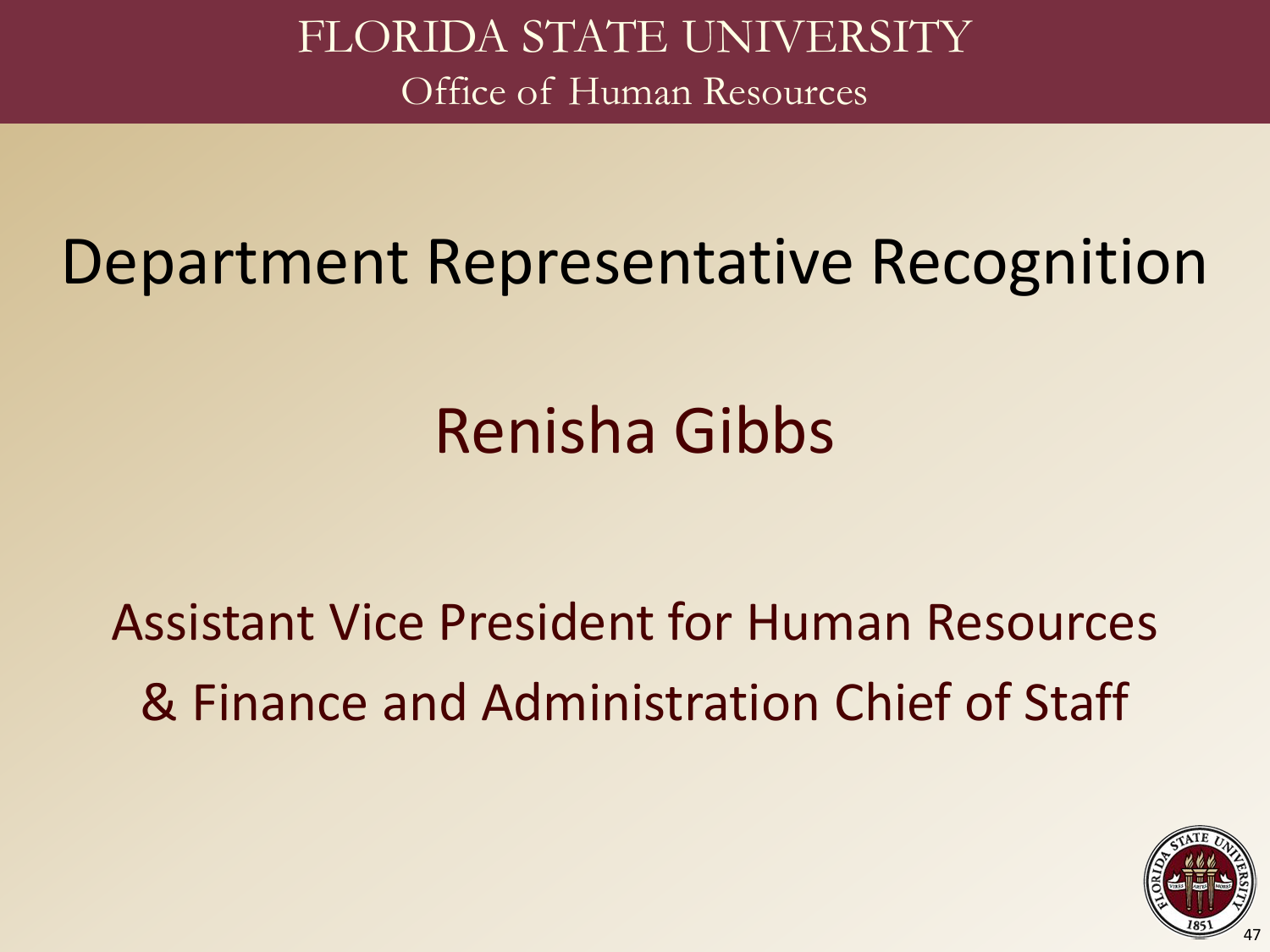Outstanding Department Representative Nomination

*"[This person] is always extremely helpful and willing to work with HR to ensure that all items are taken care of efficiently and accurately. [She] is very knowledgeable regarding Attendance & Leave procedures and is an excellent example of an Outstanding Department Representative."*

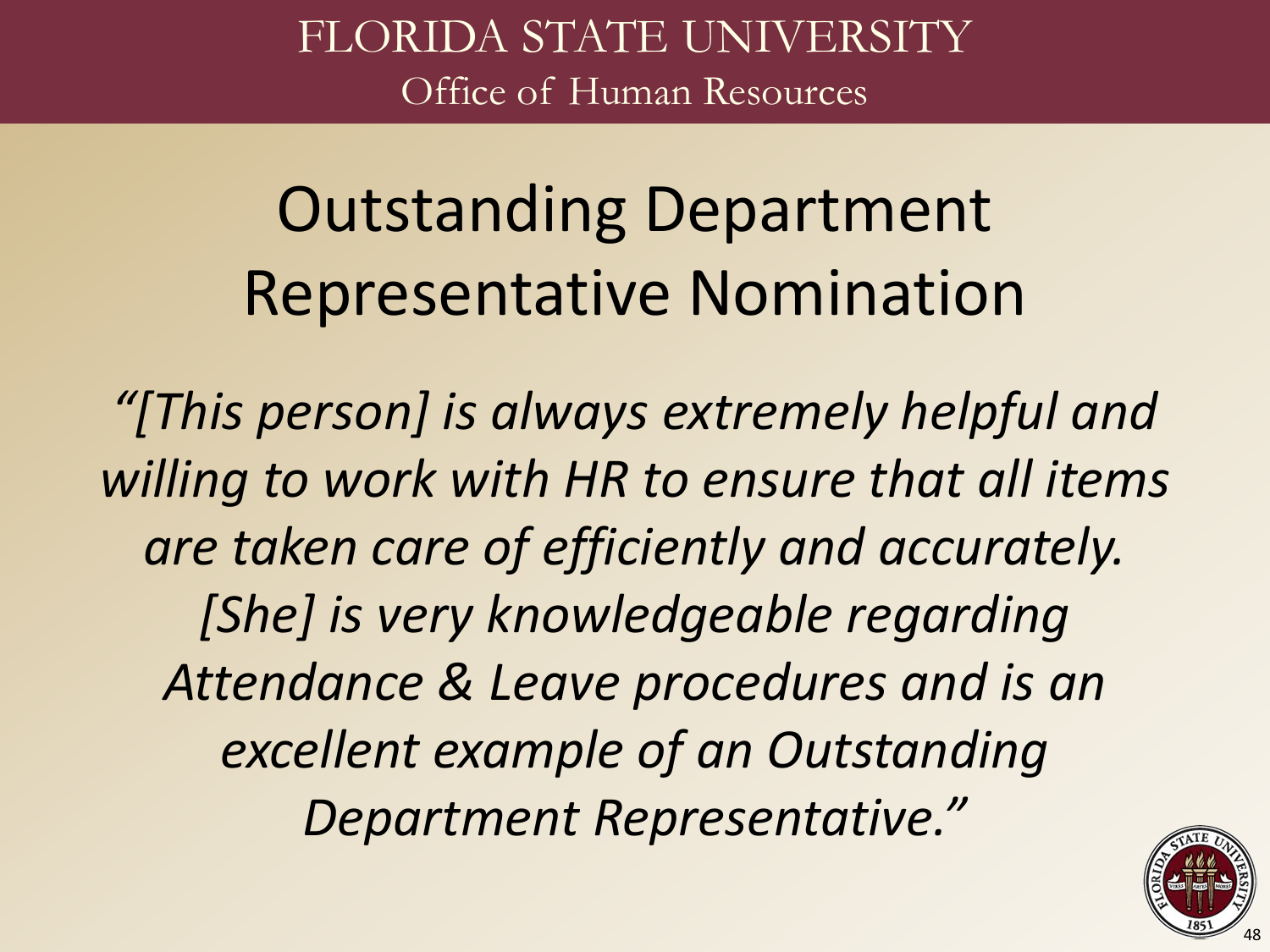### Fall 2015 Outstanding Department Representative

#### and

#### "Essential Piece" Award Recipient

# **Brandy Daly**

Administrative Specialist, UBA FSU Police Department

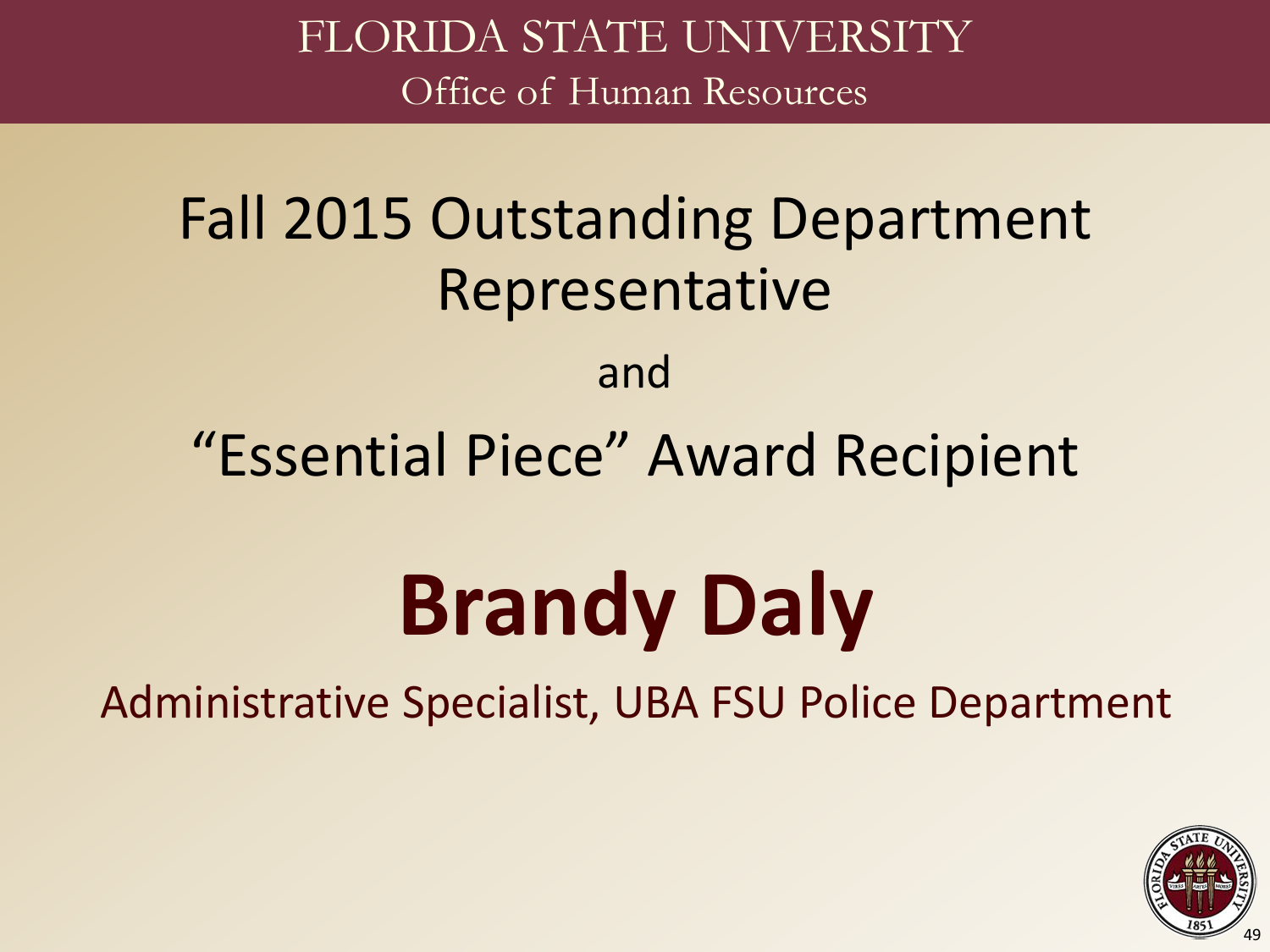### USPS ePerformance Update

## Beverlyn Samuels Senior HR Specialist, Employee & Labor Relations

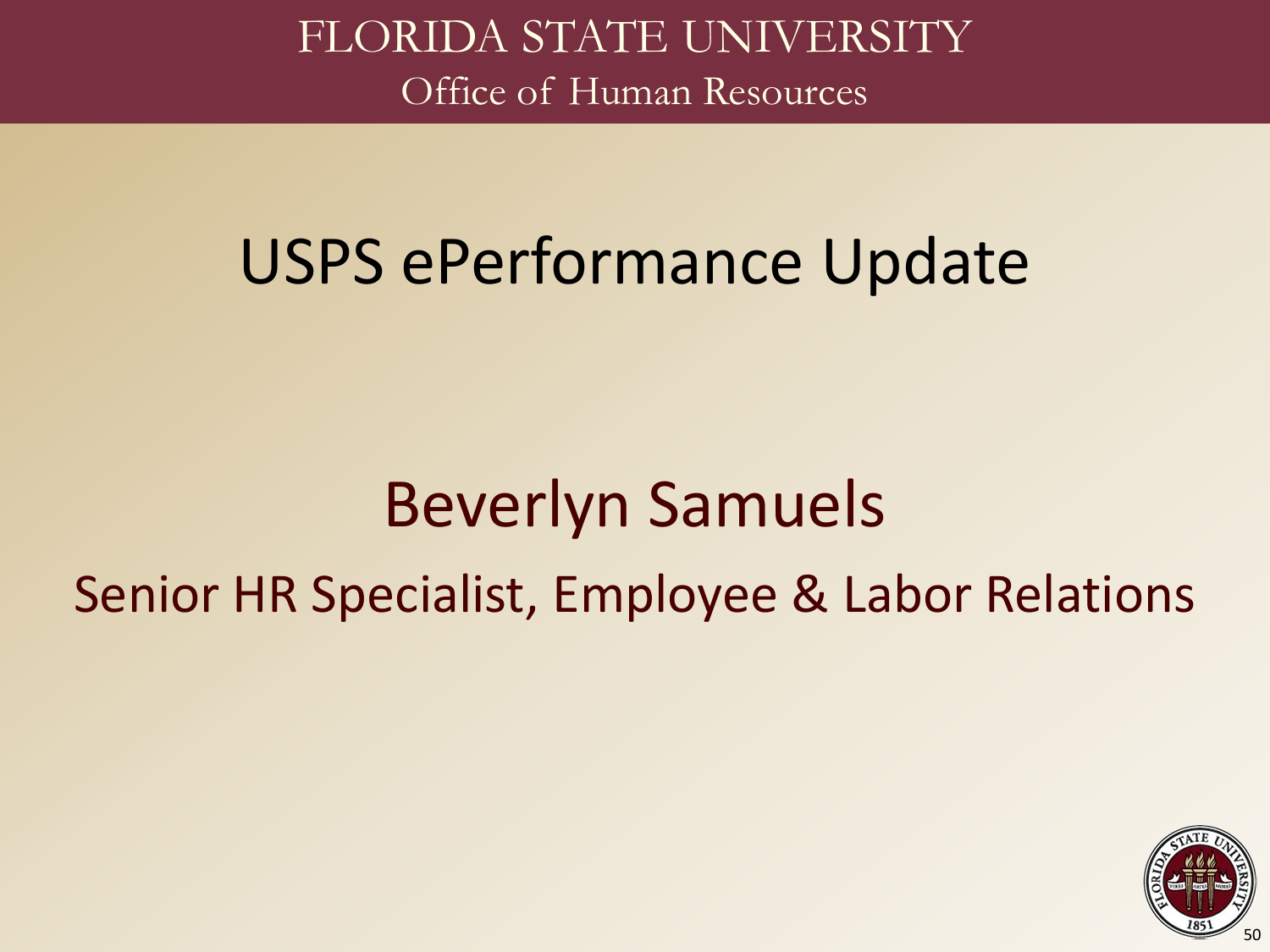## What is USPS ePerformance?

- It is a new automated performance evaluation system that will allow employee performance to be rated based on:
	- $\checkmark$  FSU Behavioral Expectations
	- $\checkmark$  Job Responsibilities
	- $\checkmark$  Competencies

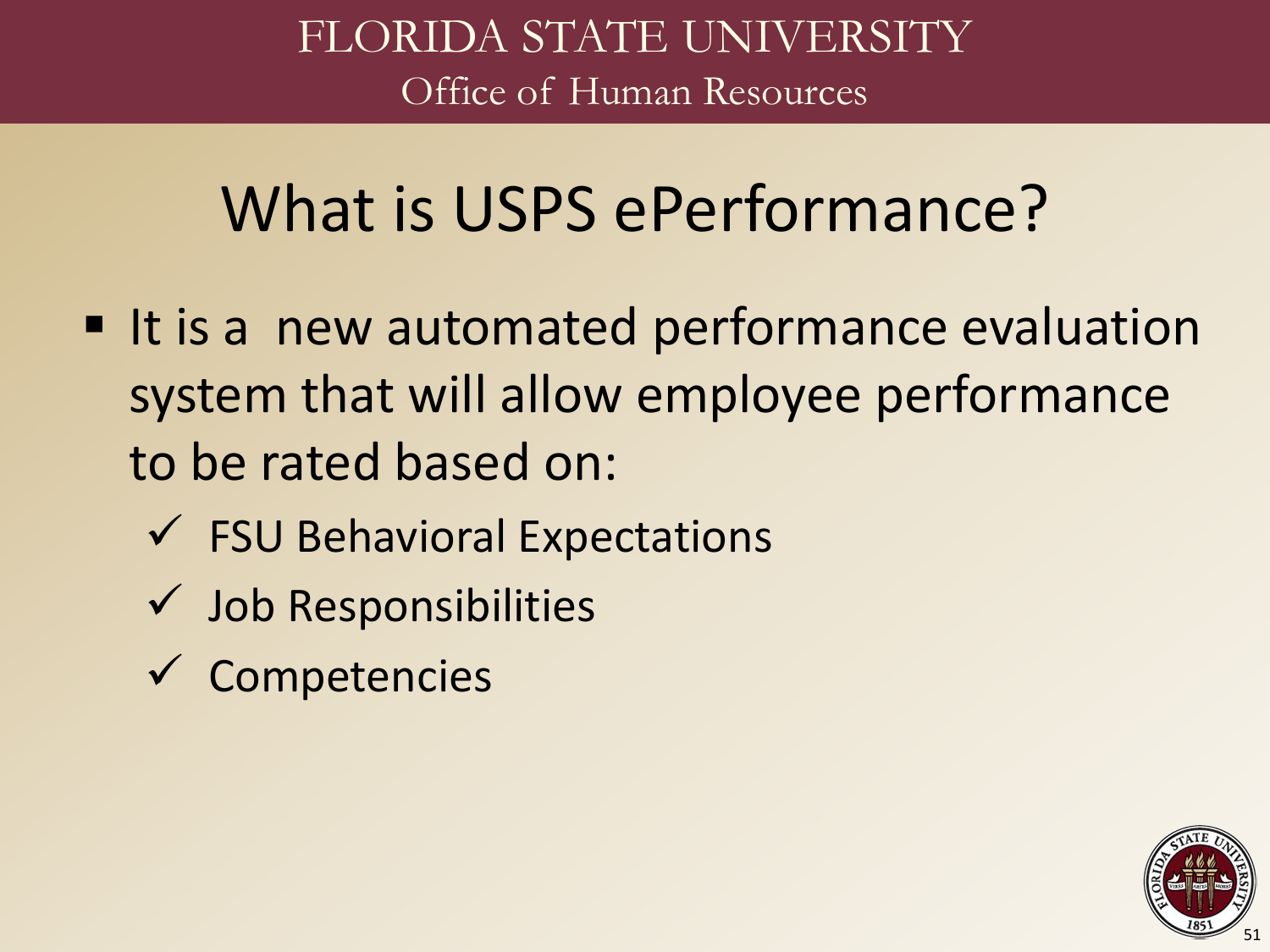## USPS ePerformance – New Ratings

- FSU Behavioral Expectations
- **Job Responsibilities**
- **Competencies** 
	- $\checkmark$  Ratings are less generic; more specific to the employee's actual job duties
	- $\checkmark$  Categories are populated from the job description into the ePerformance evaluation in OMNI

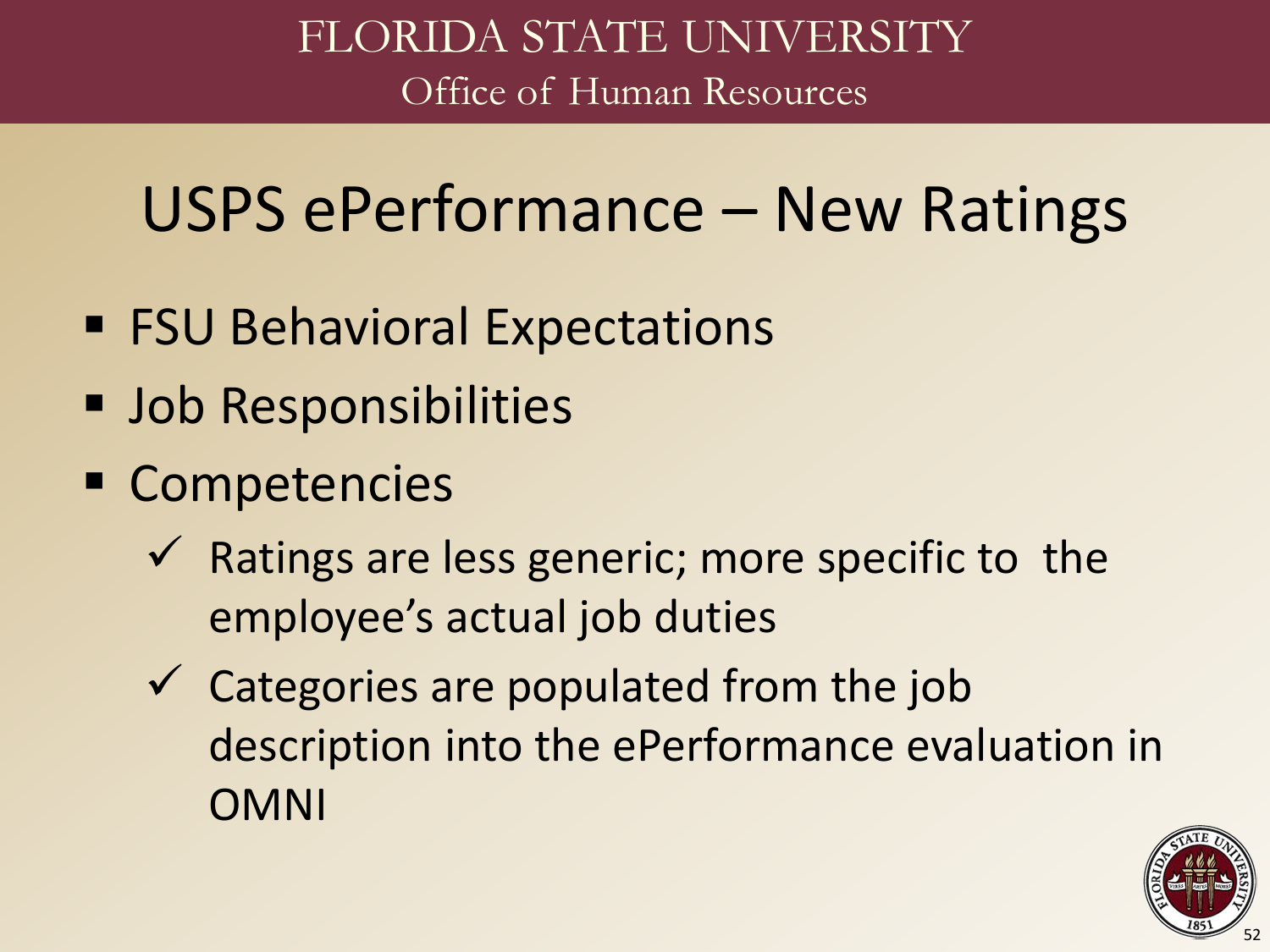## USPS ePerformance – New Review Cycle

- **Performance evaluations will no longer be** based on anniversary date
- **Annual evaluations will be based on a** common annual review cycle
	- $\checkmark$  January 1st December 31st
	- $\checkmark$  Evaluations due March 1<sup>st</sup> each year

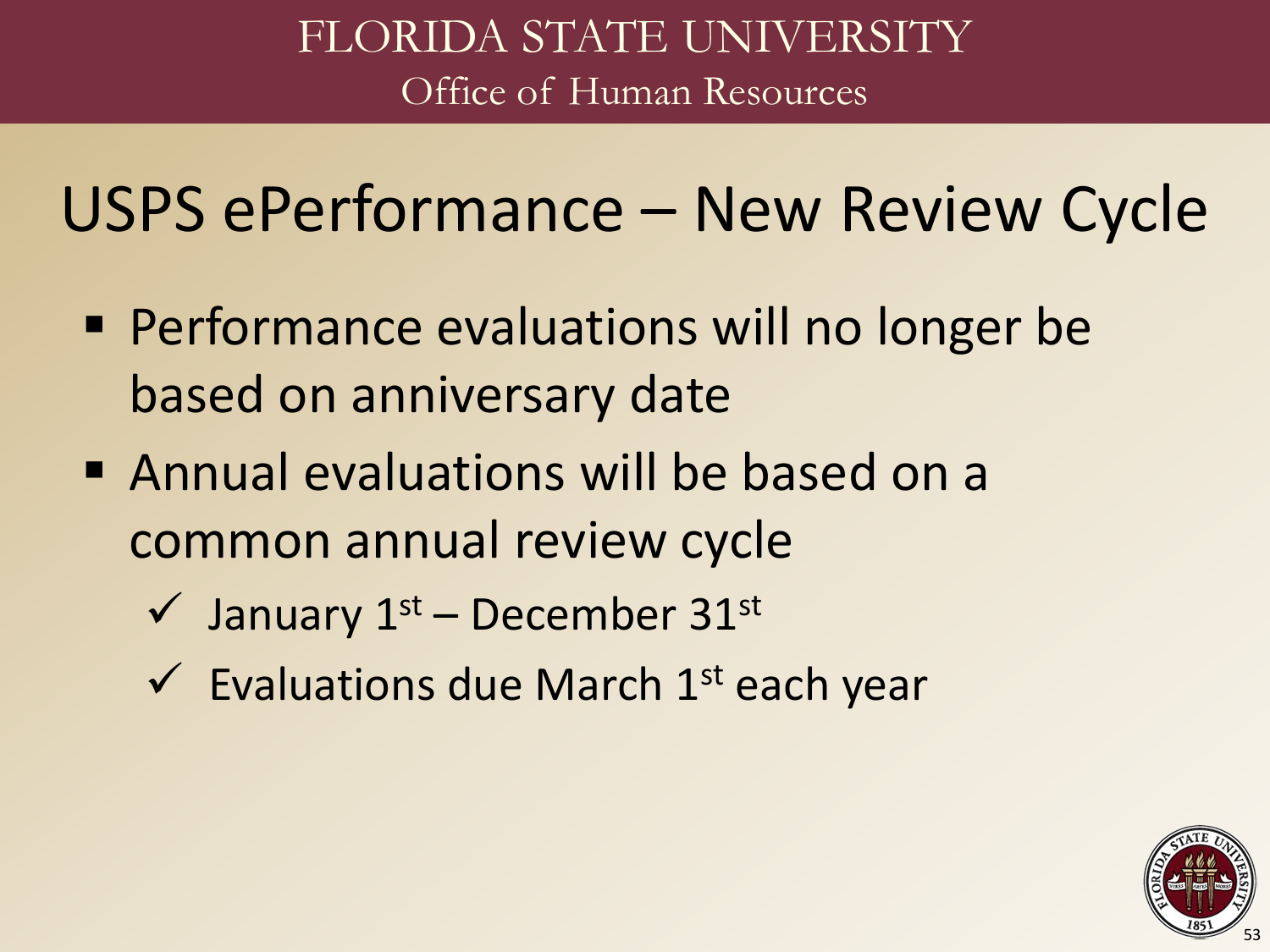USPS ePerformance – Implementation

- **Beginning January 4, 2016, managers and** supervisors will begin evaluating all USPS employees' performance using the new USPS ePerformance Evaluation module in OMNI
- The 2015 review period will assess performance from January 1, 2015 through December 31, 2015

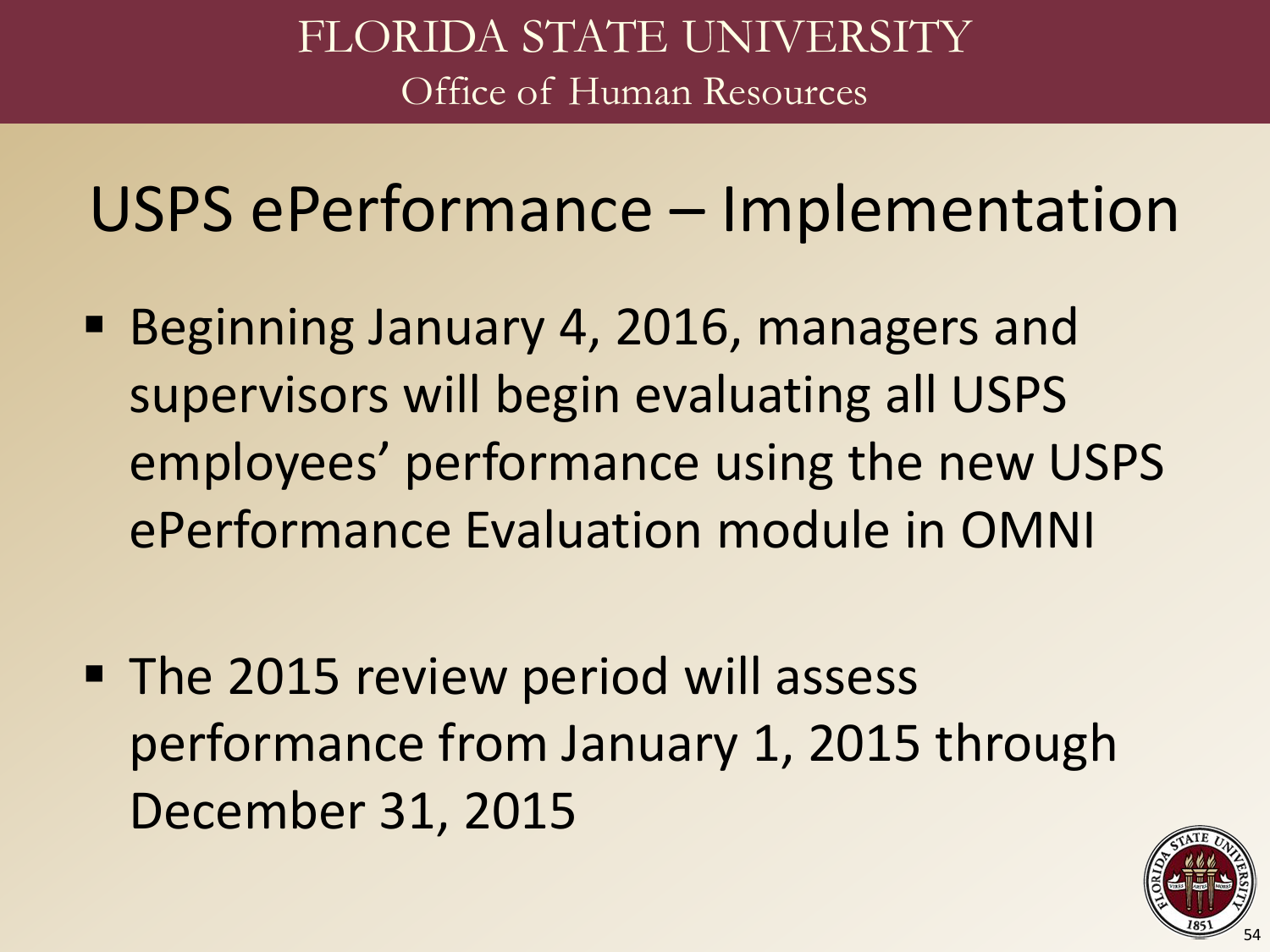# Training & Support

- **Training sessions will be held weekly from** October 23<sup>rd</sup> through December 9<sup>th</sup> at various University locations
	- ◆ All Managers and Supervisor are encouraged to attend a session
	- $\checkmark$  Sessions will focus on new automated process and OMNI module
	- $\checkmark$  Register now in OMNI for a specific location

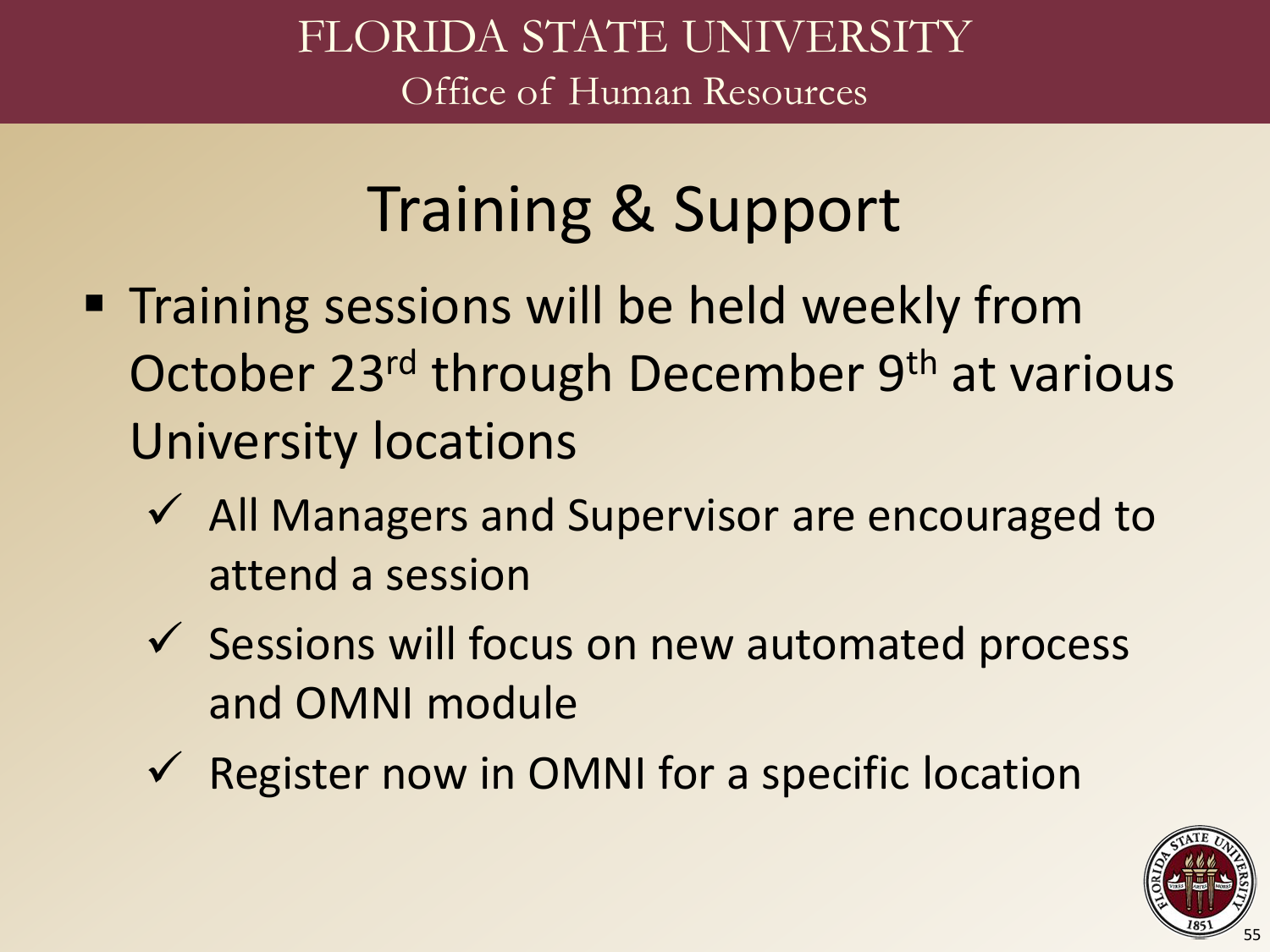### Primary Contact

#### Beverlyn Samuels Senior HR Specialist, Employee & Labor Relations (850) 645-9469 [bsamuels@fsu.edu](mailto:bsamuels@fsu.edu)

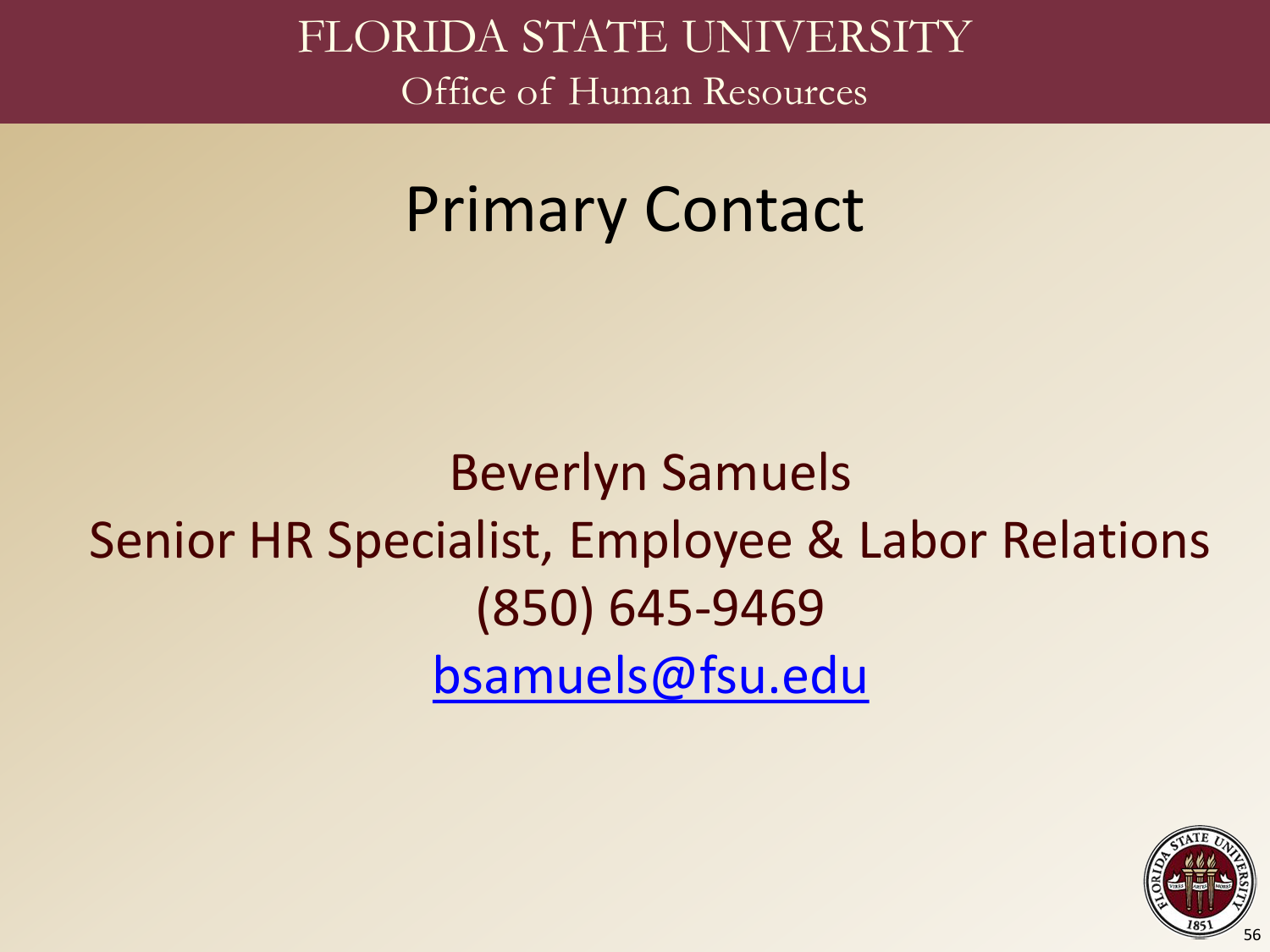## Diversity & Inclusion Council Update

Michelle Douglas Director, Organizational Development & Equal Opportunity Compliance

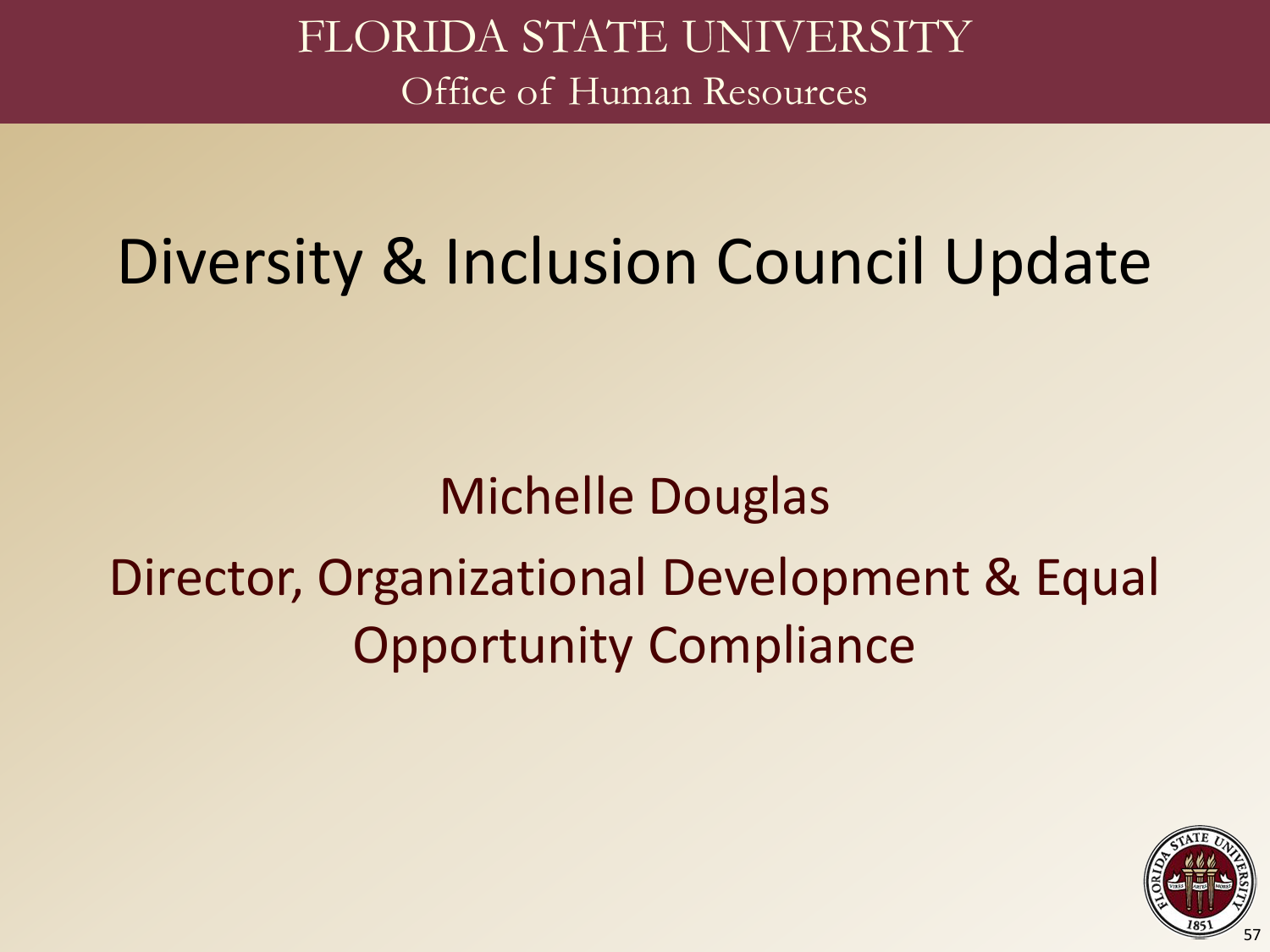## Council Overview

The Council fully embraces the mission of enhancing diversity and inclusiveness throughout the entire campus community. As we continue to increase awareness and the participation of individuals and groups that represent cultural diversity, we are committed to the development of policies, programs, groups and special initiatives that address diversity and inclusion.

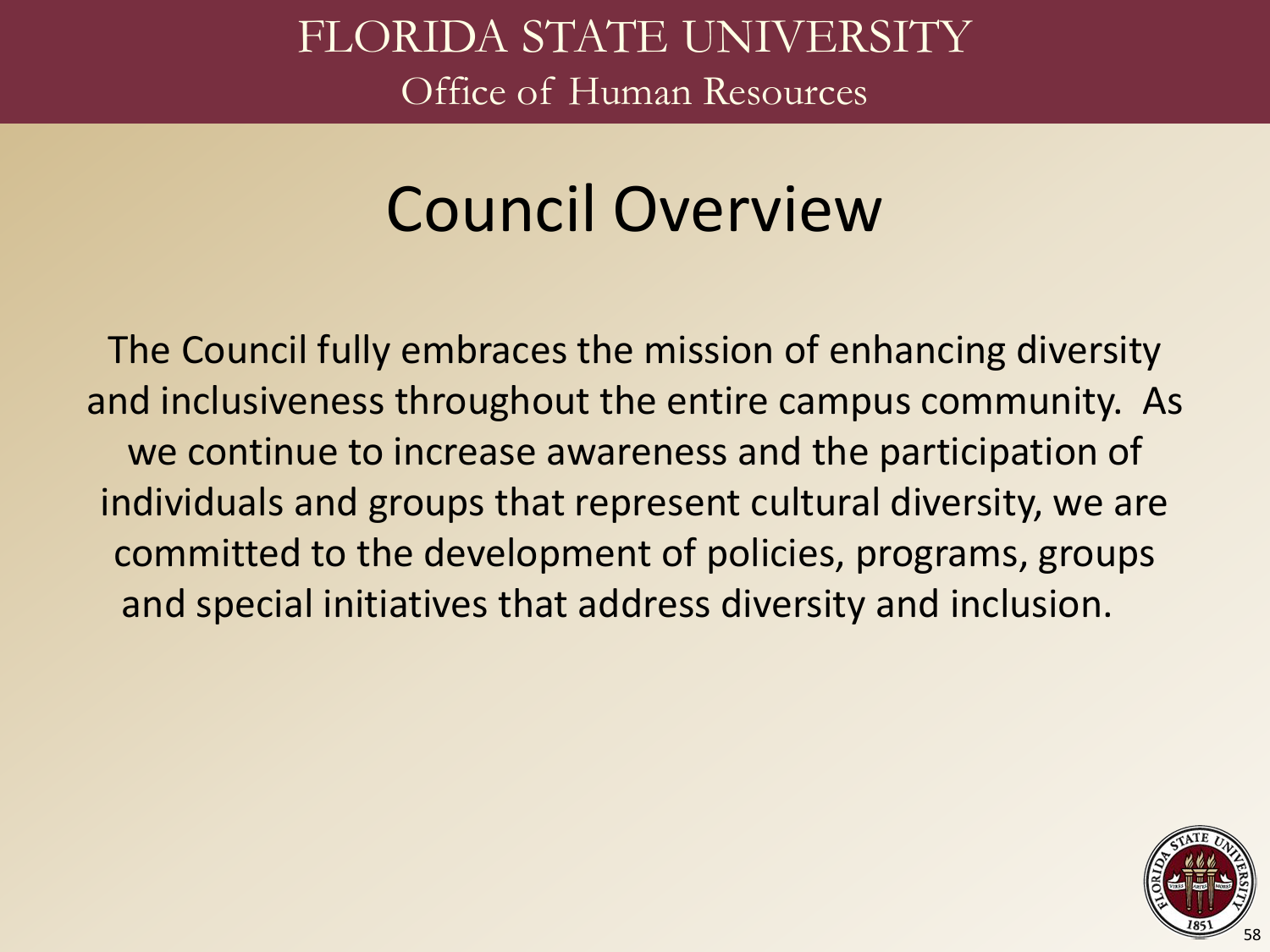#### Steering Committee

- Kyle Clark
- Mary Coburn
- Carolyn Egan
- Renisha Gibbs
- Tom Jennings
- Janet Kistner
- Sally McRorie
- Gary K. Ostrander

HR Administrative Liaisons

- Sandi Smith Anderson, HR Specialist
- Sandra Dixon, Associate Director
- Michelle Douglas, Director/Council Facilitator

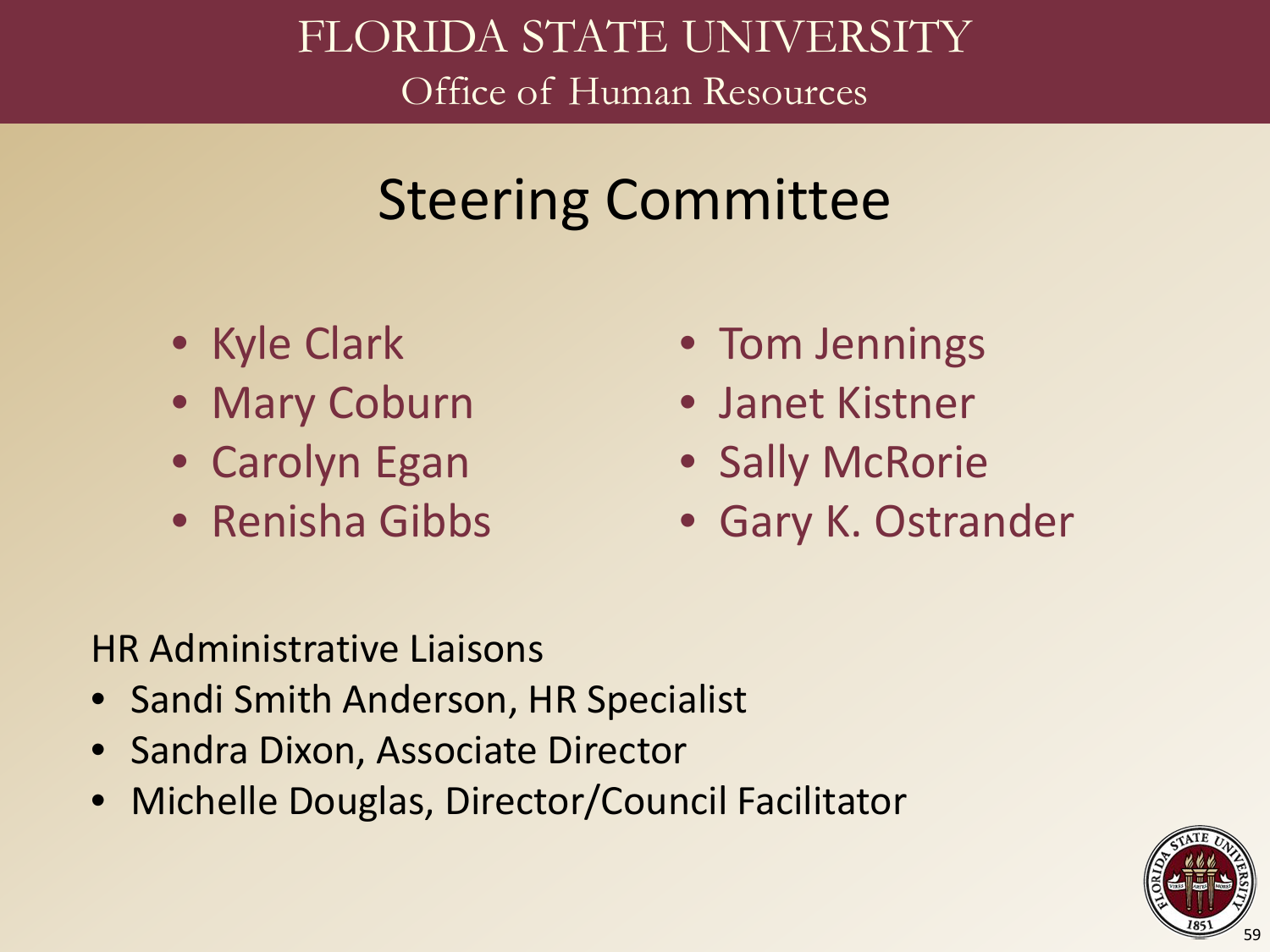## Major Initiatives

Maintaining a workplace that maximizes the potential of all employees:

- Recruit, develop, and retain a diverse faculty and staff
- Recruit and graduate outstanding and diverse students
- Develop and strengthen partnerships with diverse internal and external organizations

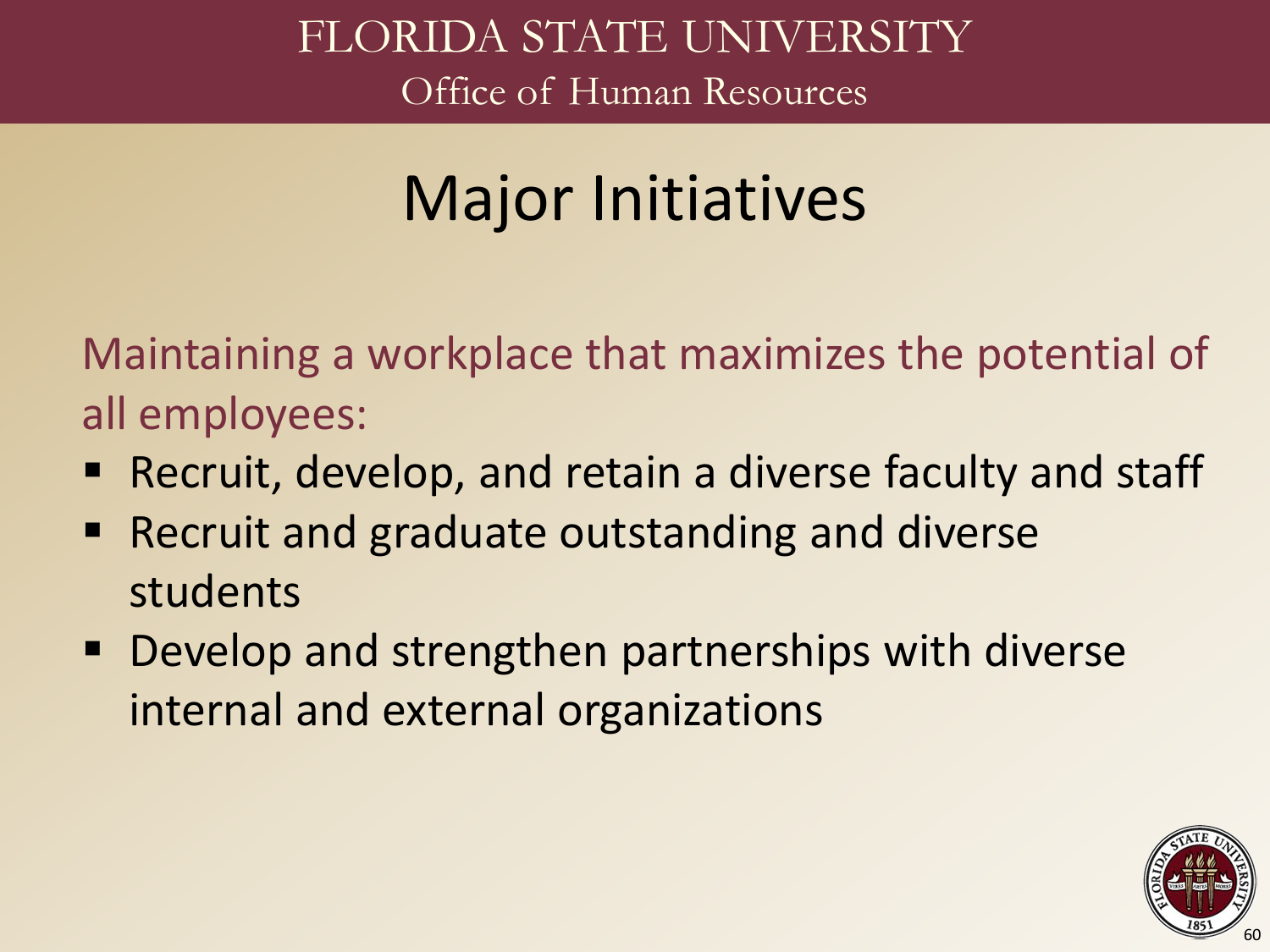## Affinity Groups

- Latin@ Faculty Advocacy and Resource Group Delia Poey
- Black Faculty & Staff Organization Rhea Lathan
- LGBTQ+ Faculty & Staff Network

Lynn Hogan

■ *Coming Soon* – Veterans, Friends and Family

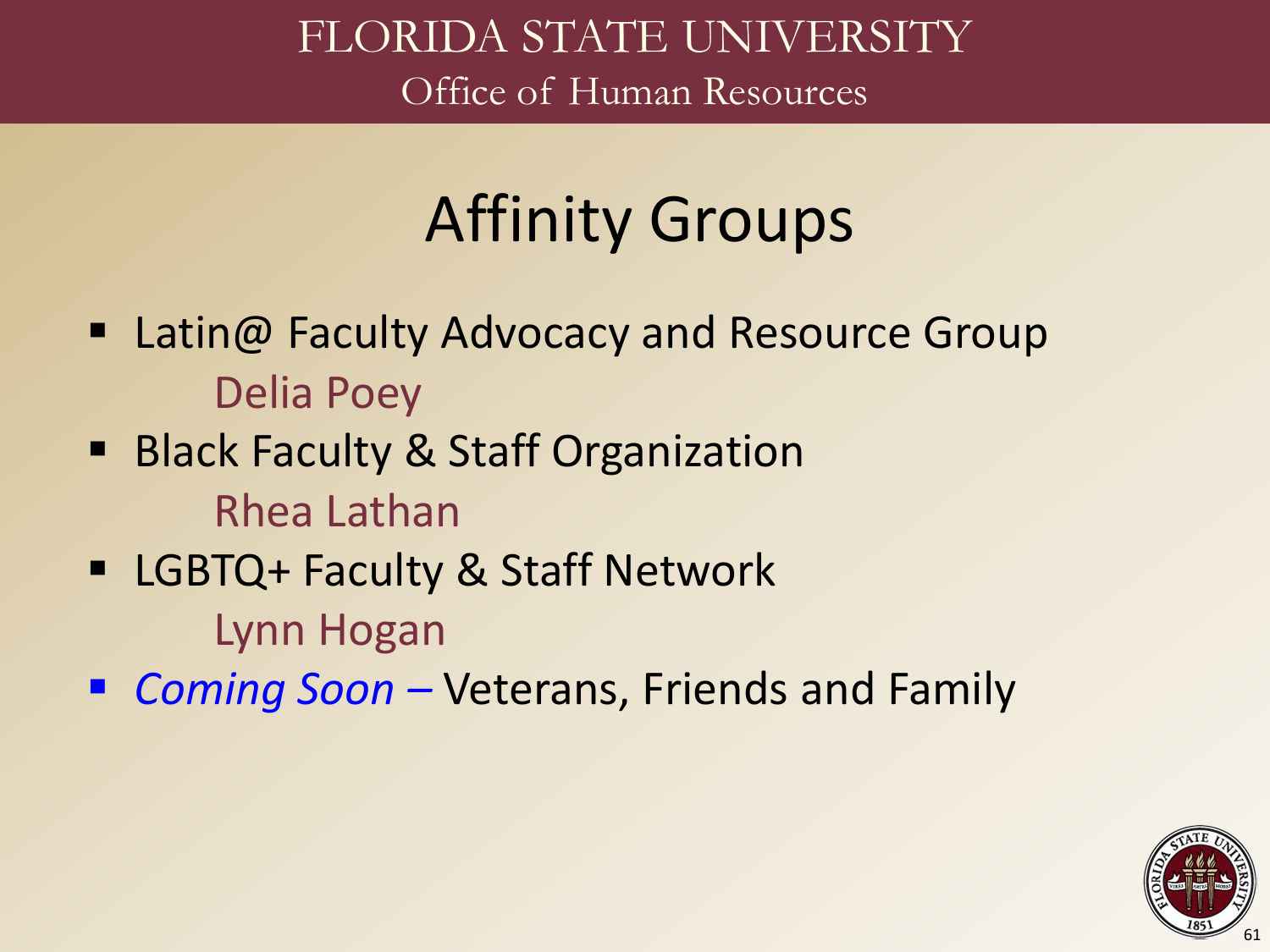## Higher Education Excellence in Diversity (HEED) Award



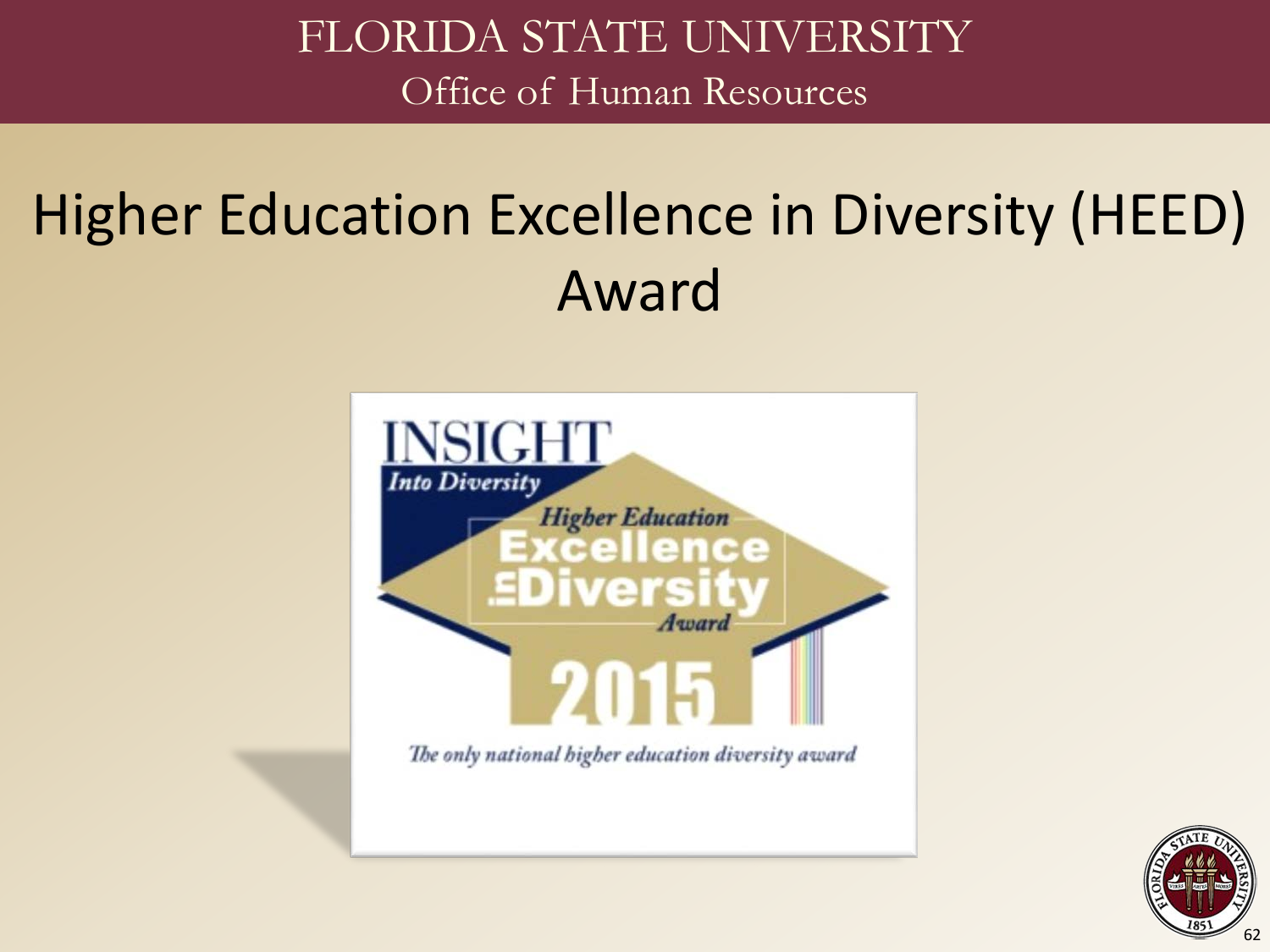# Thank you!

Please check the [Diversity & Inclusion](http://hr.fsu.edu/?page=diversity/diversity_home) website regularly for updates as we make progress on addressing these focus areas through our programs, initiatives, and policy review

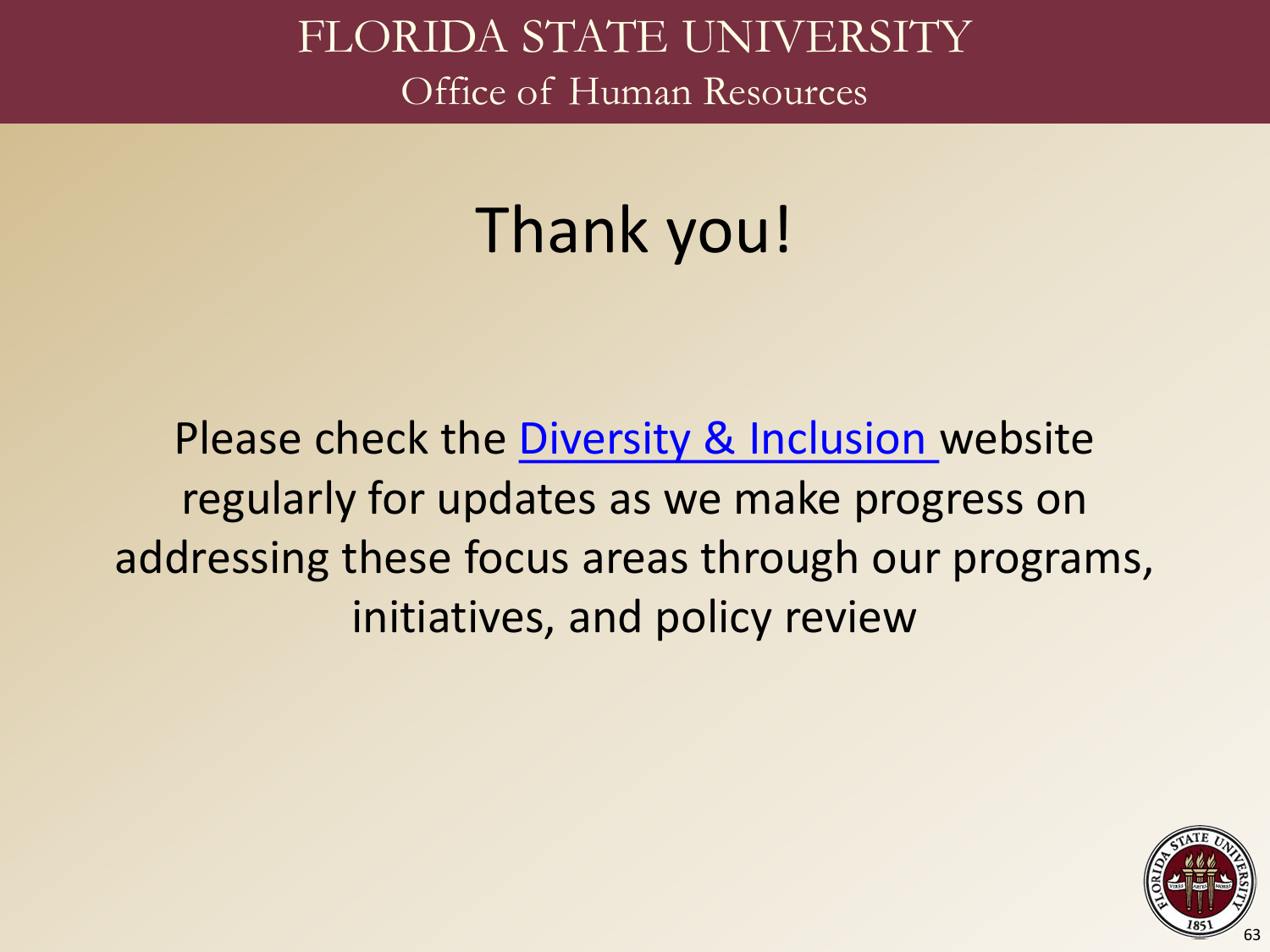# DOOR PRIZES

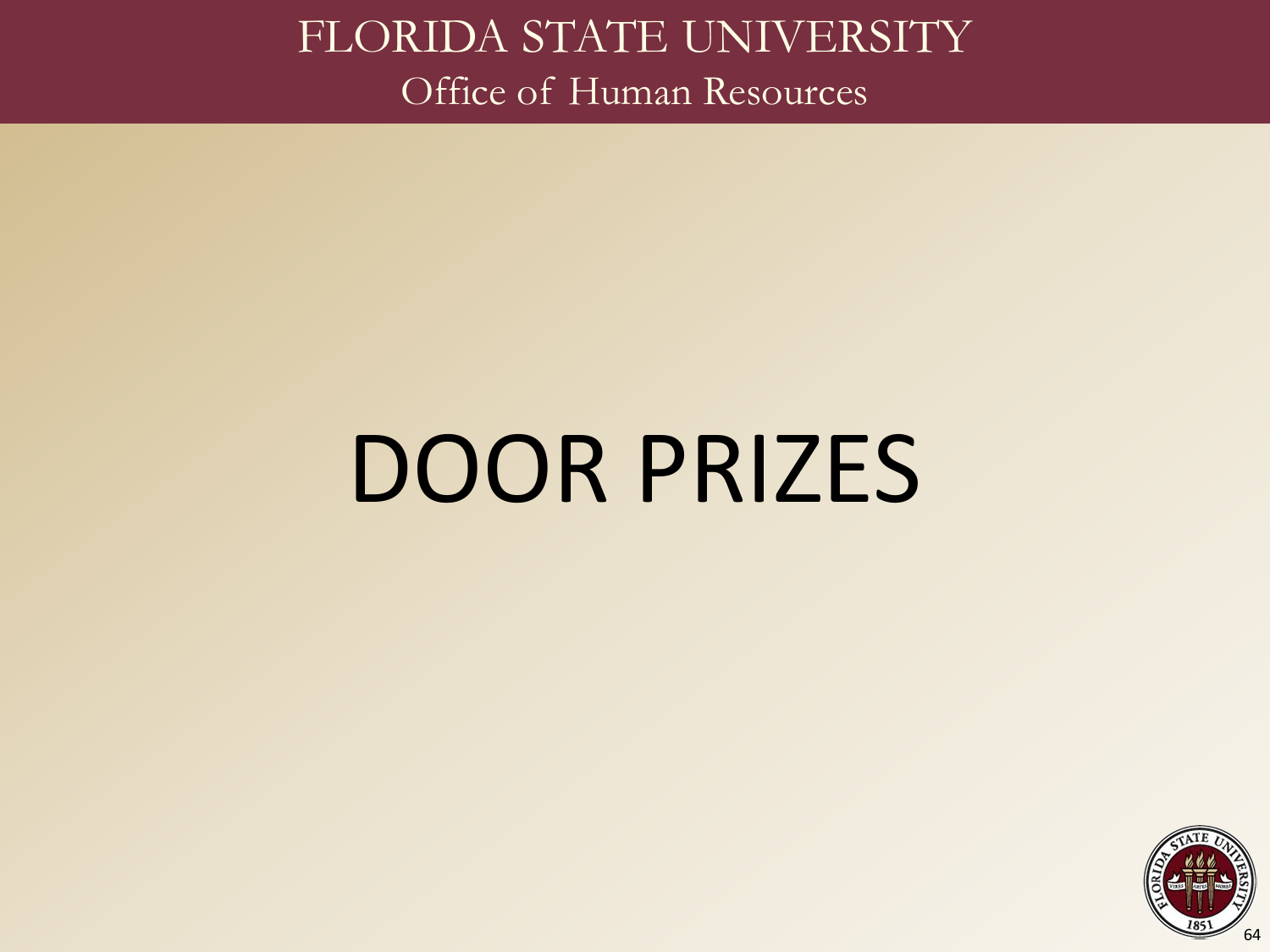# HR-Faculty Relations Collective Bargaining Update

Rebecca Peterson Assistant Director, Faculty Relations

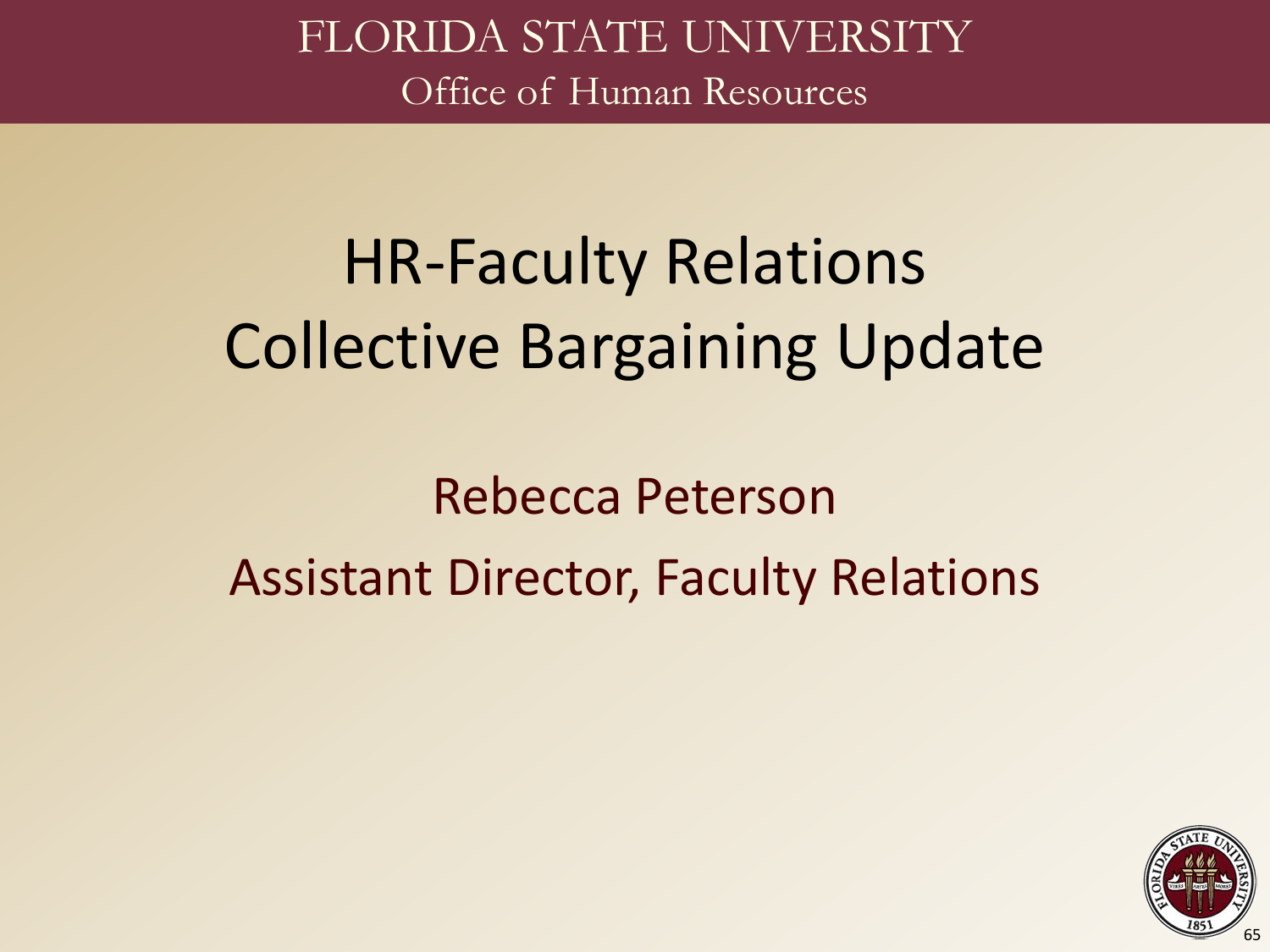# Faculty Bargaining

- **EX Completed negotiations for final year of** 2013-2016 collective bargaining agreement (CBA)
- Current Faculty CBA expires June 30, 2015
- Key Points
	- $\checkmark$  Salary Increases for 2015
	- $\checkmark$  Multi-Year Appointments for Specialized Faculty

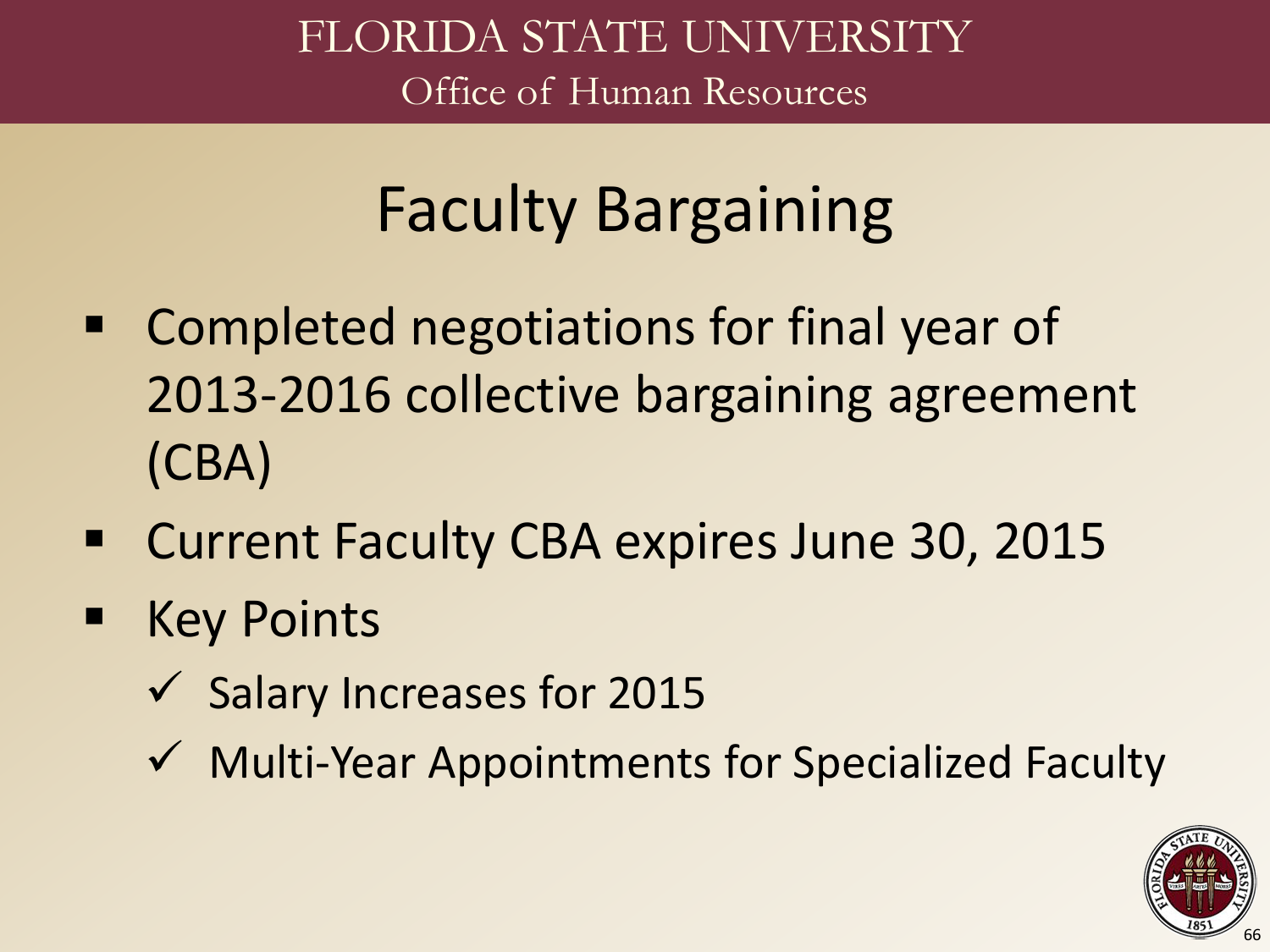## FLORIDA STATE UNIVERSITY

Office of Human Resources

## Article 23―Salaries

| <b>Increase</b>                                | <b>Effective Date</b> | <b>Paycheck Date</b> | <b>Amount</b>                                                                                                                                                                                                                 |
|------------------------------------------------|-----------------------|----------------------|-------------------------------------------------------------------------------------------------------------------------------------------------------------------------------------------------------------------------------|
| <b>Promotion Increase</b>                      | 8/10/2015             | 9/4/2015             | 12% and 15%                                                                                                                                                                                                                   |
| <b>Sustained Performance</b><br>Increase (SPI) | 8/10/2015             | 9/4/2015             | 3% for top rank faculty whose past six<br>years of evaluations have been above<br>"Official Concern"                                                                                                                          |
| Performance Increase                           | 8/28/2015             | 9/18/2015            | 0.5% (General Faculty) and 1.5%<br>(Specialized Faculty)                                                                                                                                                                      |
| Market Equity<br>Increase*                     | 9/25/2015             | 10/16/2015           | \$2M for distribution among eligible<br>tenured and tenure-track faculty<br>members                                                                                                                                           |
| <b>Merit Increase</b>                          | 10/9/2015             | 10/30/2015           | Departmental: 1.75% of the Spring<br>salary base to be distributed in<br>accordance with Department/Unit<br>merit procedures<br>Deans: 0.35% of the Spring salary<br>base to be distributed at the discretion<br>of the Deans |

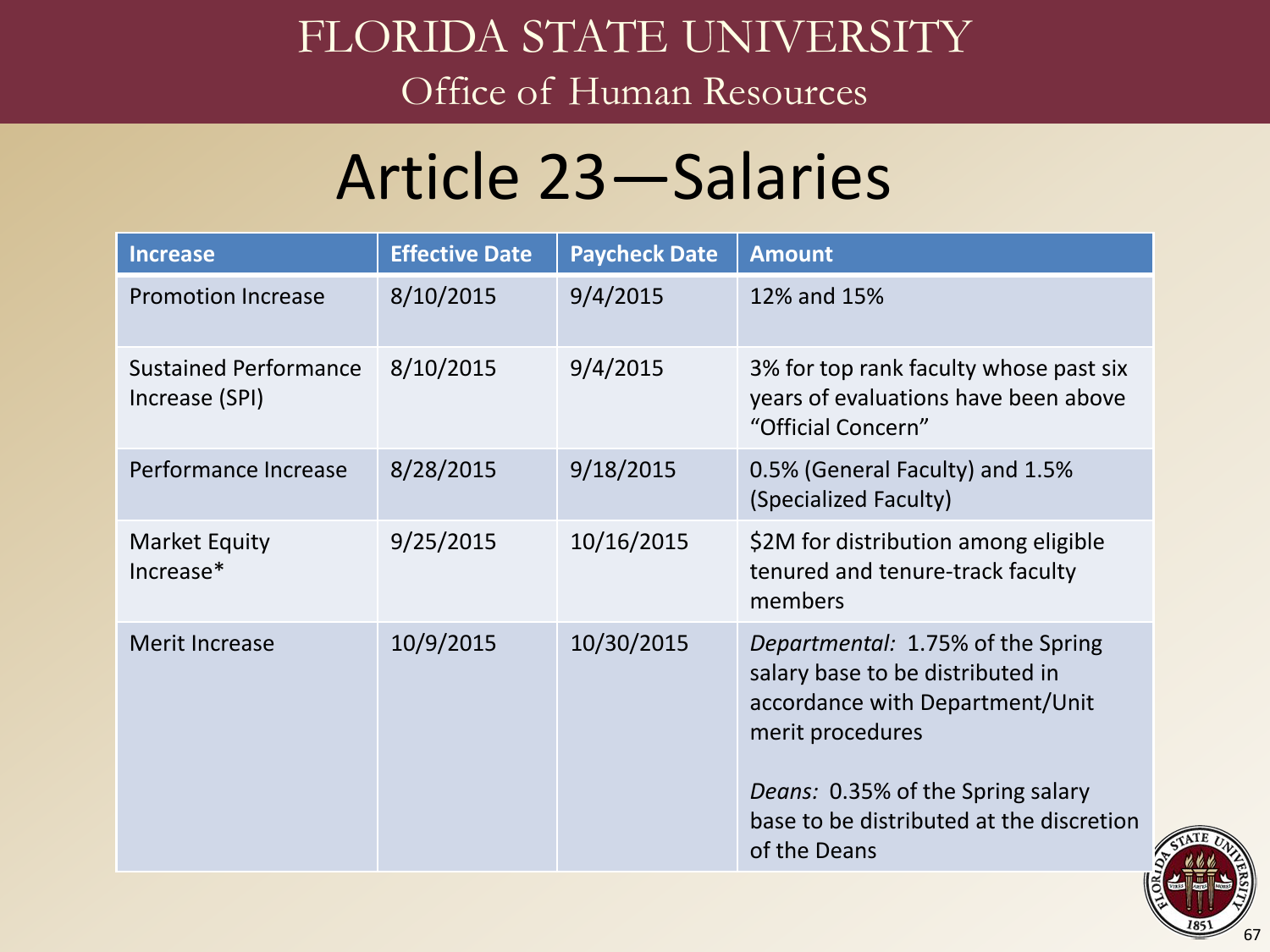## Specialized Faculty MYAs

- Multi-Year Appointments for Specialized Faculty:
	- $\checkmark$  Level I: One year appointments initial contracts printed every academic year
	- $\checkmark$  Level II: 2 year appointments initial contracts printed every academic year with 2 years on the contract
	- $\checkmark$  Level III: 4 year appointments initial contracts printed every other academic year

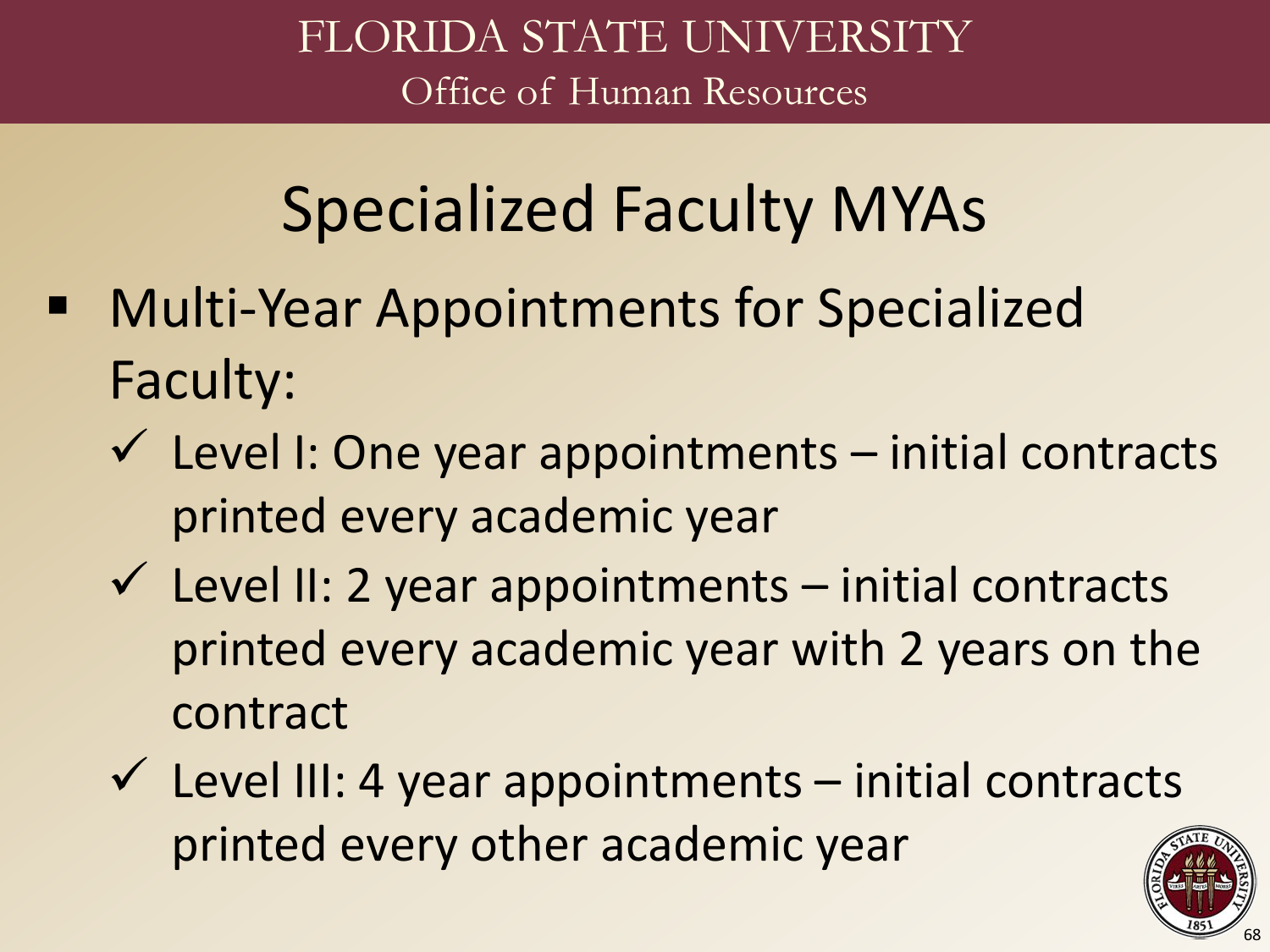## Graduate Assistant (GA) Bargaining

- Completed negotiations for 2015
- Negotiations begin again by March 1, 2016
- **E** Key Points
	- Workloads
	- Outside Employment
	- $\checkmark$  Health Insurance
	- $\checkmark$  Stipends

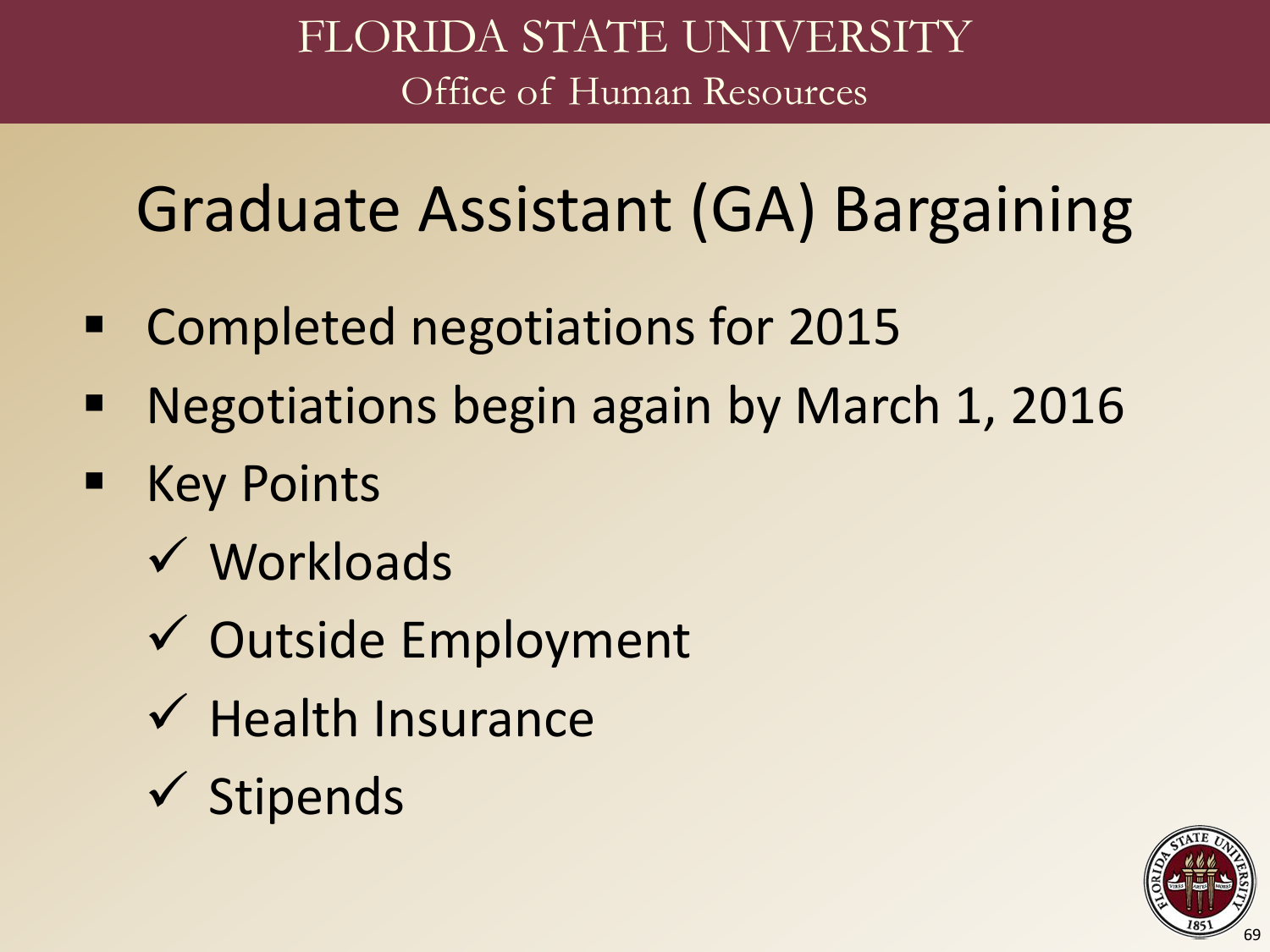#### Article 6―Workload

- Total FTE cannot exceed 0.75 FTE
- Total FTE over 0.50 FTE should be scrutinized for academic progress implications
- Work assignments should be consistent with GA's classification and program
- HR will work with departments—do not manipulate pay rate to adjust for FTE

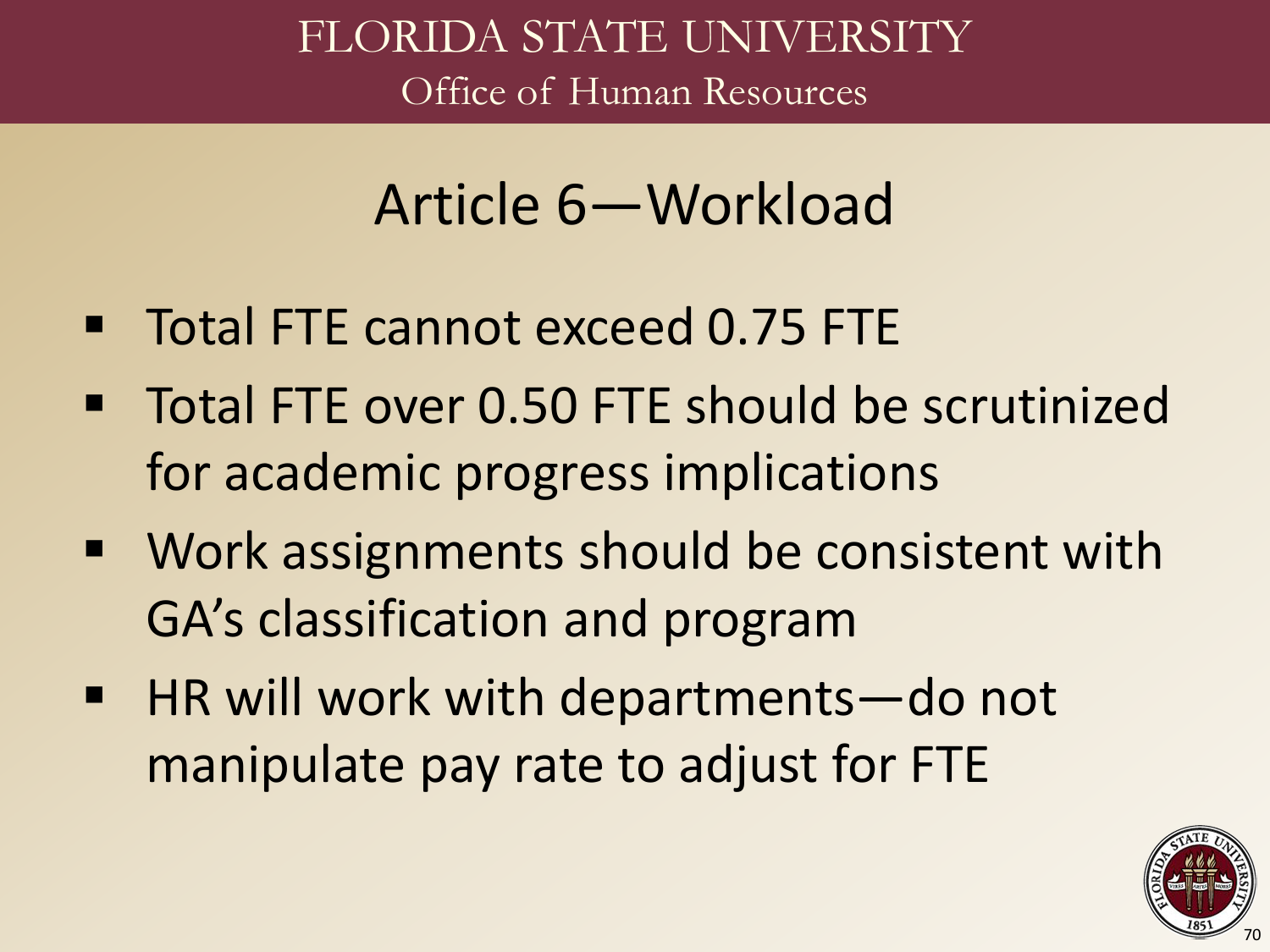#### Article 6―Workload

- **EXECUTE: Clarification of FTE Calculation** 
	- $\checkmark$  GA may request a review of FTE from their supervisor
	- $\checkmark$  GA may also use the grievance process
- Review of Workload Expectations
	- $\checkmark$  Departments must regularly review and assess GA workloads

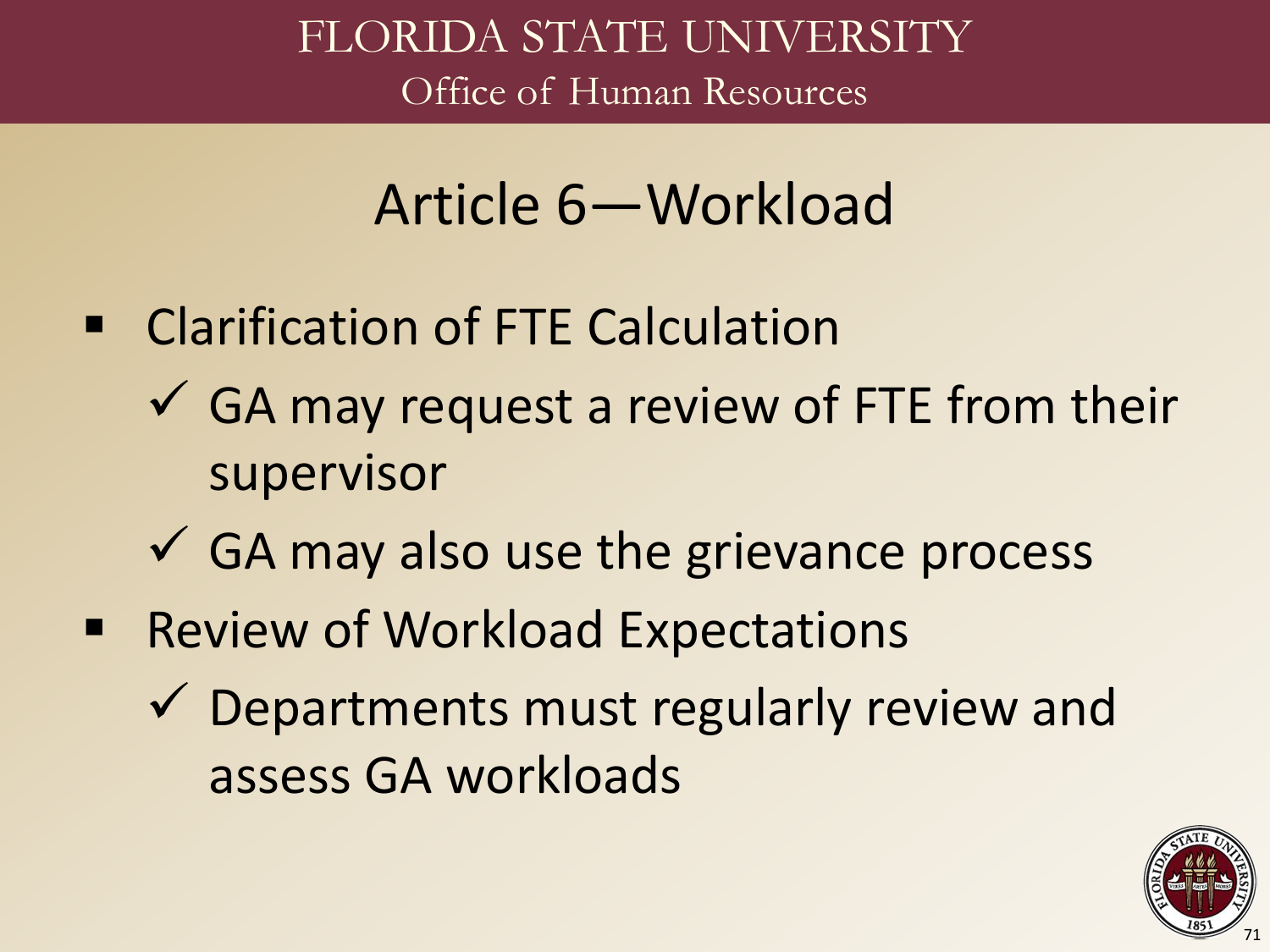Article 7―Outside/Additional Employment

- **Departments must have policies restricting** outside activity approved by The Graduate **School**
- **Permissibility of Outside Employment,** Activity, or Additional Employment:
	- $\checkmark$  If GA's stipend is under \$7,750 per semester, cannot apply restrictive policy
- Possible Conflicts of Interest
	- $\checkmark$  GA must report in writing to supervisor(s)

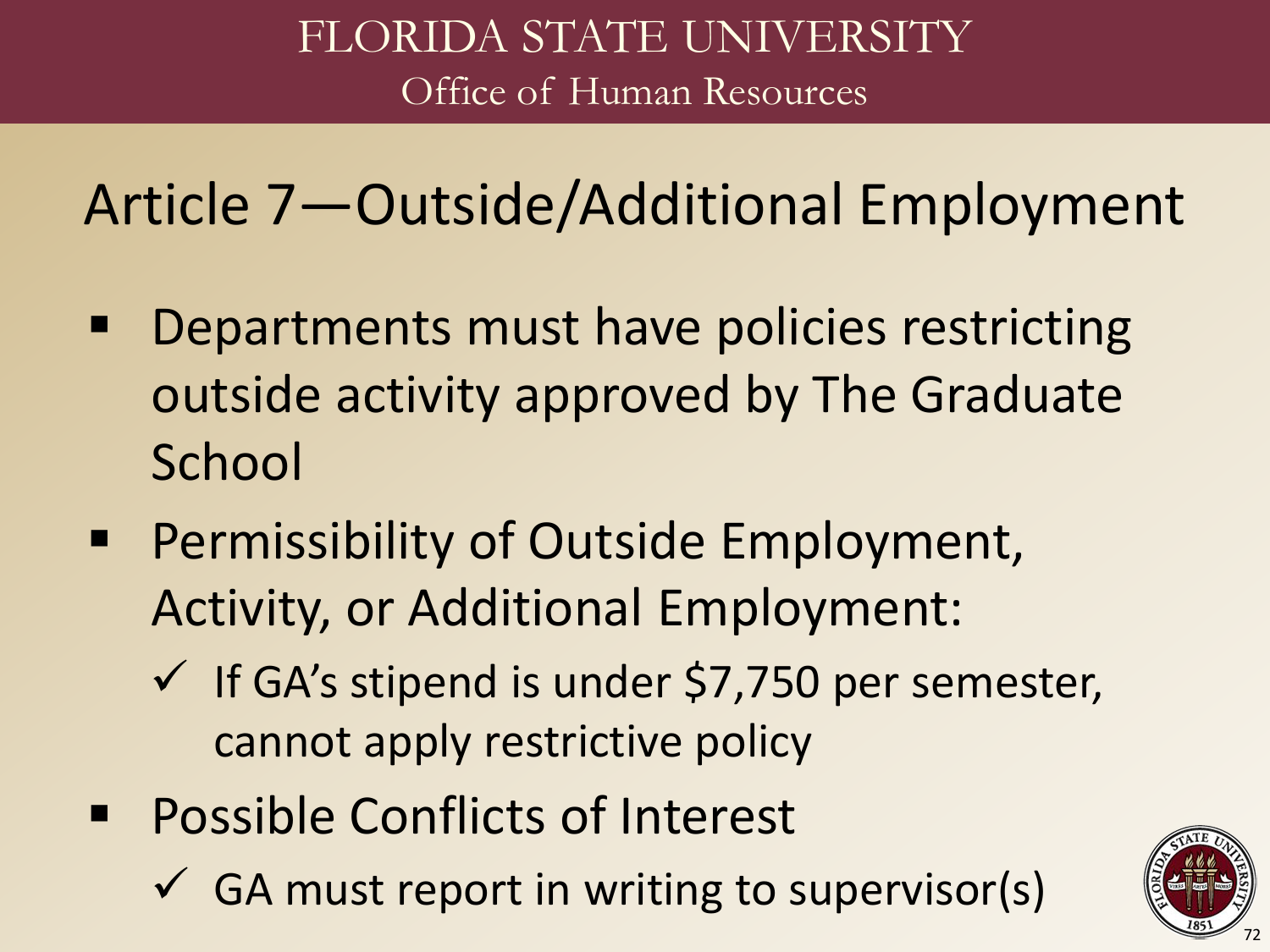### Article 16―Health Insurance

- GAs with 0.50 FTE **both** fall and spring semester
	- $\checkmark$  FSU pays \$1,662 of premium
- GAs with 0.25 FTE **both** fall and spring semester
	- $\checkmark$  FSU pays \$1,012 of premium
- GAs with 0.25 FTE for fall or spring & 0.50 FTE for the other semester
	- $\checkmark$  FSU pays \$1,212 of premium

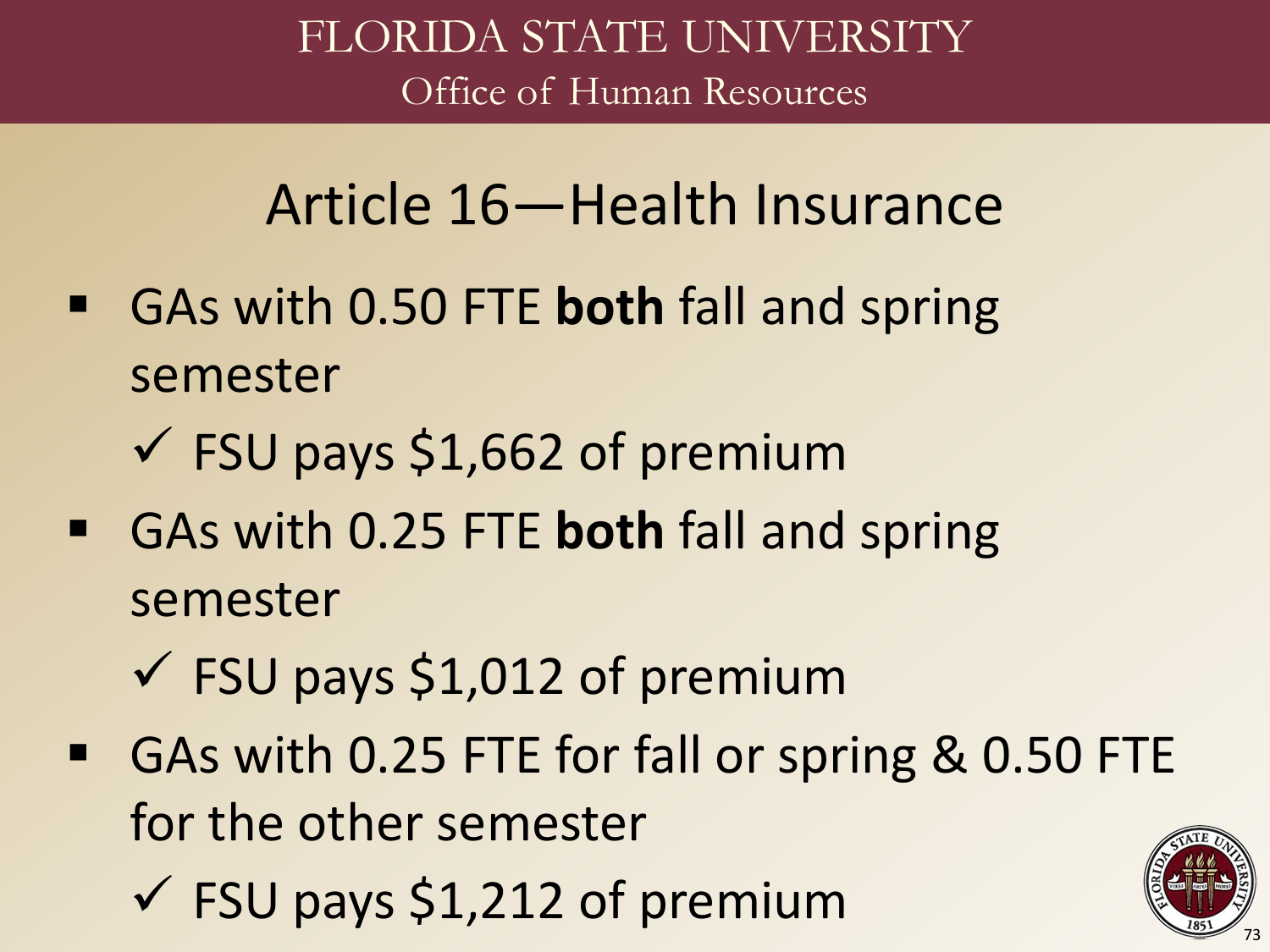### Article 23―Stipends

- **Eligible GAs received 3% pay increase effective** 9/25/15
- 9-month GA with 0.50 FTE appointment gets guaranteed minimum stipend of \$12,000 effective 10/9/15
- **HR will administer both increases**

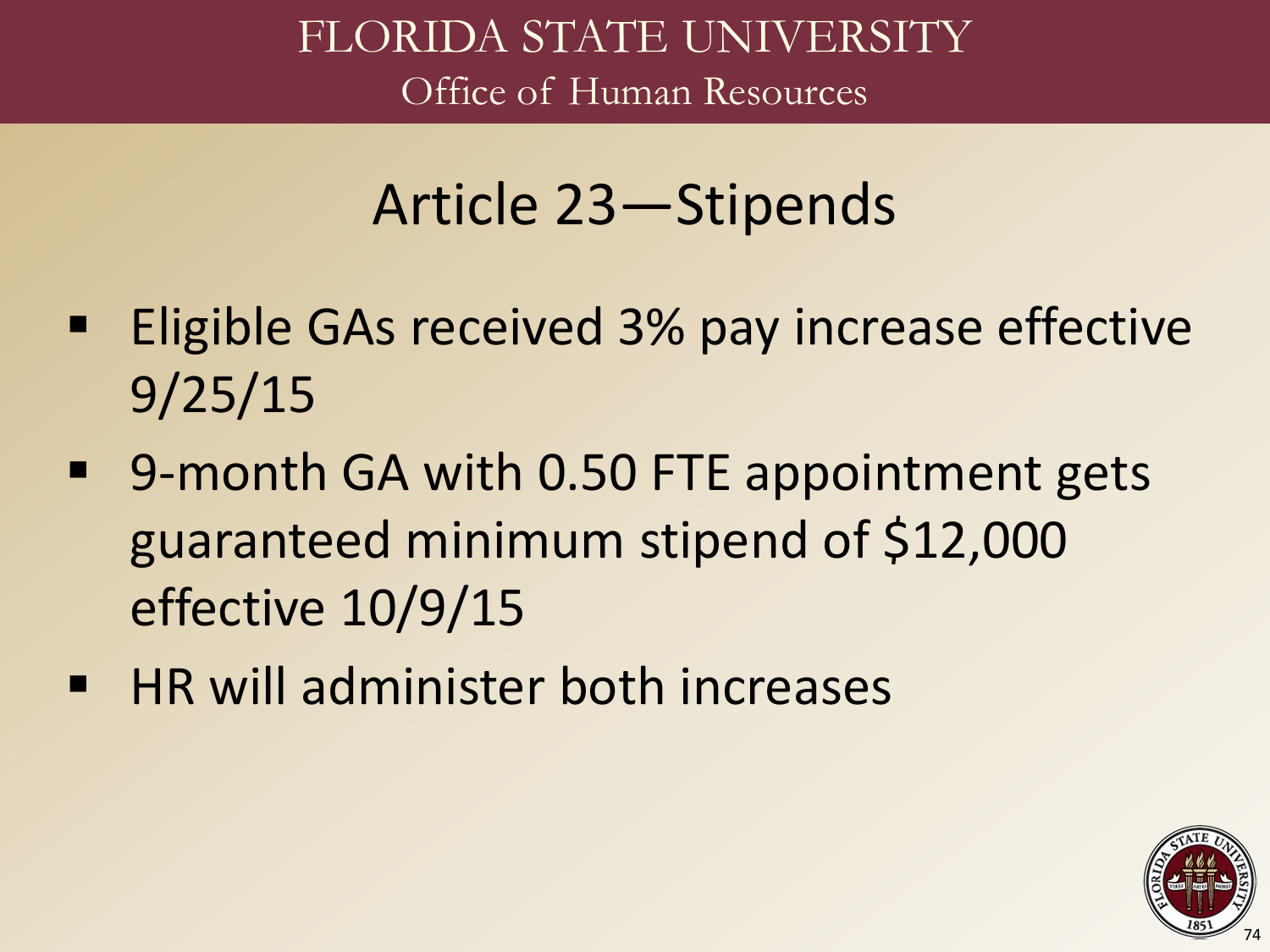### Learn More

- $\blacksquare$  HR Forum on November 19, 2015 @ 8:30 a.m.
	- Faculty/GA Contract Administration Training
- Why Go?
	- $\checkmark$  Spring appointment season is almost here
	- Offer letter language
	- $\checkmark$  Secure space for GAs
	- $\sqrt{\text{ADIs}}$
	- $\checkmark$  Much more

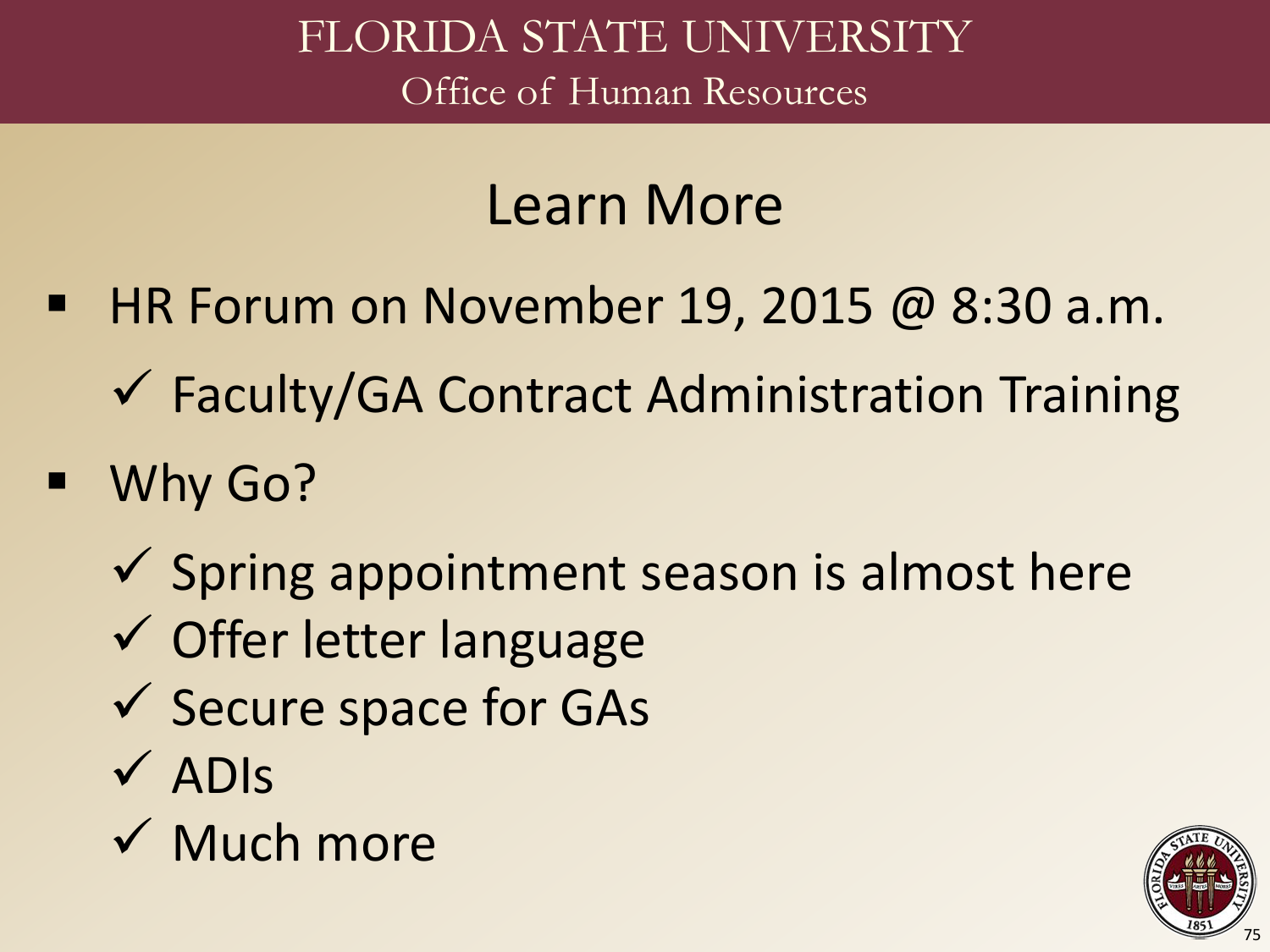## Importance of Graduate Assistantships

# Brian Barton Assistant Dean, The Graduate School

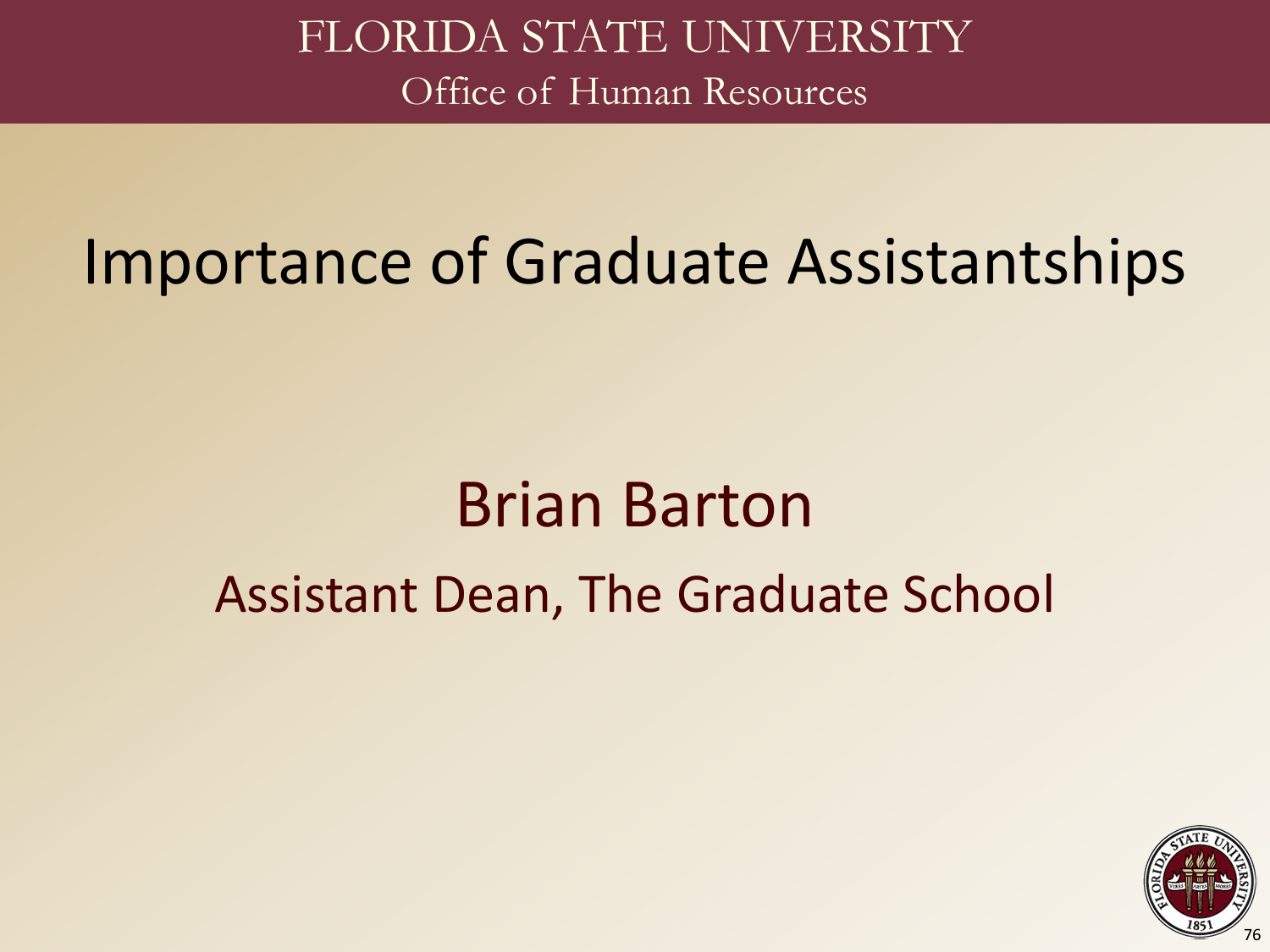## Impacts of Assistantships

- Early Financial Aid Disbursements  $\sqrt{3}$  Cycles
- **Tuition Waiver** 
	- Financial Aid Overaward
	- $\sqrt{\mathsf{Refund}}$  Issues
- **Health Insurance Subsidy Benefit**
- Teaching Assistant Certification

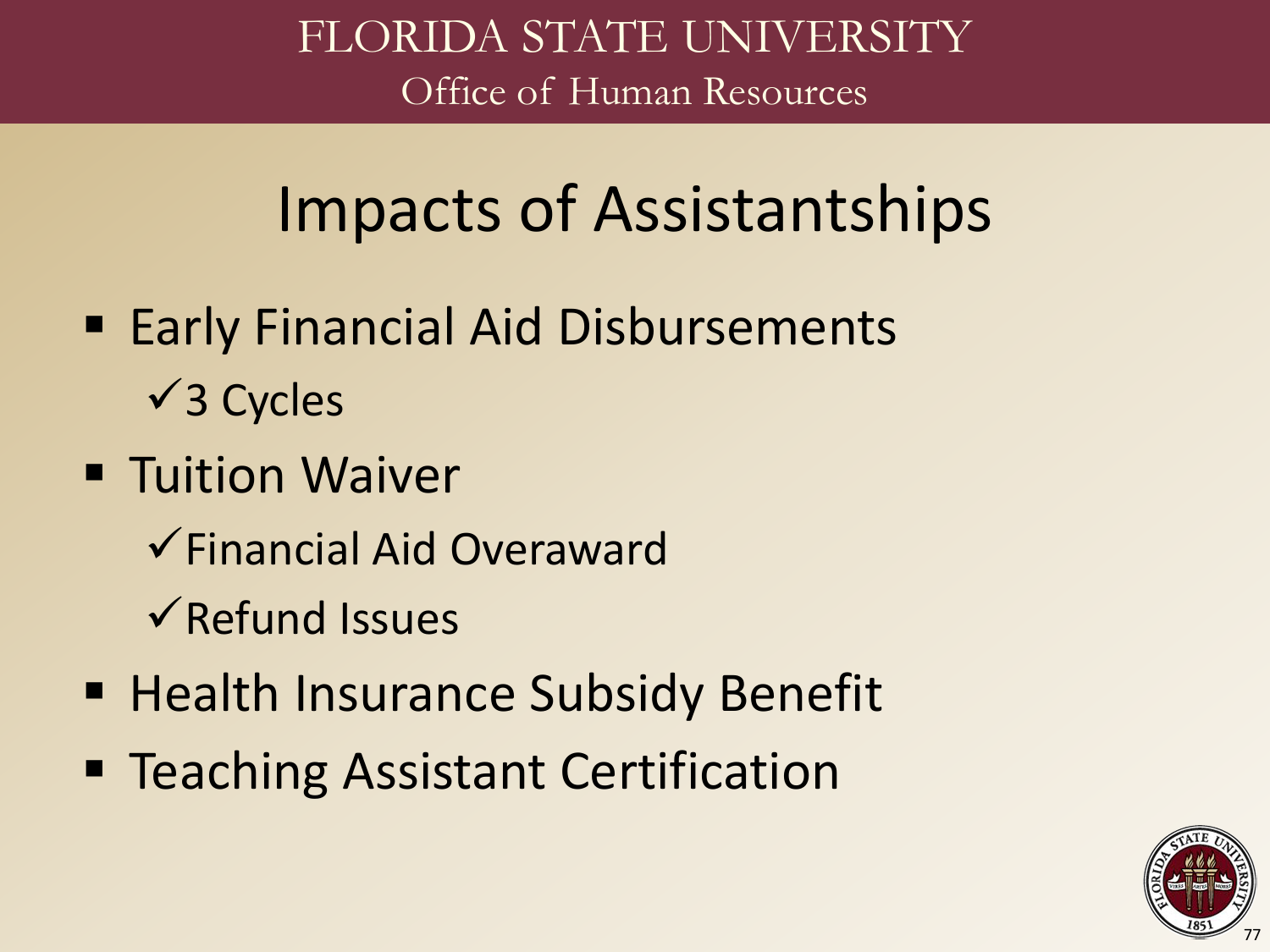## International Student & Scholar Updates

Kristen Hagen, Associate Director Luciana Hornung, Assistant General Counsel Center for Global Engagement

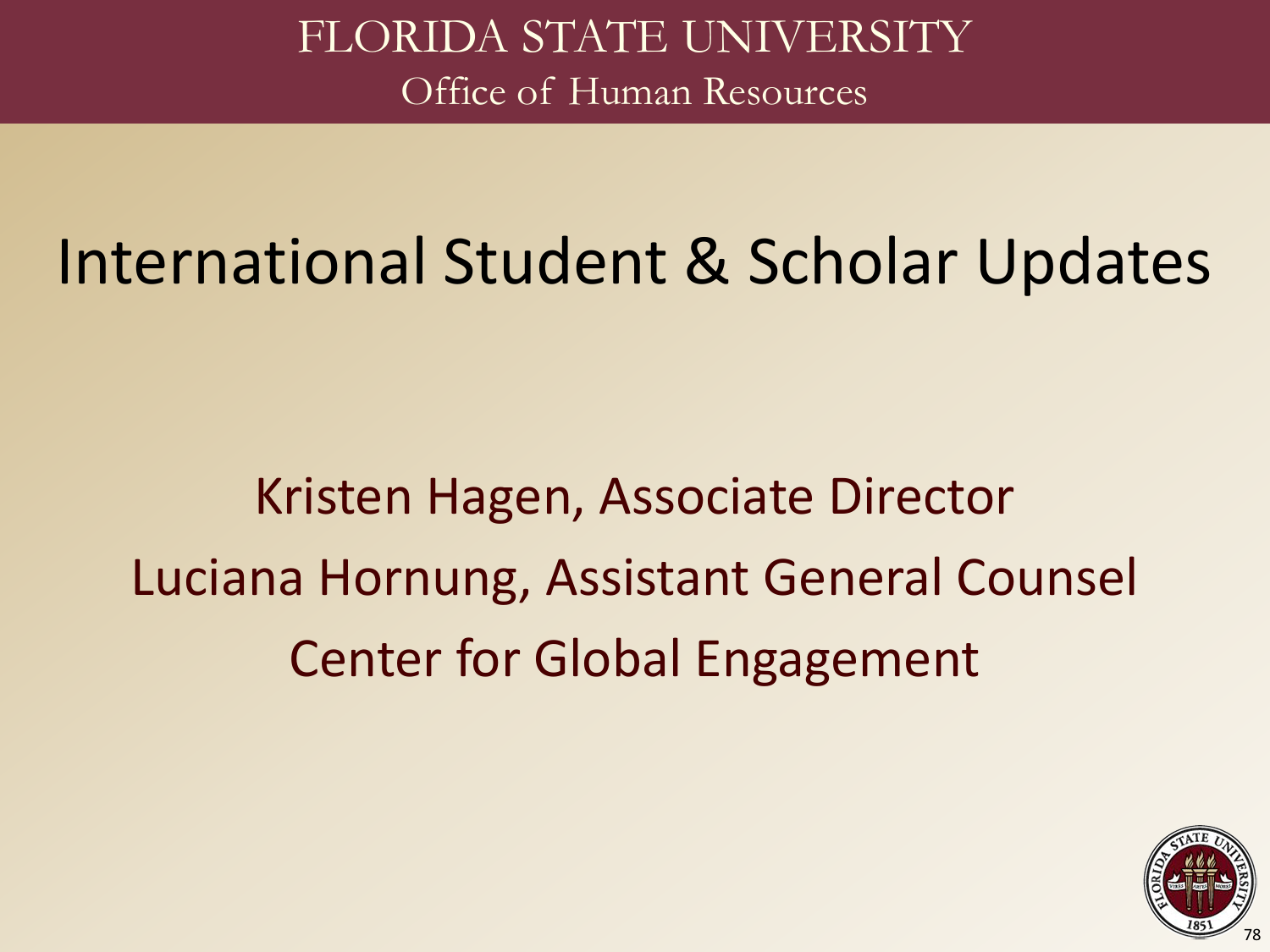# Visiting Scholar Updates

#### ■ J-1 Exchange Visitor Changes

- $\checkmark$  Include ALL work sites on the J-1 request
- $\checkmark$  Minimum funding increased and will each year
- $\checkmark$  Dependent email
- $\checkmark$  English proficiency, documented
- $\checkmark$  Insurance purchased prior to arrival and for length of stay
	- Note: 90 days for those paid by FSU
- $\checkmark$  Minimum insurance levels increased
- University Health Services (UHS) insurance
	- Only an option for those NOT ELIGIBLE for state group insurance
	- Must purchase 90 days prior to arrival for those FSU will employ
- $\checkmark$  No electronic copies of DS-2019

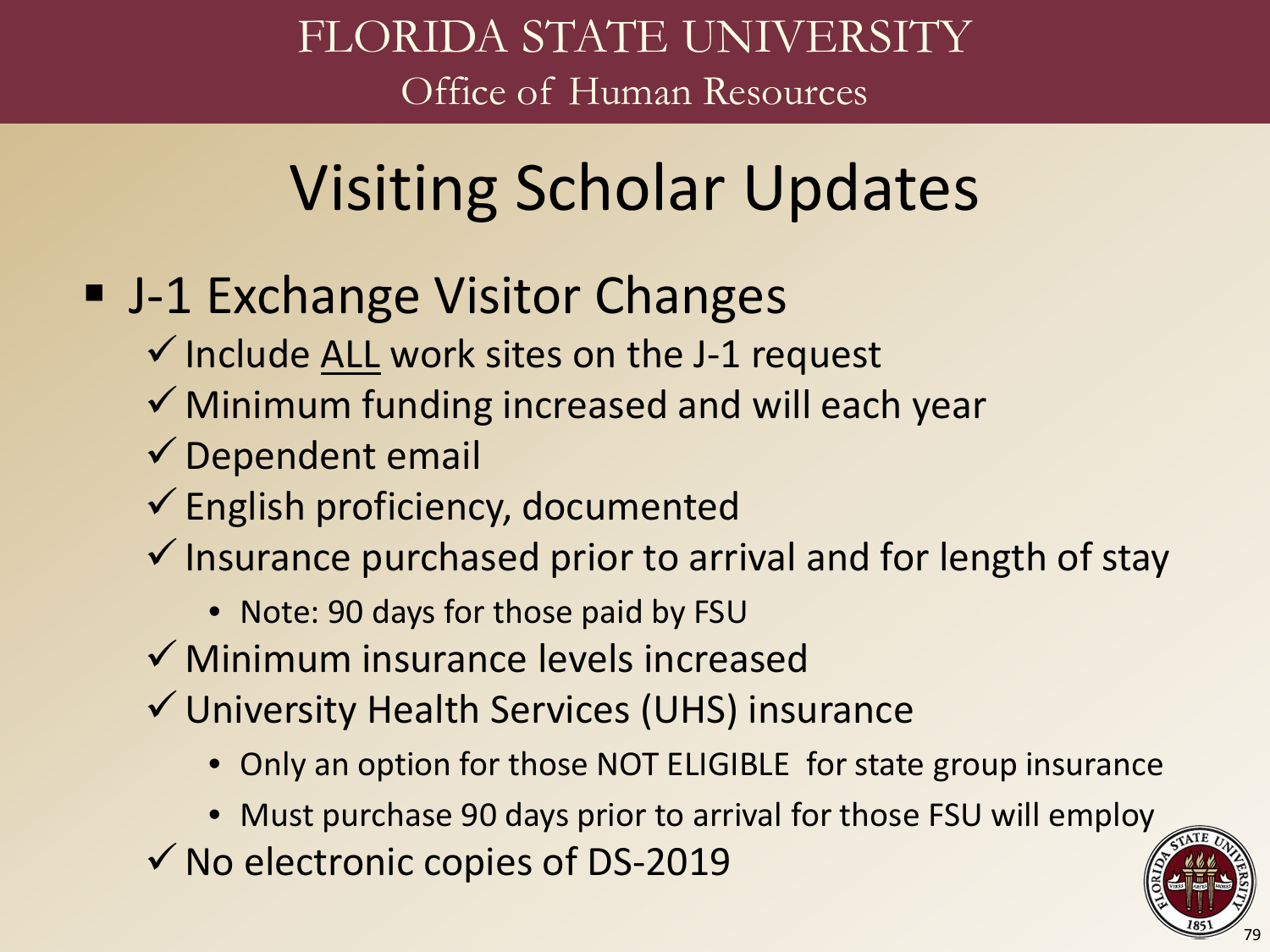## General Updates

- **Social Security applications**  $\checkmark$  Don't need to wait 10 days; 2–3 days after checkin for most cases
- I-94 document
	- $\checkmark$  Online
- **Admission of Int'l Students** 
	- $\checkmark$  Send department funding form as soon as possible
- Visa
	- $\checkmark$  Ok if expired while student/scholar in U.S.

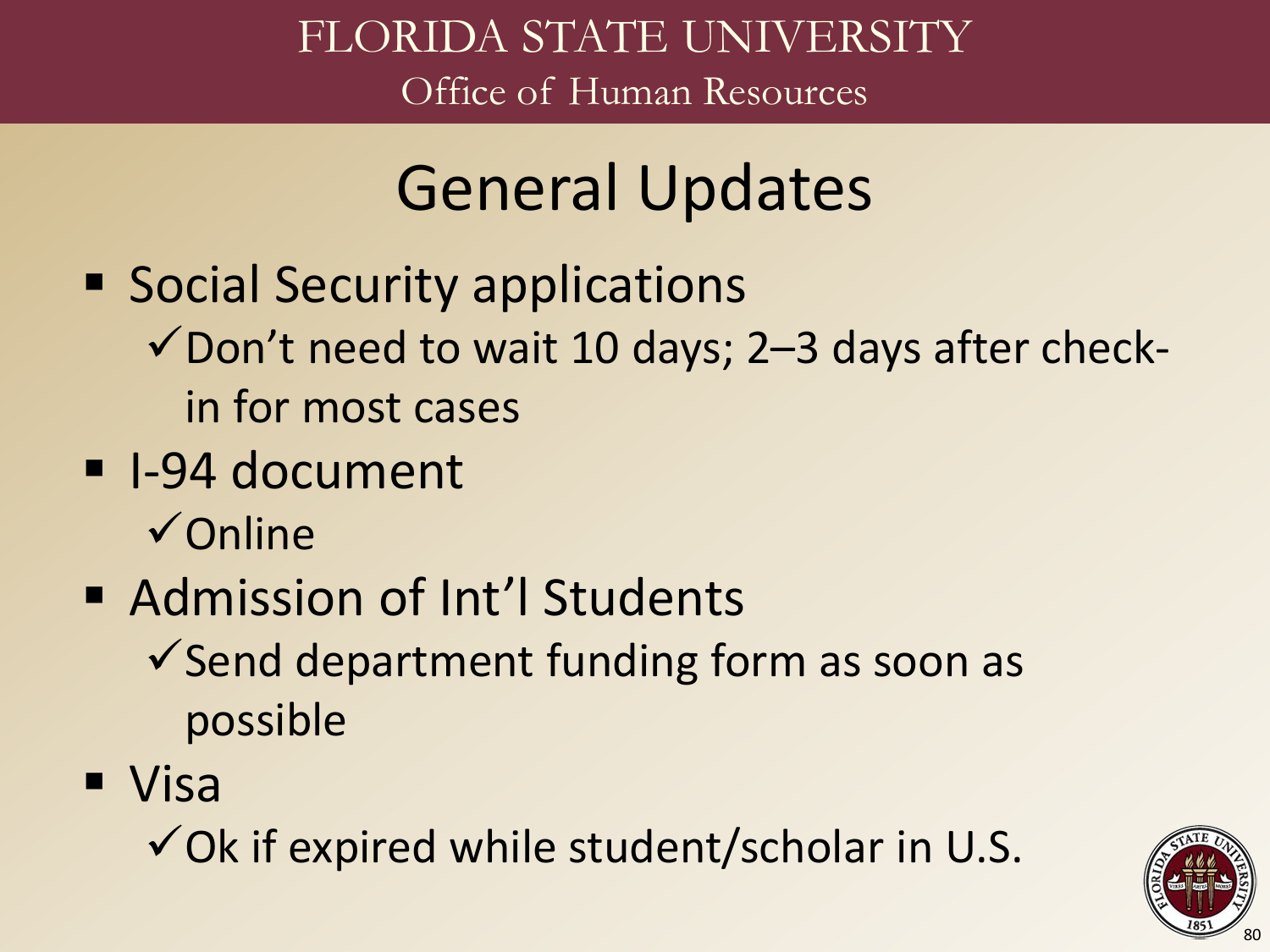## Work Visas/Permanent Residence

- **USCIS Processing Times SLOW**
- **New Faculty**  $\checkmark$  H-1B timing  $\checkmark$  Permanent Residence process timing
- H-1B Tips  $\checkmark$  Complete information  $\checkmark$  Consistent dates **√DEQ**  $\checkmark$ Checks

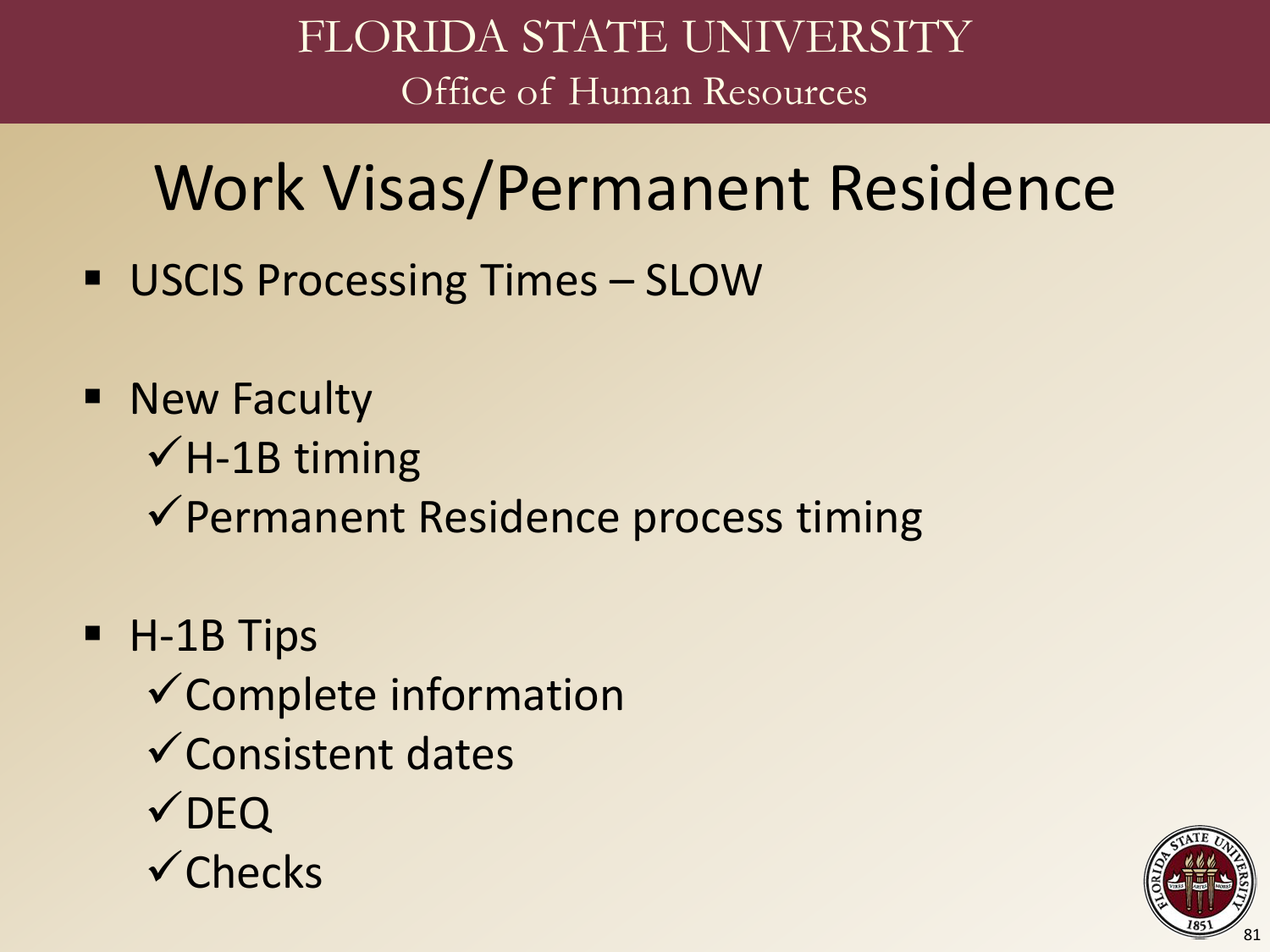# DOOR PRIZES

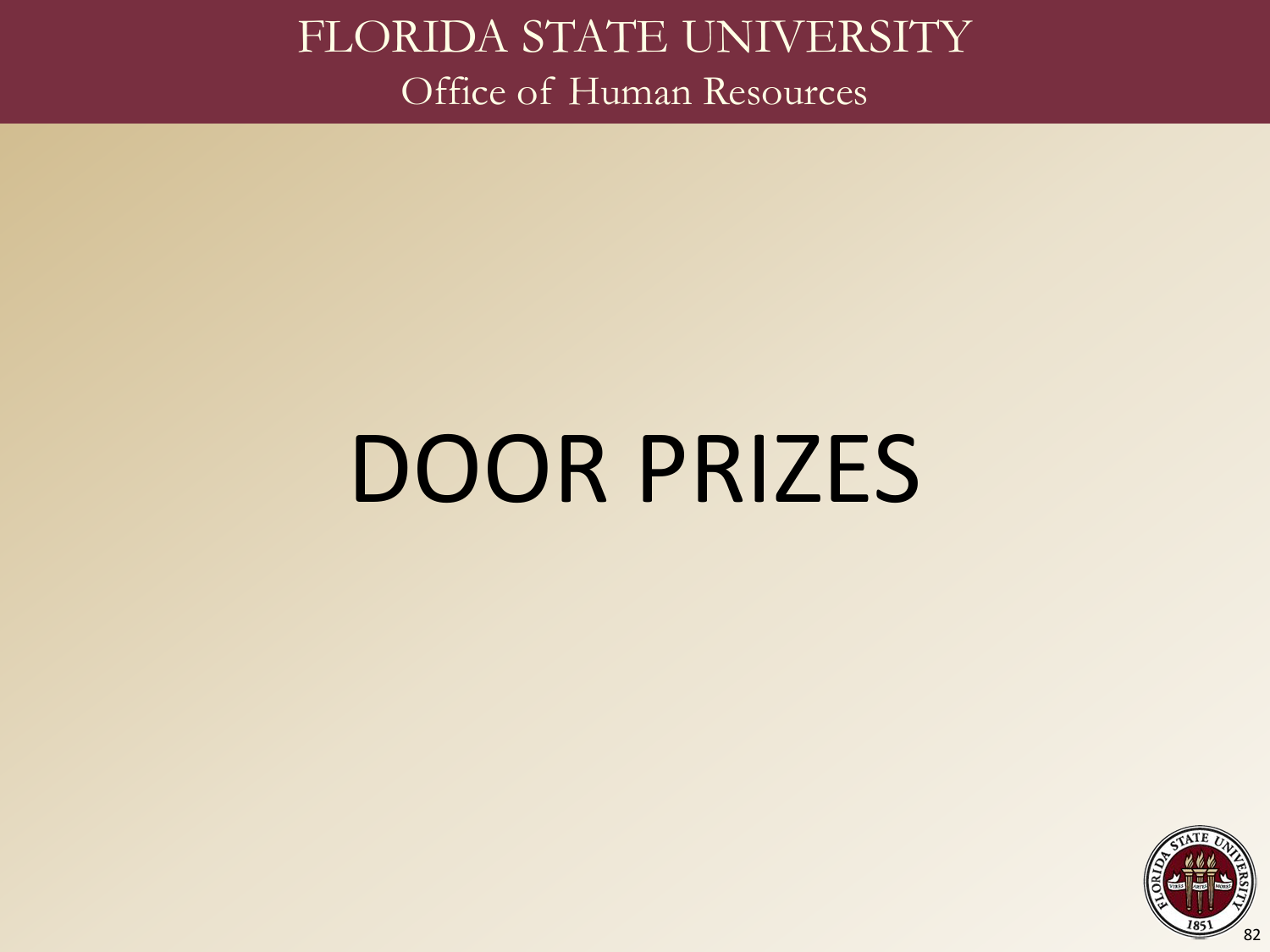# Questions & Answers

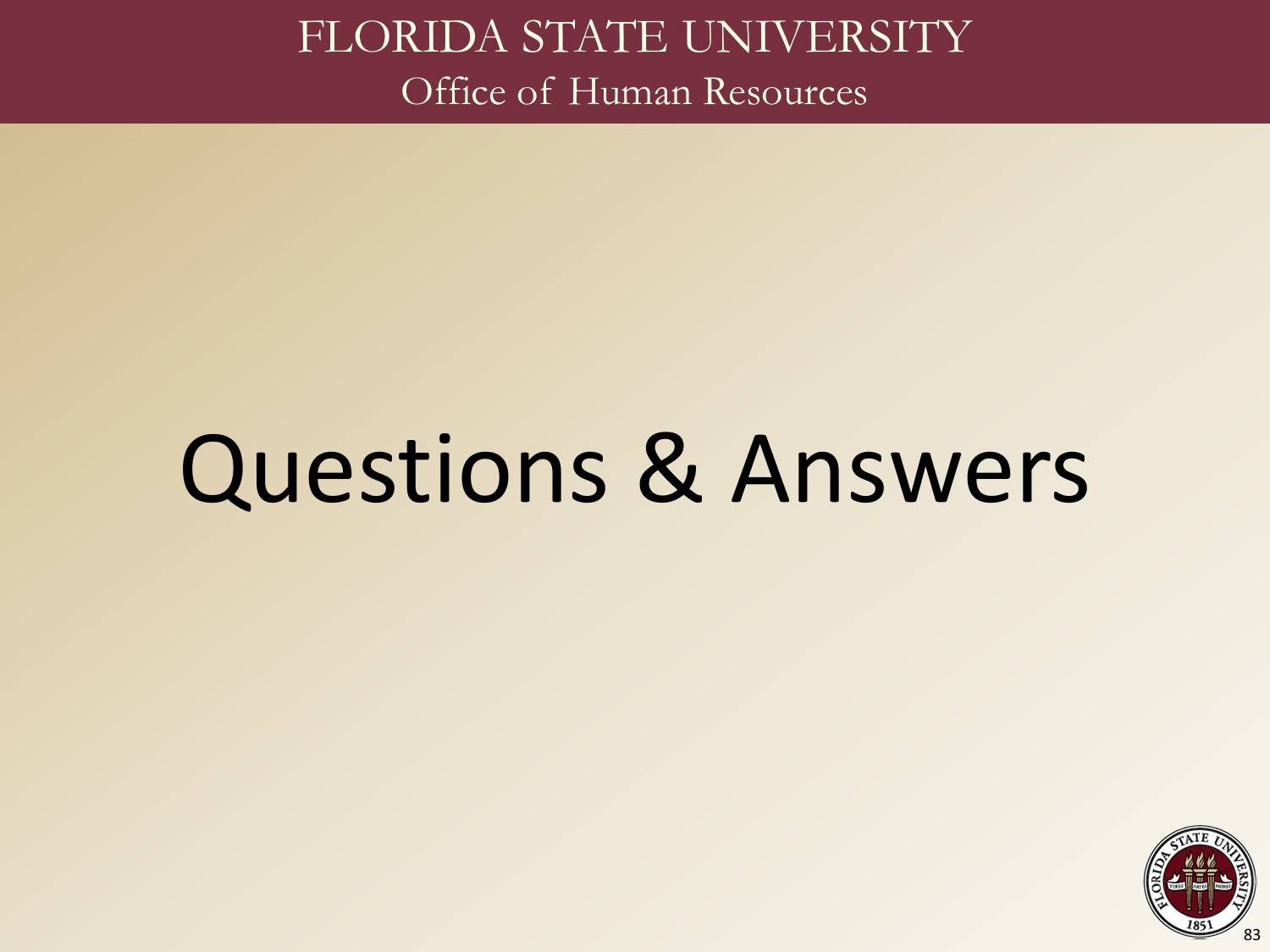## Closing Remarks

# Sarah Mirkin HR Communications Manager